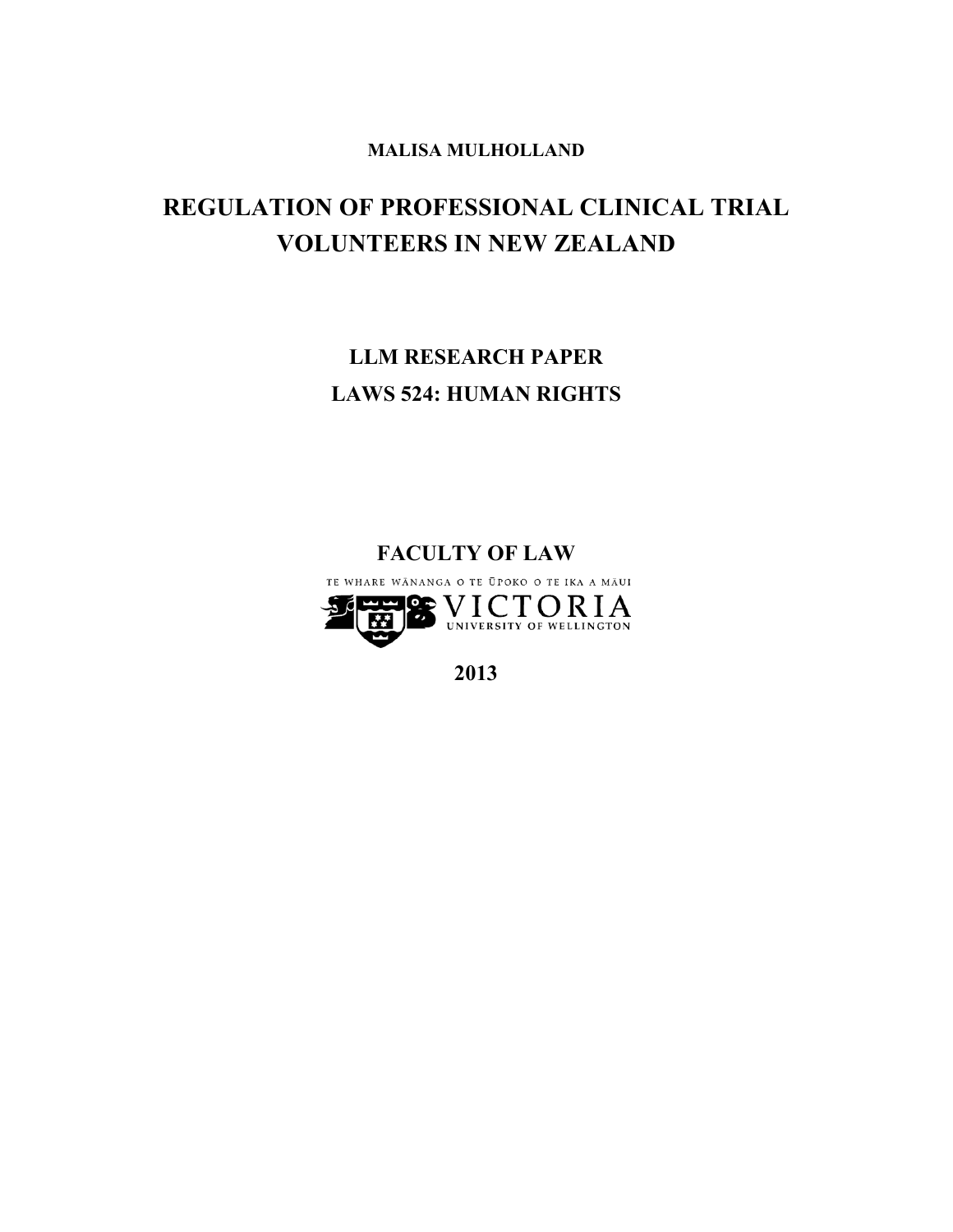| <b>Contents</b> |
|-----------------|
|-----------------|

| $\mathbf{I}$ |                                                                                |  |
|--------------|--------------------------------------------------------------------------------|--|
| $\mathbf{H}$ |                                                                                |  |
| $\mathbf{A}$ |                                                                                |  |
| B            |                                                                                |  |
| $\mathbf C$  |                                                                                |  |
| III          |                                                                                |  |
| $\mathbf{A}$ |                                                                                |  |
| B            |                                                                                |  |
| $\mathbf C$  |                                                                                |  |
|              | 1                                                                              |  |
|              | 2                                                                              |  |
|              | The application of the New Zealand Bill of Rights Act 1990 to the Ethical<br>3 |  |
|              |                                                                                |  |
| IV           | ETHICAL DECISION-MAKING AND THE DOMINANCE OF AUTONOMY18                        |  |
| A            |                                                                                |  |
| B            |                                                                                |  |
| $\mathbf C$  |                                                                                |  |
| D            |                                                                                |  |
| V            | THE PROBLEM OF THE PROFESSIONAL VOLUNTEER 22                                   |  |
| A            |                                                                                |  |
|              | 1                                                                              |  |
|              | 2                                                                              |  |
| B            |                                                                                |  |
|              | 1                                                                              |  |
|              | 2                                                                              |  |
| $\mathbf C$  |                                                                                |  |
|              | 1                                                                              |  |
|              | $\mathbf{2}$                                                                   |  |
| VI           |                                                                                |  |
| <b>VII</b>   |                                                                                |  |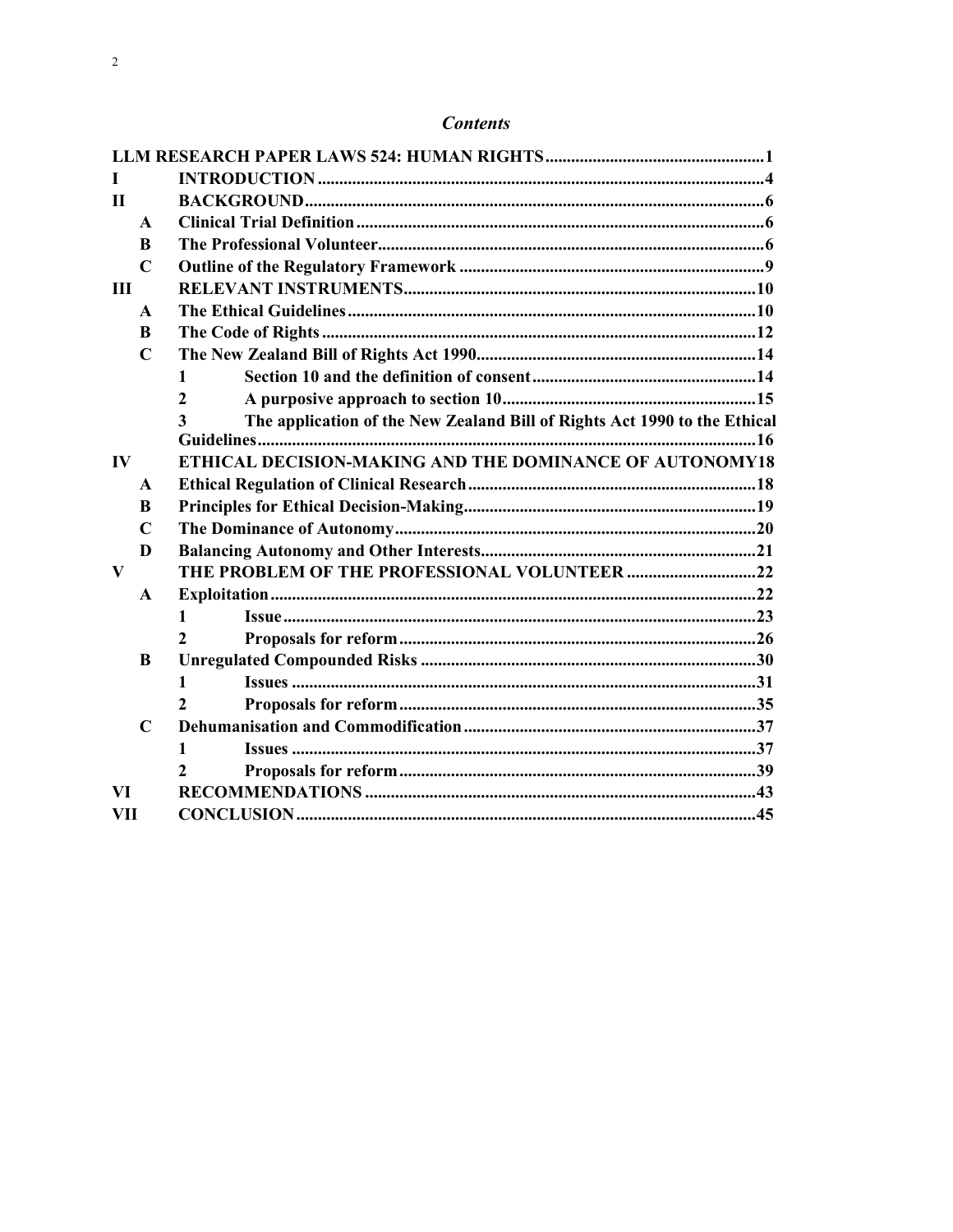#### *Abstract*

*This paper aims to form a starting point for a discussion of the regulation of paid clinical research volunteers (professional volunteers) in New Zealand. It will argue that professional volunteers, who are currently unregulated as a class of research participants, present unique issues which are not addressed by existing regulation. The major arguments will be that: by restricting the value of financial compensation that can be provided for volunteering in a clinical trial, existing regulation allows professional volunteers to be exploited; professional volunteers are exposed to unregulated compounded risks and it is unlikely that they are properly informed of these risks; and in failing to recognise the existence of professional volunteers, current regulation fails to address their commodification and dehumanisation. Proposals to address these issues will be evaluated through a human rights lens for consistency with the New Zealand Bill of Rights Act 1990 and the Code of Health and Disability Services Consumers' Rights 1996. Recommendations for reform will be put forward on the basis of this analysis.* 

#### *Word length*

*The text of this paper (excluding abstract, table of contents, footnotes and bibliography) comprises approximately 14,280 words.* 

#### *Subjects and Topics*

Human rights – medical experimentation Clinical research – research ethics Medical law – health consumer rights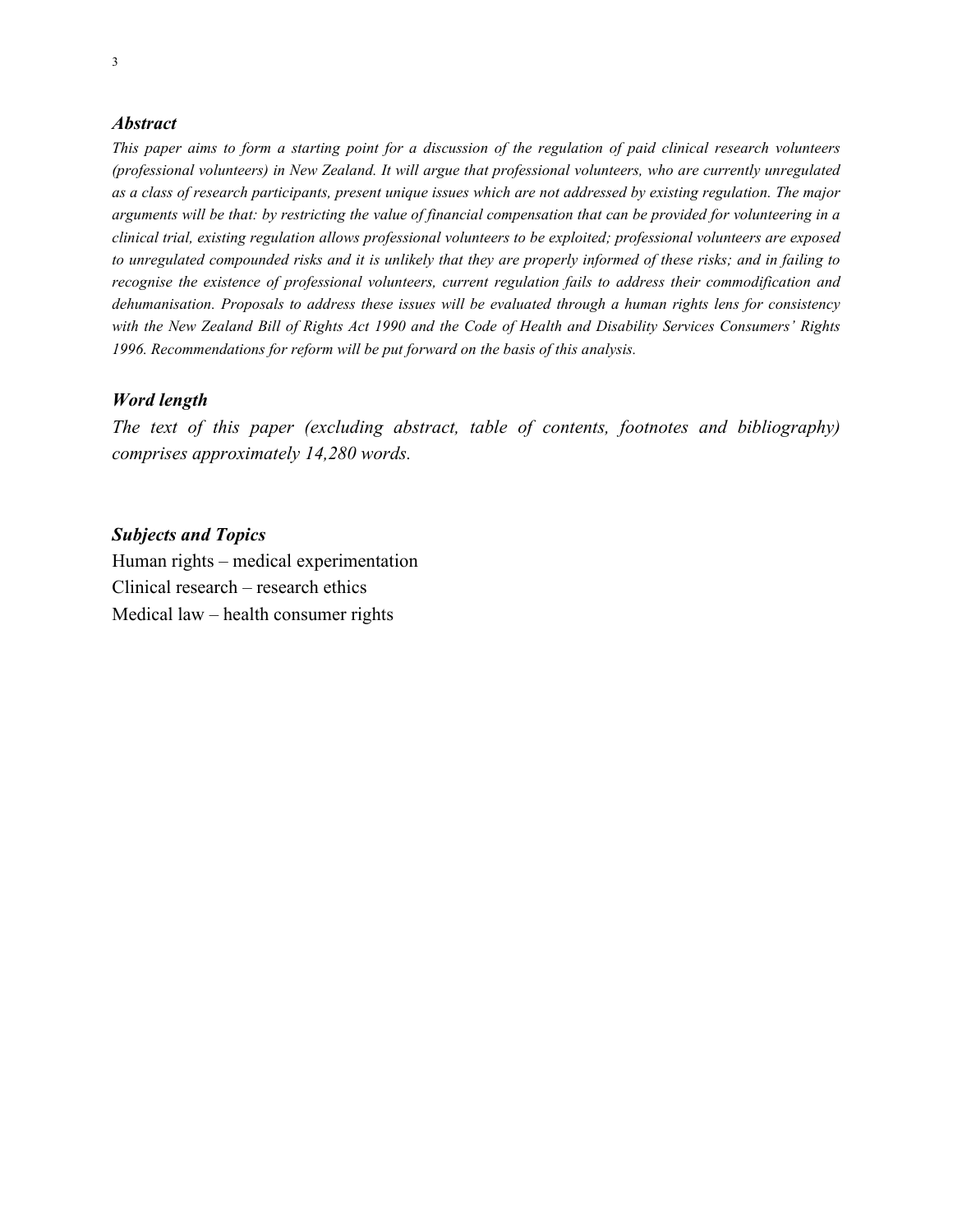#### *I Introduction*

Human medical experimentation is necessary for medical progress.<sup>1</sup> Throughout the world, participants enrol in clinical trials so that new drugs can be tested for safety and efficacy. Payment for research participation, while a longstanding practice, is becoming increasingly common.<sup>2</sup> The focus of this paper is on research participants who repeatedly volunteer in clinical trials for the financial compensation provided for participation (professional volunteers). These individuals are known in the industry as "professional guinea pigs".<sup>3</sup>

In his text "The Professional Guinea Pig", Roberto Abadie (Abadie) presents the results of his ethnographic research into self-identified professional guinea pigs in Philadelphia from 2003- 2004.<sup>4</sup> From his research Abadie makes the following conclusion:<sup>5</sup>

…being paid to test drug safety has become an essential part of the clinical drug trial enterprise in America. Pharmaceutical companies depend upon paid subjects to test an ever increasing number of drugs coming out of their "pipeline", and subjects see their participation not as an altruistic gesture but as their job, a particular kind of trade with some resemblance to a mild torture economy in which bodily pain, boredom, and compliance are exchanged for money…

Abadie's thesis is that unique issues arise in the case of professional guinea pigs which need to be addressed by United States regulation. In particular, he is concerned by the exploitation and dehumanisation of volunteers, the exposure of volunteers to the "cumulative result of drug interactions resulting from years of trial participation", and the pharmaceutical industry's denial of their commodification.<sup>6</sup> The purpose of this paper is to evaluate whether New Zealand's regulatory framework adequately addresses these issues and to provide recommendations for change where necessary.

<sup>&</sup>lt;sup>1</sup> World Medical Association Declaration of Helsinki - Ethical Principles for Medical Research Involving Human Subjects (adopted by the 18th WMA General Assembly, Helsinki, Finland, June 1964) at A(5).

<sup>2</sup> Neal Dickert and Christine Grady "Incentives for Research Participants" in Ezekiel J Emanuel and others *The Oxford Textbook of Clinical Research Ethics* (Oxford University Press, New York, 2008) at 386.

 $3$  At 386.

<sup>&</sup>lt;sup>4</sup> Roberto Abadie *The Professional Guinea Pig: Big Pharma and the Risky World of Human Subjects (Duke* University Press, Durham, 2010) at 3.

 $<sup>5</sup>$  At 2.</sup>

<sup>6</sup> At 157-158.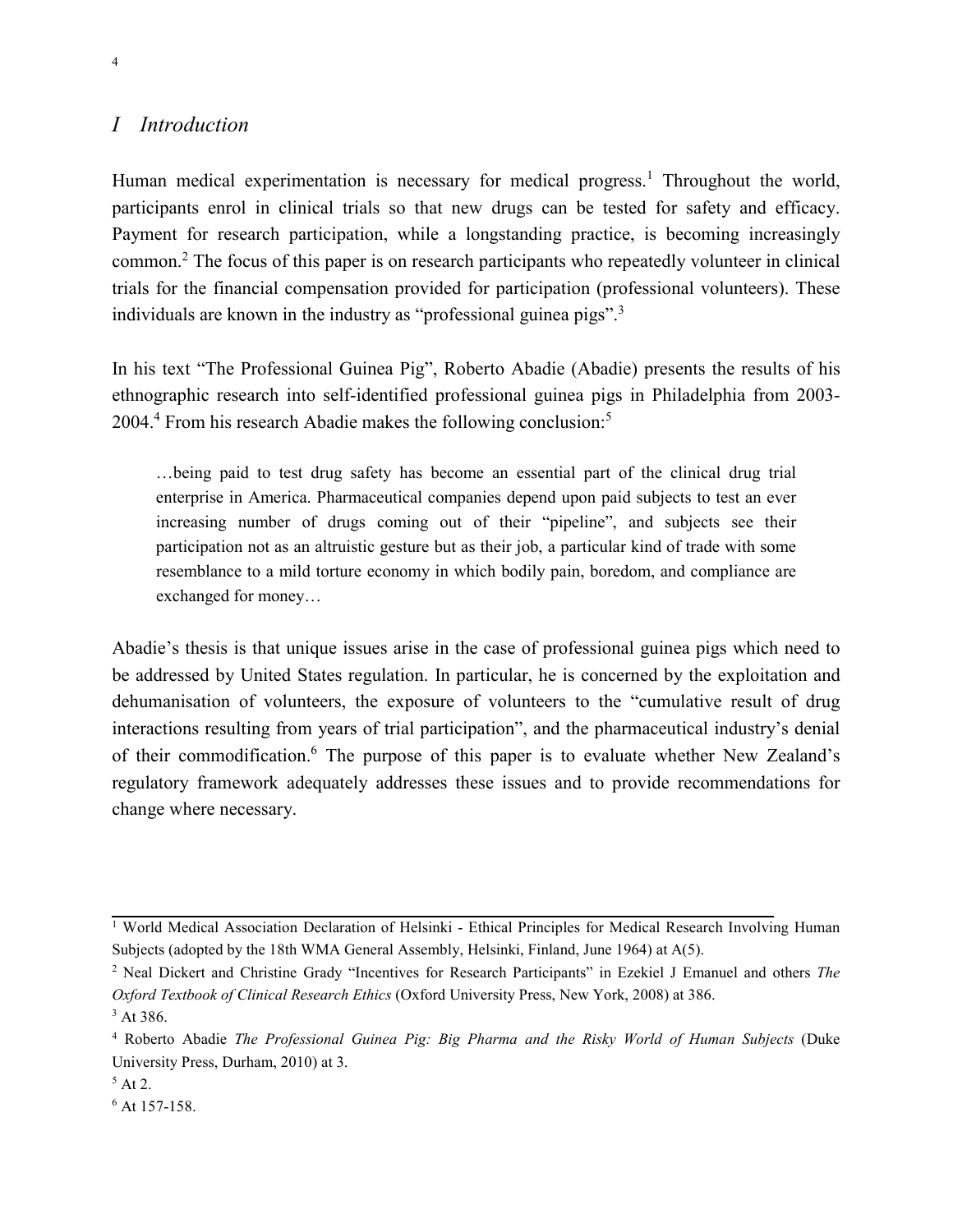The general argument will be that current regulation does not adequately address the issues presented by professional volunteers. This paper will present different options for addressing this problem and will evaluate these options through a human rights lens by assessing them for consistency with the New Zealand Bill of Rights Act 1990 and the Code of Health and Disability Services Consumers' Rights 1996 (Code of Rights). In light of this analysis, this paper will provide recommendations on how the regulatory framework could be amended to better address the rights of professional volunteers and to ensure that research is ethical.

Given the specialised nature of this topic, some background information may be required to enable the reader to engage with the issues presented in this paper. Part II therefore begins by explaining what a clinical trial involves, providing information on professional volunteers in New Zealand and giving an outline of the regulatory framework applying to clinical research. Part III will provide further detail on the specific instruments which protect research participants' rights and regulate research ethics. Part IV will introduce the reader to the basic principles of ethical decision-making and will highlight the dominance of autonomy in this area. The balancing of autonomy against other interests will form an underlying theme of this paper. Part V will establish that the existing regulatory framework does not adequately address the issues presented by professional volunteers. It will argue that: by restricting the value of financial compensation that can be provided for volunteering in a clinical trial, existing regulation allows professional volunteers to be exploited; professional volunteers are exposed to unregulated compounded risks and it is unlikely that they are properly informed of these risks; and in failing to recognise the existence of professional volunteers, current regulation fails to address their commodification and dehumanisation. Part V will include a discussion of different proposals for addressing these issues, and will evaluate these options for consistency with the New Zealand Bill of Rights Act 1990 and the Code of Rights. The recommendations resulting from this discussion will be presented in Part VI.

Professional volunteers are not currently regulated or even recognised as a class of research participants in New Zealand. This paper recommends that this needs to change, but it does not intend to provide a definitive answer to all the issues presented by professional volunteers. The intention is to demonstrate that professional volunteers present issues which warrant further examination. As such, the recommendations in this paper are advanced on the basis that they can provide a starting point for discussion and further debate. This is only the beginning and there is still much to be ironed out, and no doubt other issues and arguments to consider.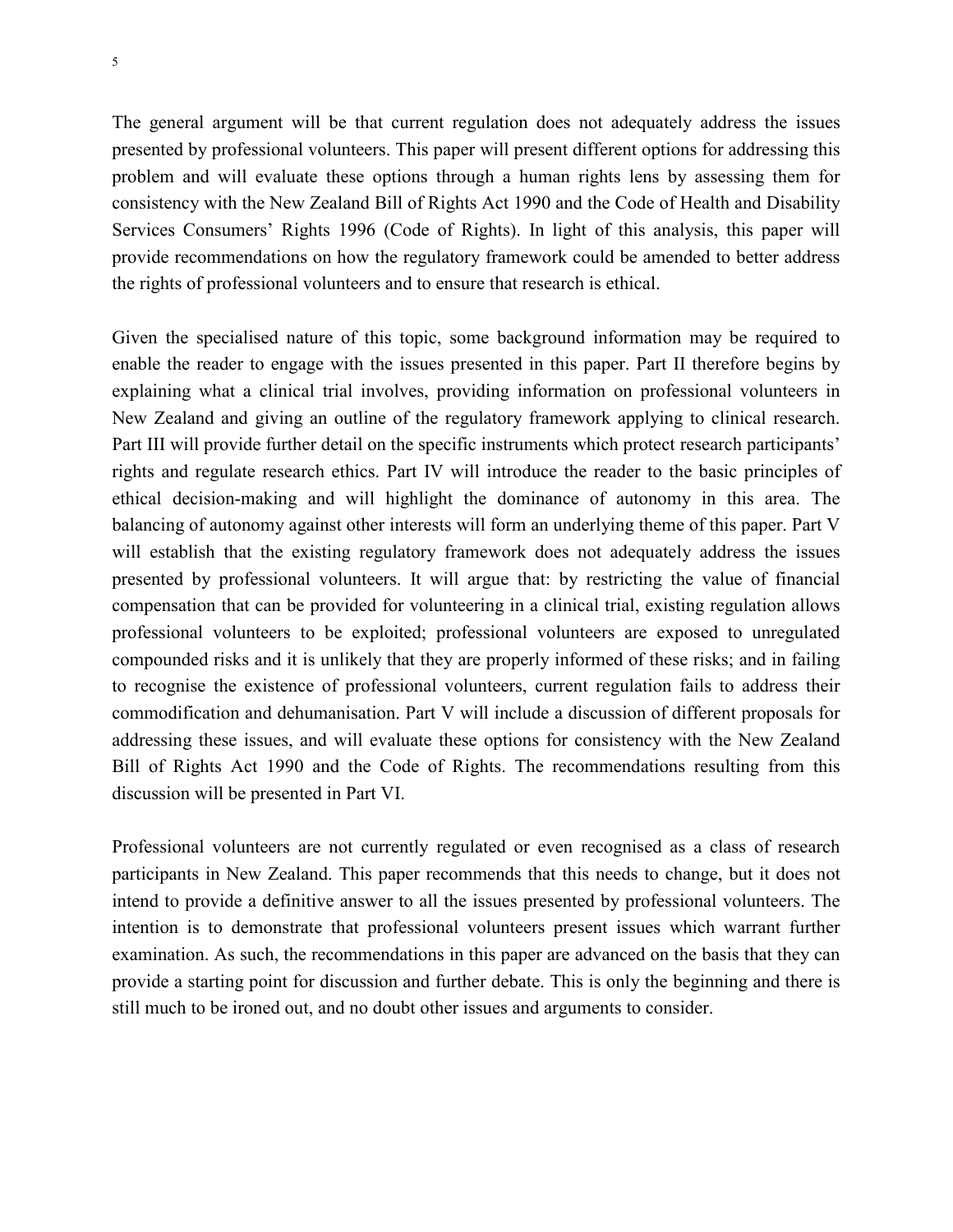## *II Background*

#### *A Clinical Trial Definition*

Clinical trials test "health-related interventions", such as medicines, devices or new procedures, on human participants in order to evaluate their effects on health outcomes.<sup>7</sup> A clinical trial is generally split into four phases.<sup>8</sup> A Phase I study tests the health-related intervention for the first time in humans. Typically, Phase I studies are non-therapeutic, in the sense that they are conducted on healthy "volunteers" (healthy participants are generally referred to as volunteers) $\theta$ who will not receive any direct therapeutic benefit from participating in the study. One of the purposes of a Phase I study is to test the toxicity of the intervention in humans.<sup>10</sup> Phase II and III studies test the intervention on patients who are afflicted with the condition that the intervention aims to treat or prevent. Participants in these studies therefore hold the prospect of a therapeutic benefit. Purposes of Phase II and III studies include establishing efficacy (whether the intervention works) and optimum dosage.<sup>11</sup> Results of Phase I, II and III studies are necessary to gain regulatory approval for the intervention. Phase IV studies test the intervention post regulatory approval.<sup>12</sup>

This paper is restricted to a discussion of first-in-human Phase I clinical trials of medicines in healthy volunteers, that is, trials that test drugs in humans for the first time. Healthy volunteers present an interesting case study because, as this paper will explain, $13$  these participants expose themselves to significantly higher risks than other types of trial participants, without the prospect of any direct therapeutic benefit.

#### *B The Professional Volunteer*

Volunteers may be motivated by altruism, financial gain and/or indebtedness to the researcher (in the case of volunteers who are students or employees of the researcher) to participate in a study

<sup>7</sup> National Ethics Advisory Committee *Ethical Guidelines for Intervention Studies: Revised edition* (Ministry of Health, July 2012) at 39.

<sup>8</sup> At 39.

<sup>9</sup> Gerhard Nahler *Dictionary of Pharmaceutical Medicine* (2nd ed, Springer, Vienna, 2009) at 190.

<sup>&</sup>lt;sup>10</sup> National Ethics Advisory Committee, above n 7, at 40.

 $11$  At 40-41.

 $12$  At 41.

 $13$  See Part V(B)1(a).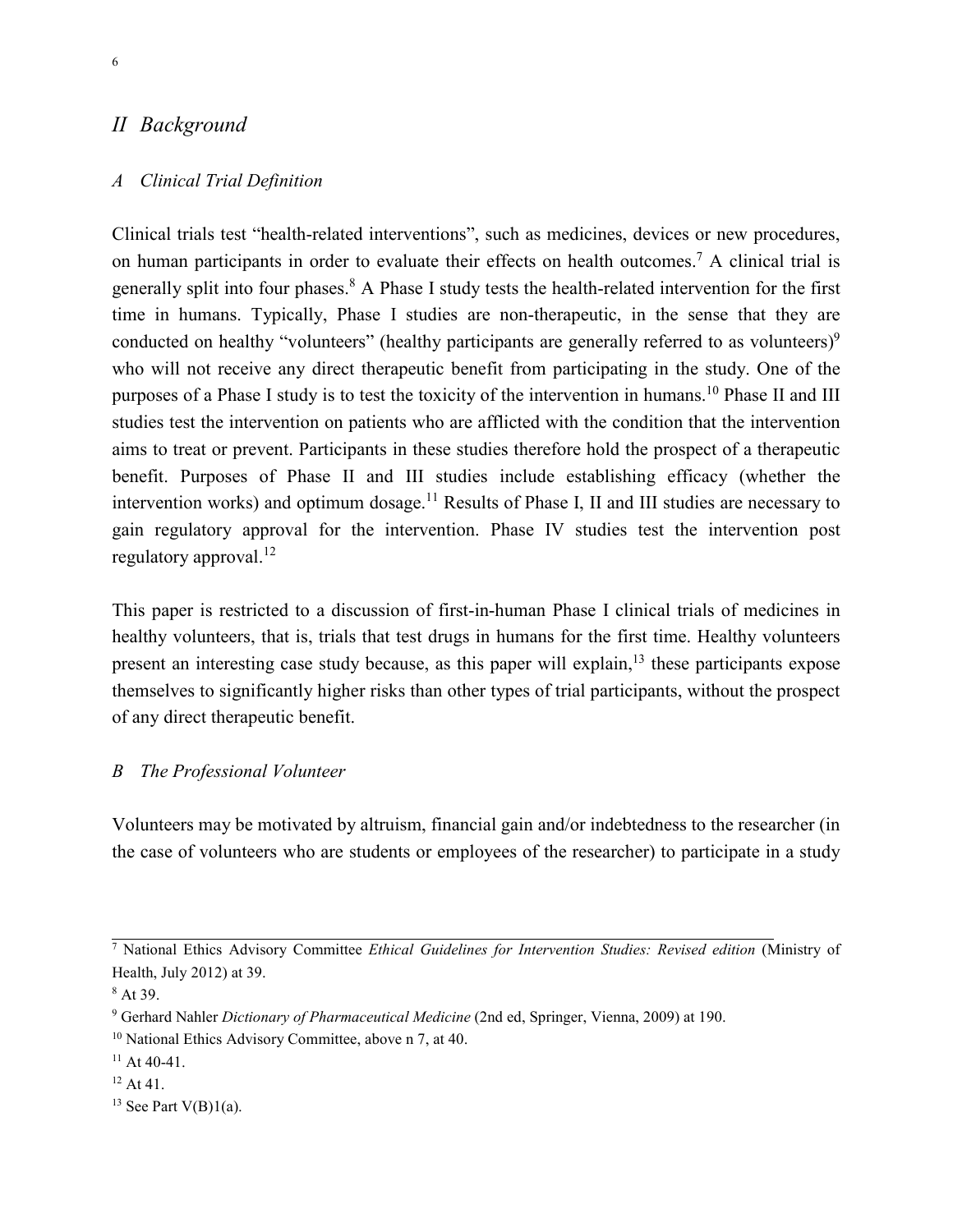in which they will receive no therapeutic benefit.<sup>14</sup> The focus of this paper is on volunteers who repeatedly participate in clinical trials, primarily or solely because of the financial compensation provided for participation (professional volunteers).

Abadie's book presents a convincing argument for regulating professional volunteers in the United States. While Abadie acknowledges that there is no reliable data on the number of paid trial participants in the United States,<sup>15</sup> the number is likely to be significant. In the United States, thousands of Phase I studies are open for recruitment at any point in time and the government administers an easily accessible centralised database of clinical trials which allows volunteers to shop around for the best trials.<sup>16</sup> This creates the ideal environment for professional volunteers, who form a self-defined and vocal group of trial volunteers in the United States.<sup>17</sup>

In New Zealand the position is considerably different. New Zealand's population is much smaller, and there are far fewer New Zealand based pharmaceutical companies. On average, only 12.5 Phase I clinical trials are approved each year in New Zealand.<sup>18</sup> It is impossible to estimate the number of individuals who participate in these trials, let alone the number of professional volunteers. While clinical trials must get approval before they are conducted in New Zealand, there is no centralised registry of trial participants and no way of monitoring how many trials volunteers participate in. The author has been unable to find any information on professional volunteers in New Zealand, although it is likely that they are a small population. The first recommendation of this paper is therefore that empirical research into professional volunteers in New Zealand should be conducted, so that regulators can have a better understanding of the impact of the issues addressed in this paper.

 $14$  CL Tishler and S Bartholomae "The recruitment of normal healthy volunteers: A review of the literature on the use of financial incentives" (2002) 42 J Clin Pharmacol 365 cited in CL Tishler and S Bartholomae "Repeat participation among normal healthy research volunteers: professional guinea pigs in clinical trials?" (2003) 46(4) Perspect Biol Med 508 at 510.

<sup>&</sup>lt;sup>15</sup> Abadie, above n 4, at 12.

<sup>&</sup>lt;sup>16</sup> U.S. National Institutes of Health "ClinicalTrials.gov" <www.clinicaltrials.gov>.

<sup>17</sup> See generally Jim Hogshire *Sell Yourself to Science: A Complete Guide to Selling Your Body Organs, Body Fluids, Bodily Functions and Being a Human Guinea Pig* (Loompanics Unlimited, Port Townsend, 1992); and Robert Helms "Guinea Pig Zero: An Anthology of the Journal for Human Research Subjects" Guinea Pig Zero <www.guineapigzero.com>.

<sup>&</sup>lt;sup>18</sup> Email from Susan Issacs (Standing Committee on Therapeutic Trials administrator) to Malisa Mulholland regarding the average number of Phase I studies approved by the Standing Committee on Therapeutic Trials per year (23 June 2013) (Obtained under Official Information Act 1982 Request to the Standing Committee on Therapeutic Trials).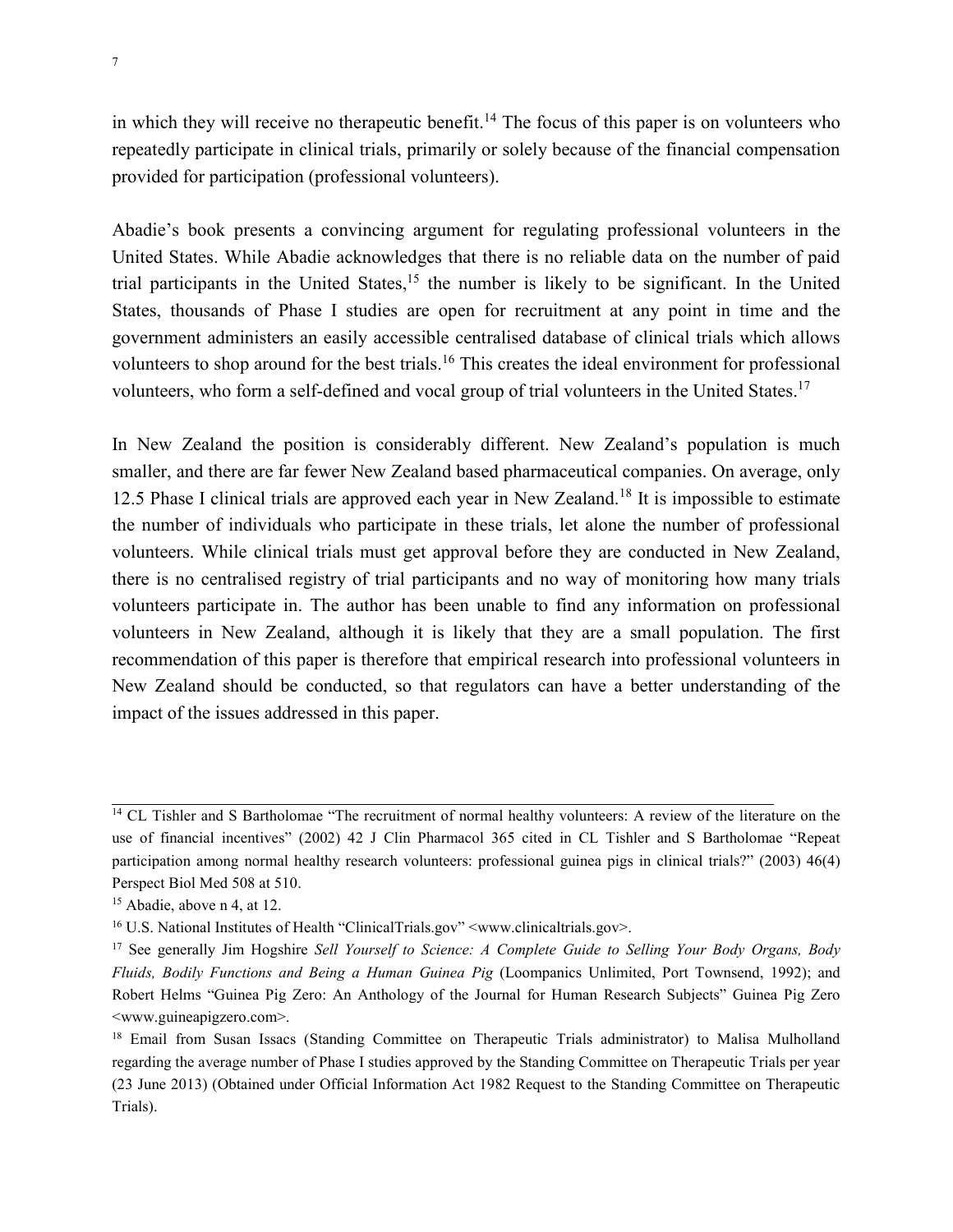It is clear that New Zealand does offer opportunities for paid participation in clinical trials and that there are no limits on the number of trials volunteers can participate in. There are several dedicated clinical research service providers in New Zealand, which offer opportunities to healthy volunteers. For example: Auckland Clinical Studies has conducted 46 Phase I studies and boasts a volunteer database of more than 3,500 names;<sup>19</sup> and Christchurch Clinical Studies Trust has conducted over 115 studies, the majority of which have been Phase I trials in healthy volunteers.<sup>20</sup> Auckland Clinical Studies and Christchurch Clinical Studies Trust, like other clinical research service providers, invite potential volunteers to sign up online to their volunteer databases, which allow prospective volunteers to be contacted about future clinical trials. The websites of both organisations make it clear that "reimbursement" will be given to volunteers to compensate them for the "inconvenience" of participation.<sup>21</sup> It therefore appears to be relatively easy to become a professional volunteer in New Zealand and, by having volunteer databases, clinical research service providers appear to welcome this. A recent Stuff article on "human guinea pigs" interviewed four New Zealand volunteers, two of whom had participated in multiple trials. One of the volunteers, described as a "regular", reported receiving \$10,900 for his recent participation in three trials.<sup>22</sup> Further, in a 2008 study on New Zealand university students volunteering for clinical trials, thirteen of the eighteen volunteers interviewed had participated in more than one trial.<sup>23</sup>

Even if New Zealand does not currently have a significant population of professional volunteers, this is likely to change. Not only do clinical trials advance medical science, they can also generate income for the public health system.<sup>24</sup> It has been estimated that, by 2020, New Zealand could be generating \$250 million annually from clinical trials (given the appropriate environment).<sup>25</sup> This is part of the reason why Parliament's Health Select Committee conducted an inquiry into improving New Zealand's environment to support clinical trials.<sup>26</sup> The 2011 report of the Inquiry recommended various changes to make New Zealand a more attractive

<sup>&</sup>lt;sup>19</sup> Auckland Clinical Studies "About ACS" <www.clinicalstudies.co.nz>; and Auckland Clinical Studies "Completed & Ongoing Studies" <www.clinicalstudies.co.nz>.

<sup>20</sup> Christchurch Clinical Studies Trust "Studies" <www.ccst.co.nz>.

<sup>&</sup>lt;sup>21</sup> Christchurch Clinical Studies Trust "Reimbursement" <www.ccst.co.nz>; and Auckland Clinical Studies "Reimbursement" <www.clinicalstudies.co.nz>.

<sup>22</sup> Nikki Macdonald "The human guinea pigs" (12 August 2012) stuff.co.nz <www.stuff.co.nz>.

<sup>&</sup>lt;sup>23</sup> Tolich M "What if Institutional Research Boards (IRBs) treated healthy volunteers in clinical trials as their clients?"(2010) 3(12) AMJ 767 at 767.

<sup>&</sup>lt;sup>24</sup> See Lyn Murphy and Dr William Maguire "Quantifying the Benefits and Costs of Conducting Sponsored Clinical Trials: Some Preliminary Results" (paper presented to the Auckland Region Accounting Conference, 2010).

<sup>25</sup> Health Committee *Inquiry into improving New Zealand's environment to support innovation through clinical trials* (June 2011) at 12.

 $26$  At 13.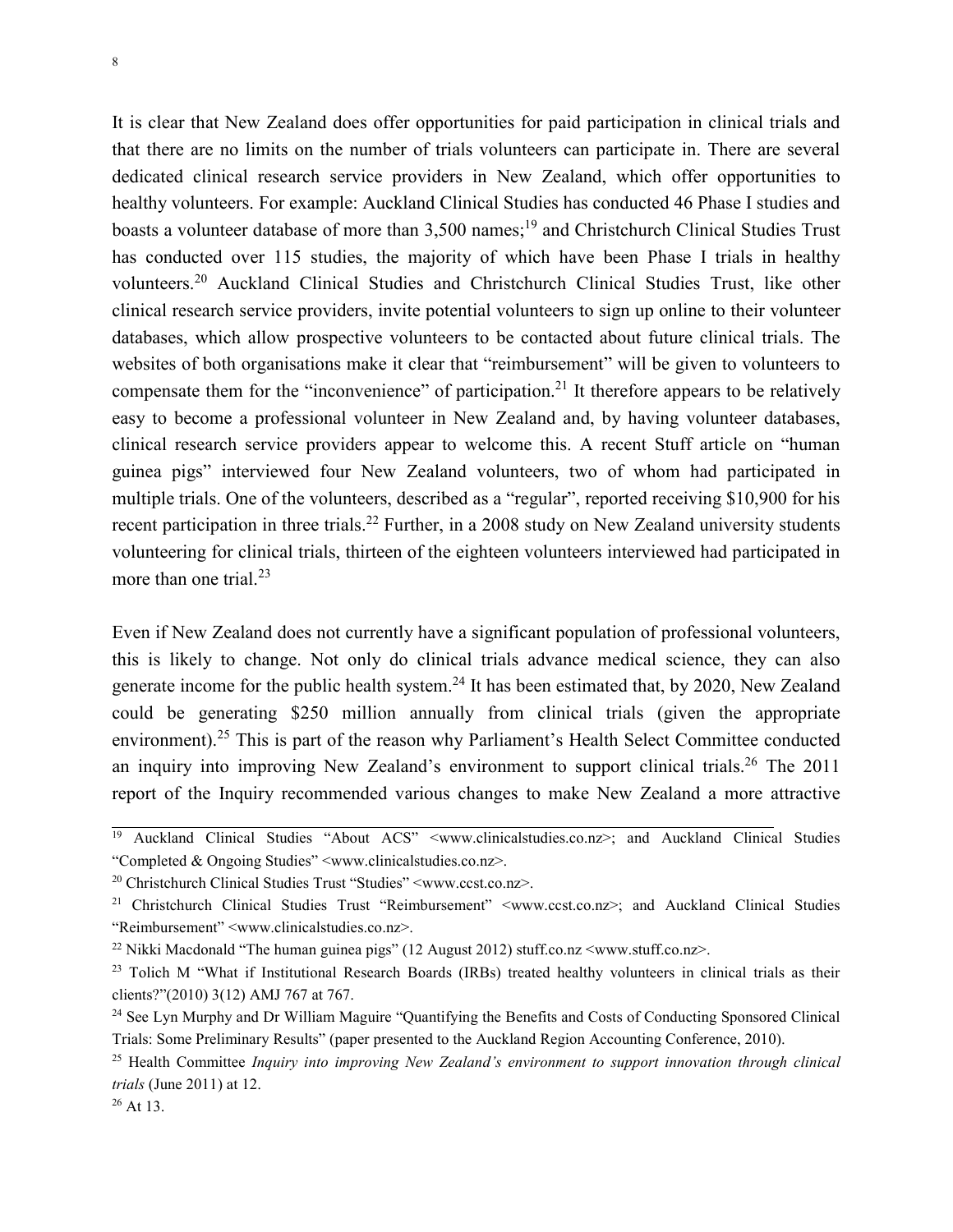country for pharmaceutical companies to conduct trials in, so that these economic benefits could be realised.<sup>27</sup> The Government has been largely receptive to the report, and has already taken action on a number of its recommendations.<sup>28</sup> It is therefore possible that clinical trials will become a growing enterprise in New Zealand in the years to come. With more clinical trials on offer the number of professional volunteers is likely to increase.

#### *C Outline of the Regulatory Framework*

The Medicines Act 1981 governs the regulation of therapeutic products in New Zealand. Importantly for our purposes, it prohibits the sale, distribution or advertisement of new medicines without the consent of the Minister of Health.<sup>29</sup> This general prohibition is subject to an exemption for approved clinical trials.<sup>30</sup> A clinical trial is therefore unlawful unless it can fall within this exemption.<sup>31</sup> In practice, clinical trial approval requires both scientific and ethical approval. These are two separate approval processes, which are not governed by a single instrument. $32$ 

The New Zealand Medicines and Medical Devices Safety Authority (Medsafe, a business unit of the Ministry of Health) administers the scientific approval of clinical trials under the Medicines Act 1981.<sup>33</sup> Section 30 of the Medicines Act 1981 requires clinical trials to be approved by the Director-General of Health, on the recommendation of the Health Research Council of New Zealand. The Health Research Council has delegated its power of recommendation to its Standing Committee on Therapeutic Trials. This Standing Committee conducts a "scientific assessment" of clinical trial applications for the purpose of making a recommendation under s

 $27$  At 17.

<sup>28</sup> *Government Response to Report of the Health Committee on its Inquiry into improving New Zealand 's environment to support innovation through clinical trials, presented to the House of Representatives in accordance with Standing Order 248 (J.1)* (6 September 2011).

<sup>29</sup> Medicines Act 1981, s 20.

<sup>30</sup> Section 30.

<sup>31</sup> Nicola Peart, Fiona McCrimmon and John Dawson "Clinical Trials" in John Dawson and Nicola Peart *The Law of Research: a guide* (University of Otago Press, Dunedin, 2003) at 176.

<sup>32</sup> New Zealand Medicines and Medical Devices Safety Authority *Guideline on the Regulation of Therapeutic Products in New Zealand: Part 11: Clinical trials - regulatory approval and good clinical practice requirements, Edition 1.3* (Ministry of Health, November 2012) at 4.

 $33$  At 4.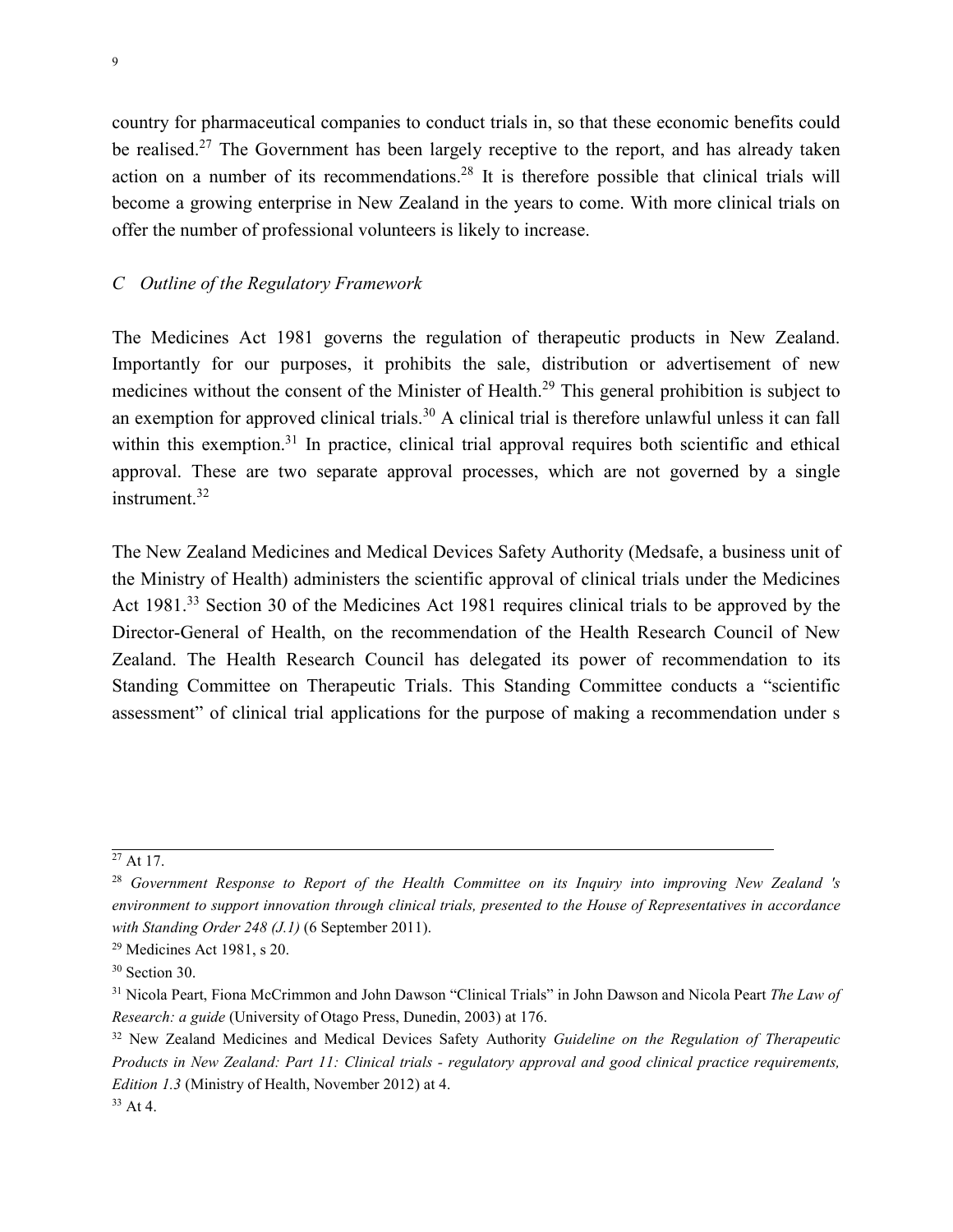30.<sup>34</sup> It is not tasked with considering issues outside this ambit, such as ethical or human rights issues $35$ 

Ethical approval for clinical trials is conducted by health and disability ethics committees (ethics committees).<sup>36</sup> There are four committees, established under the New Zealand Public Health and Disability Act  $2000$ .<sup>37</sup> Their function is to ensure that research complies with the ethical standards promulgated by the National Ethics Advisory Committee and to grant ethical approval accordingly.<sup>38</sup> The New Zealand Ethical Guidelines for Intervention Studies (the Ethical Guidelines) apply to clinical trials.<sup>39</sup>

Once approved, trial volunteers' rights are protected through various laws and guidelines, which regulate research at both an international and domestic level. Most relevant to this paper are the Ethical Guidelines, the Code of Rights and the New Zealand Bill of Rights Act 1990. These instruments, and their applicability to research, will be discussed below in Part III.

## *III Relevant Instruments*

#### *A The Ethical Guidelines*

The most exhaustive statement of researcher obligations and research participant protections in New Zealand is found in the Ethical Guidelines. These Guidelines supplement the law, providing comprehensive ethical standards for research (65 pages) to address the unique ethical issues which arise from medical experimentation on humans. The Guidelines are based on various international ethical standards for research.<sup>40</sup> One of the key objectives of the Ethical Guidelines is to "safeguard the rights and interests of participants in research and innovative practice".<sup>41</sup>

<sup>&</sup>lt;sup>34</sup> Health Research Council of New Zealand "Committees" <www.hrc.govt.nz>.

<sup>35</sup> Health Research Council of New Zealand *Standing Committee on Therapeutic Trials: Terms of Reference* (New Zealand Government).

<sup>36</sup> New Zealand Medicines and Medical Devices Safety Authority, above n 32, at 4.

<sup>&</sup>lt;sup>37</sup> New Zealand Public Health and Disability Act 2000, s 11; and Health and Disability Ethics Committees "About the Committees" (26 October 2012) <ethics.health.govt.nz>.

<sup>38</sup> Health and Disability Ethics Committees *Terms of Reference: Northern A Health and Disability Ethics Committee* at 1; Health and Disability Ethics Committees *Terms of Reference: Northern B Health and Disability Ethics Committee* at 1; Health and Disability Ethics Committees *Terms of Reference: Central Health and Disability Ethics Committee* at 1; and Health and Disability Ethics Committees *Terms of Reference: Southern Health and Disability Ethics Committee* at 1.

<sup>39</sup> National Ethics Advisory Committee, above n 7, at 5.

 $40$  At 1.

 $41$  At iii.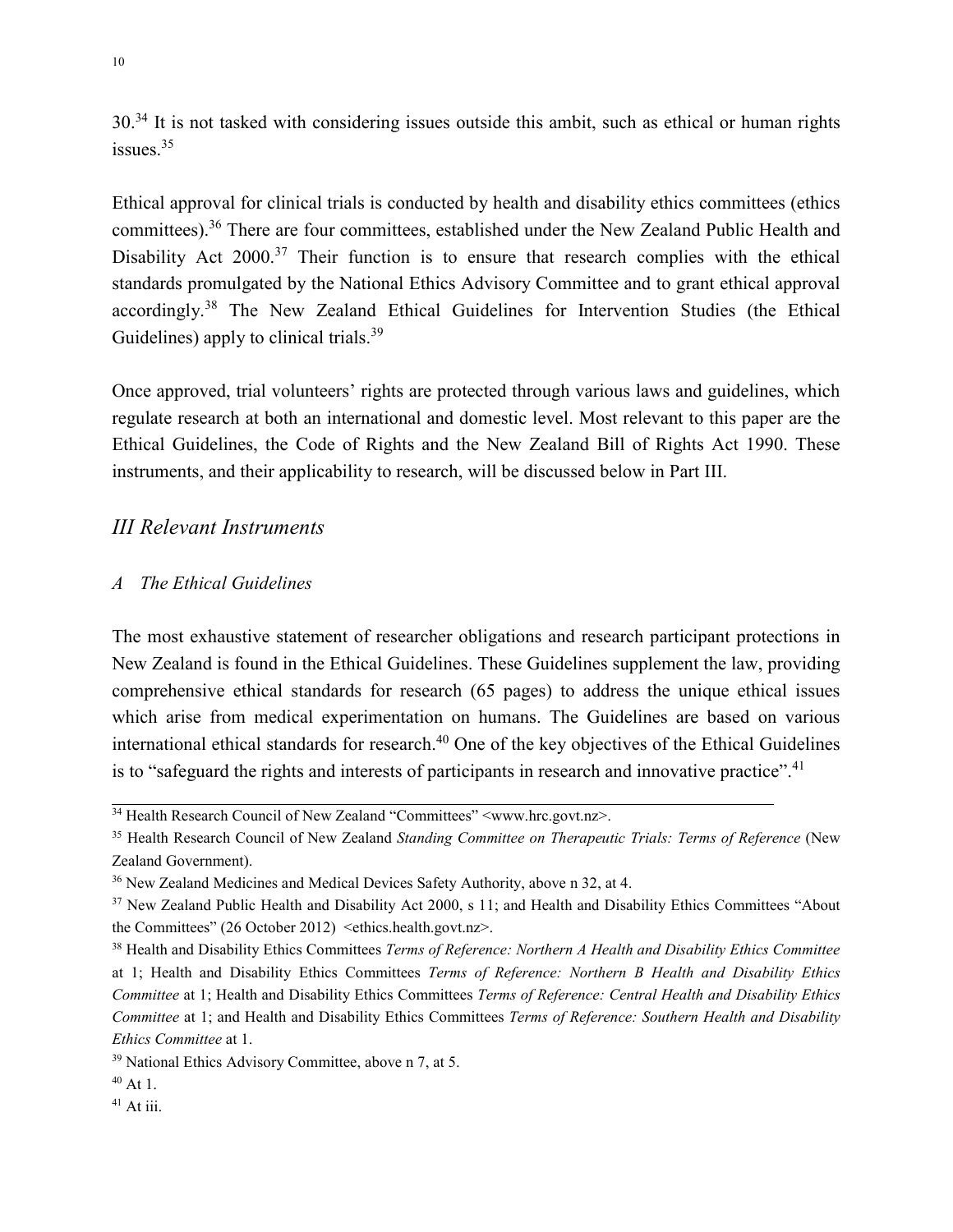The Ethical Guidelines are relevant at two stages of the clinical trial process. Firstly, as explained above,<sup>42</sup> ethics committees must review clinical research for consistency with the Ethical Guidelines before it can be conducted in New Zealand. Secondly, the Guidelines apply to researchers when conducting clinical trials.<sup>43</sup>

The Ethical Guidelines offer no specific guidance on professional volunteers (despite making special provisions for research involving children and young people, research involving people with intellectual disabilities, research involving unconscious participants, research involving consumers with a terminal illness, research involving older persons and research involving students, employees and prison inmates).<sup>44</sup> The only guidance available on professional volunteers is that which applies to research participants generally. Professional volunteers are therefore currently unregulated as a specific class of research participants.

Applicable provisions of the Ethical Guidelines will be discussed as they become relevant to the arguments presented below. At this stage, however, it is useful to note that the Ethical Guidelines are based on the following "underlying ethical considerations".<sup>45</sup>

- Respect for persons, incorporating respect for autonomy and protection of people.<sup>46</sup>
- Justice, requiring that "within a population there is a fair distribution of the benefits and burdens of participation in a study and, for any participant, a balance of burdens and benefits."<sup>47</sup>
- Beneficence and non-maleficence, referring to the respective "moral obligation[s] to act in a way that will benefit others…[and] not to inflict harm on others".<sup>48</sup>
- Integrity, encompassing the researcher's "commitment to the advancement" of knowledge".<sup>49</sup>
- Diversity, requiring respect and recognition of diversity among research participants.<sup>50</sup>

 $47$  At 8.

50 At 10.

 $42$  See Part II(C).

<sup>43</sup> National Ethics Advisory Committee, above n 7, at 3.

 $44$  At 46-61.

<sup>45</sup> At 8.

<sup>46</sup> At 8.

<sup>48</sup> At 9.

<sup>49</sup> At 9.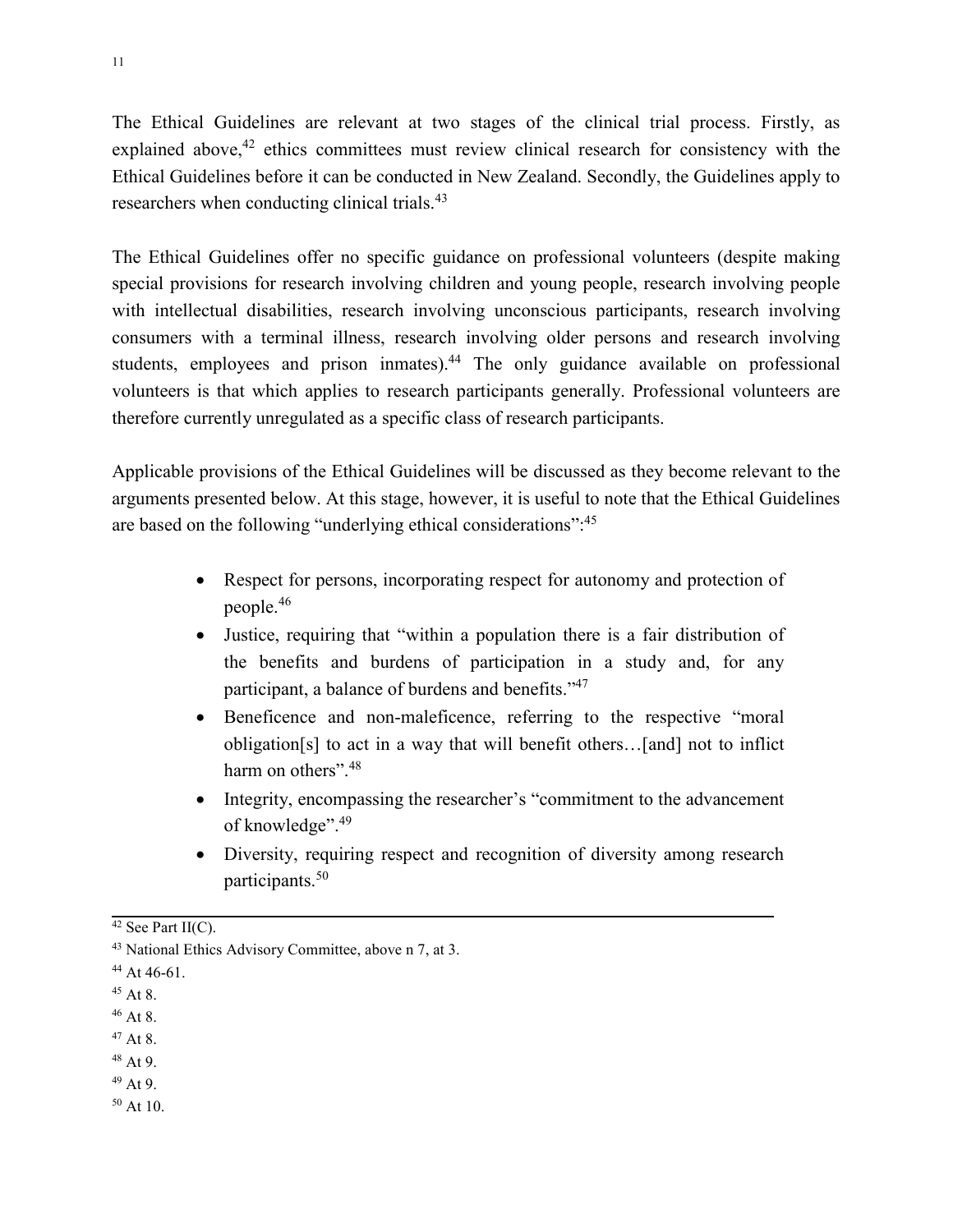• Addressing conflict of interest.<sup>51</sup>

These underlying considerations will be useful in critiquing current regulation and evaluating the proposals put forward to address the issues set out below.<sup>52</sup>

While both the Code of Rights and New Zealand Bill of Rights Act 1990 also protect the rights of research participants,<sup>53</sup> the Ethical Guidelines are "the most effective means of preventing potential harm resulting from medical and scientific research on humans".<sup>54</sup> The Guidelines form the primary means through which research is regulated in New Zealand. They apply at the approval stage and can therefore act to prevent rights issues occurring by prohibiting unethical research. Further, researchers may be subject to disciplinary actions by their employers for breaching the Guidelines, and medical and scientific journals are likely to refuse to publish research which results from unethical research.<sup>55</sup> Most of the recommendations of this paper will therefore be targeted at improving the Ethical Guidelines.

#### *B The Code of Rights*

The Health and Disability Commissioner Act 1994 sets up the office of the Health and Disability Commissioner and provides for the establishment of the Code of Rights. The Code came into force as a regulation under the Act in 1996.<sup>56</sup> It provides the following ten rights of consumers and corresponding duties of providers, which apply to consumers and providers of health and disability services:<sup>57</sup>

- Right 1 Right to be Treated with Respect.
- Right 2 Right to Freedom from Discrimination, Coercion, Harassment, and Exploitation.
- Right 3 Right to Dignity and Independence.
- Right 4 Right to Services of an Appropriate Standard.
- Right 5 Right to Effective Communication.

 $51$  At 10.

<sup>52</sup> See Part V.

 $53$  See Parts III(B) and (C).

<sup>54</sup> Andrew Butler and Petra Butler *The New Zealand Bill of Rights Act: A Commentary* (LexisNexis, Wellington, 2005) at 249

 $55$  At 250.

<sup>56</sup> Health and Disability Commissioner Act 1996, s 74(1); and Health and Disability Commissioner "The Code of Rights" <www.hdc.org.nz>.

<sup>57</sup> Code of Health and Disability Services Consumers' Rights 1994, cl 1.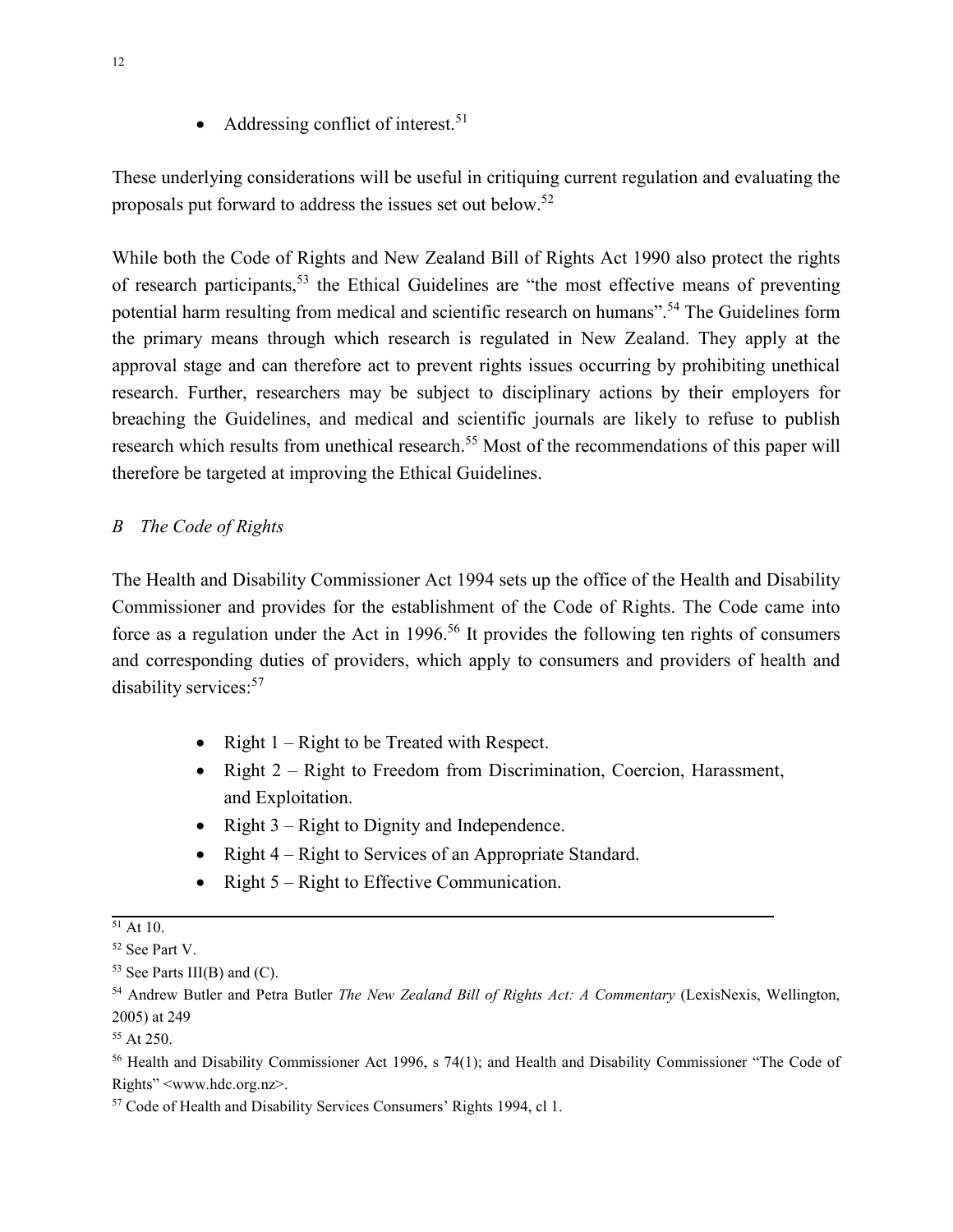- Right 6 Right to be Fully Informed.
- Right 7 Right to Make an Informed Choice and Give Informed Consent.
- Right  $8 -$  Right to Support.
- Right 9 Rights in Respect of Teaching or Research.
- Right 10 Right to Complain.

The Code applies to professional volunteers and researchers through right 9, which extends the rights in the Code "to those occasions when a consumer is participating in, or it is proposed that a consumer participate in, teaching or research". There have been no Health and Disability Commissioner cases specifically concerning clinical trial participation and the Health and Disability Commissioner has not released any guidance on this matter, so it is difficult to determine how the Code of Rights applies to the unique issues arising in the case of professional volunteers. Some of the rights in the Code are, however, particularly relevant to the issues addressed below, and will therefore form part of the analysis of the problem of the professional volunteer.<sup>58</sup>

Right 7, the right to make an informed choice and give informed consent, will form the basis of much the discussion in this paper. A review of the Health and Disability Commissioner's decisions and publications shows "three essential elements" embody informed consent under the Code of Rights: "effective communication", "disclosure of adequate information", and a "voluntary decision by a competent consumer".<sup>59</sup> Effective communication is protected as a stand-alone right in the Code of Rights, which requires health service providers to communicate information in way that health service consumers can understand.<sup>60</sup> Competence is expanded upon within right seven, which provides for the presumption of competence and gives guidance for cases in which a consumer may not be competent or may have diminished competence. Disclosure of adequate information and voluntary decision-making are directly relevant to the issues addressed in this paper. These elements of informed consent will therefore be considered in detail below.<sup>61</sup>

<sup>58</sup> See Part V.

<sup>59</sup> Health and Disability Commissioner *Anaesthetist/Hospital (Public)* (05HDC07699, 31 August 2006); Health and Disability Commissioner *General Surgeon/Hospital (Private)* (03HDC19128, 14 September 2004); Health and Disability Commissioner *Gynaecologist/Health Centre* (01HDC01835, 30 June 2003); Health and Disability Commissioner *Surgeon* (97HDC9370, 23 April 1999); Health and Disability Commissioner *Neurosurgeon*  (98HDC13693, 6 December 2000); and Katharine Greig, Legal Manager "Informed consent in the Code of Health and Disability Services Consumer Rights" (presentation to the 8th Annual Medico-legal conference, 8 February 2000).

<sup>60</sup> Code of Health and Disability Services Consumers' Rights, cl 2, right 5.

<sup>61</sup> See Part V.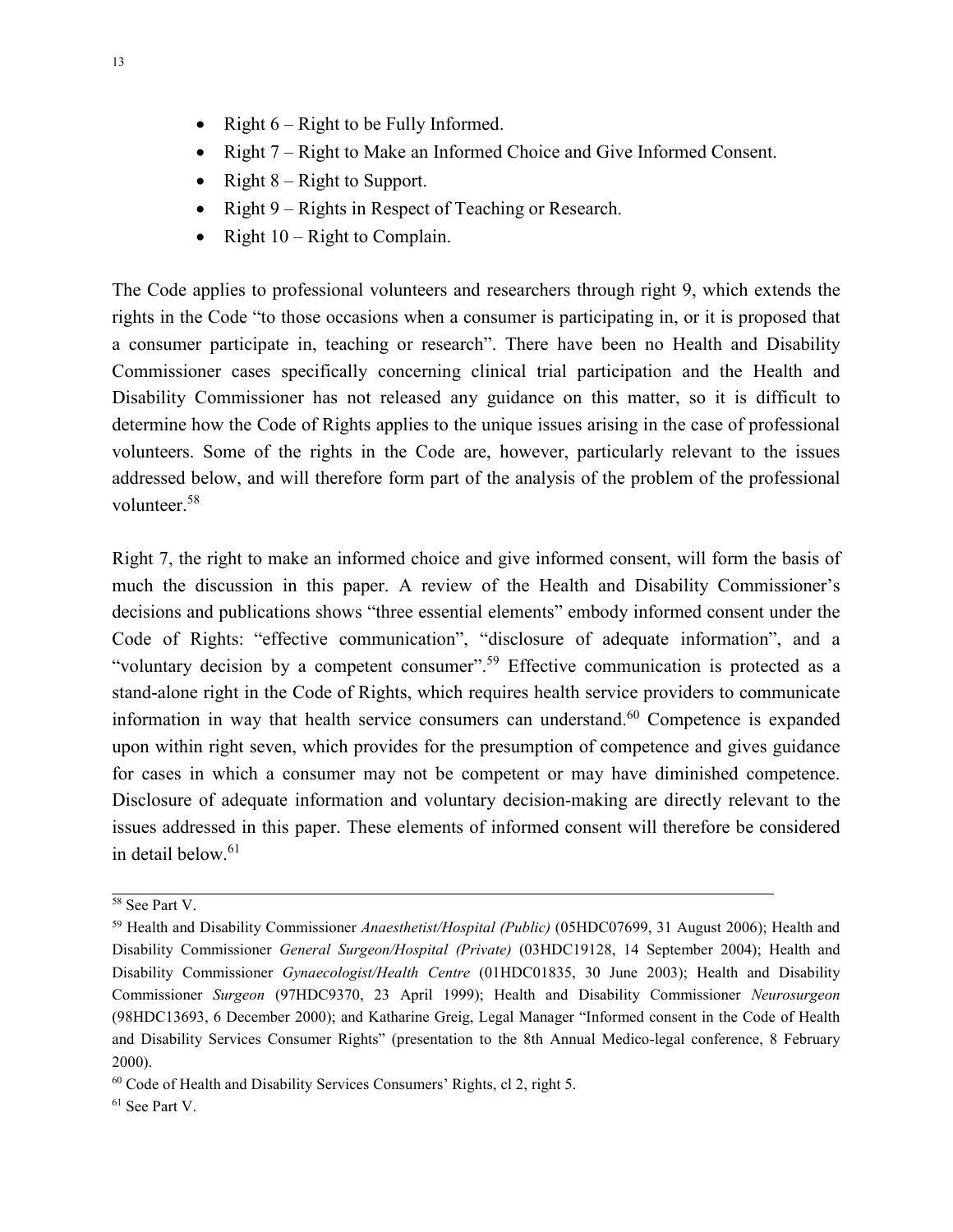#### *C The New Zealand Bill of Rights Act 1990*

Section 10 of the New Zealand Bill of Rights Act 1990 provides every person with the right not to be subjected to medical or scientific experimentation without that person's consent (s 10). The key issues to be addressed by this paper are whether professional volunteers' apparent consent to medical experimentation constitutes legally effective consent and whether there any circumstances which justify overriding a professional volunteer's valid consent. As discussed above,<sup>62</sup> the Code of Rights protects the right to informed consent. This right clearly applies to professional volunteers and it sets a relatively demanding and well prescribed standard as to what constitutes informed consent.<sup>63</sup> The issue to be considered by this part of the paper is whether s 10 of the New Zealand Bill of Rights Act 1990 will add anything relevant to this paper's analysis of the issues presented by professional volunteers,<sup>64</sup> which is not addressed by the Code of Rights. $65$ 

#### *1 Section 10 and the definition of consent*

There is a lack of useful commentary and jurisprudence on the meaning of consent for the purposes of the right not to be subjected to medical or scientific experimentation without consent. At an international level, this is likely to be a result of s 10 being relatively unique to New Zealand (only Fiji and South Africa have comparable rights).<sup>66</sup> Section 10 originates from, but is intentionally different to, article 7 of the International Covenant on Civil and Political Rights 1966 (ICCPR).<sup>67</sup> Article 7 links the right against experimentation to the right to freedom from cruel, inhuman or degrading treatment by providing that:<sup>68</sup>

No one shall be subjected to torture or to cruel, inhuman or degrading treatment or punishment. In particular, no one shall be subjected without his free consent to medical or scientific experimentation.

 $62$  See Part III(B).

<sup>63</sup> PDG Skegg "Consent and Information Disclosure" in John Dawson and Nicola Peart *The Law of Research: a guide* (University of Otago Press, Dunedin, 2003) at 241.

<sup>64</sup> See Part V.

<sup>&</sup>lt;sup>65</sup> Note that an analysis of the different remedies available under the Health and Disability Commissioner Act 1994 and the New Zealand Bill of Rights Act 1990 is outside the scope of this paper.

<sup>66</sup> *PF v Capital and Coast District Health Board* [2013] NZHC 1792 at [31]; and Butler and Butler, above n 54, at 247.

<sup>67</sup> Geoffrey Palmer "A Bill of Rights for New Zealand: A White Paper" [1984–1985] I AJHR A6 at 108.

<sup>68</sup> International Covenant on Civil and Political Rights 999 UNTS 171 (opened for signature 16 December 1966, entered into force 23 March 1976), art 7.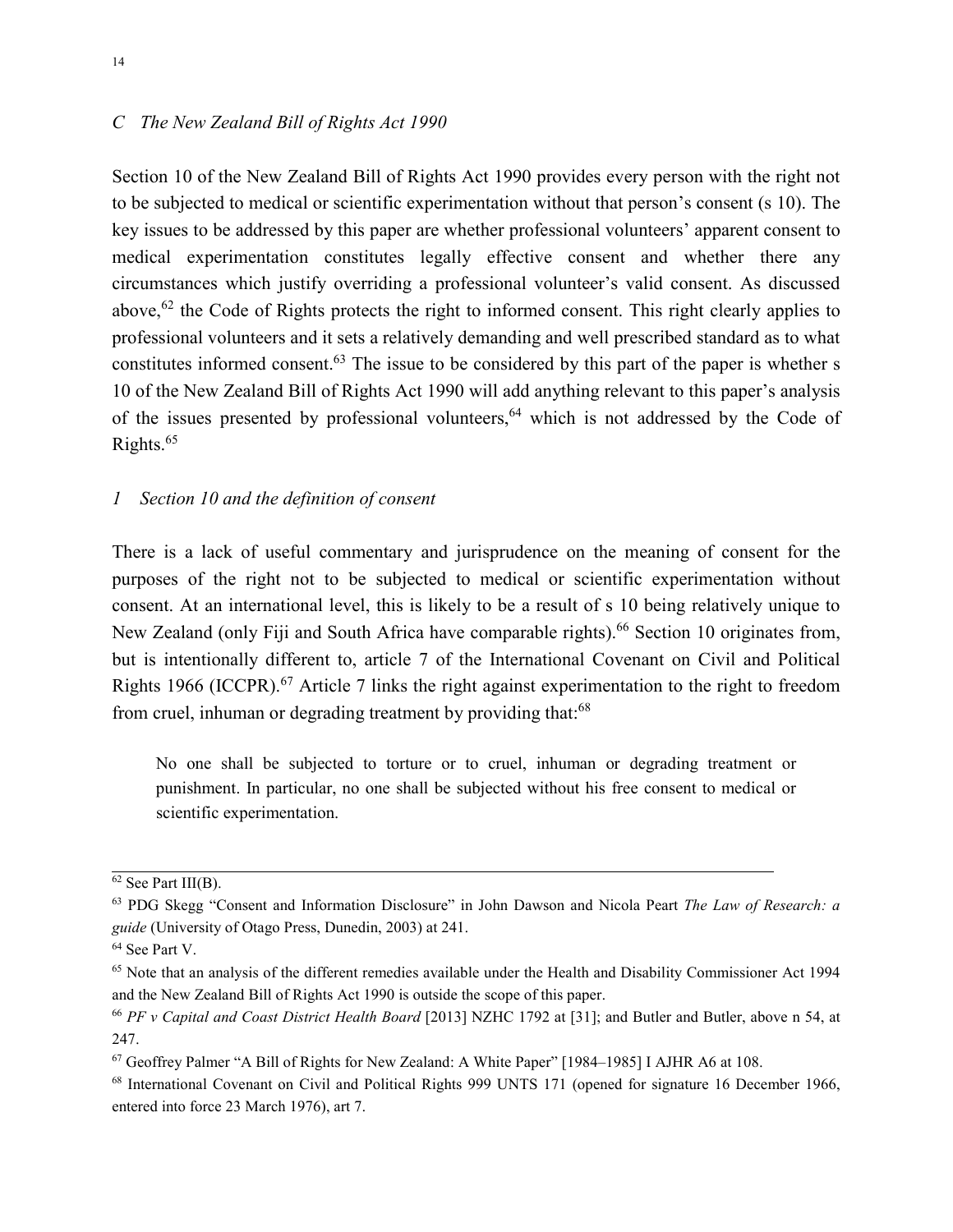By contrast, in the New Zealand Bill of Rights Act 1990, the right not to be subjected to torture or cruel treatment is a separate right from the right not to be subjected to medical or scientific experimentation without consent.<sup>69</sup> According to the drafters of "A Bill of Rights For New Zealand: A White Paper" article 7 of the ICCPR linked the two rights together to ensure that only experiments which fell within cruel, inhuman or degrading treatment were forbidden. The New Zealand Bill of Rights Act 1990 was intentionally drafted to separate article 7 into two separate rights, thereby ensuring protection against all non-consensual experimentation, regardless of whether it can be characterised as cruel, degrading or inhuman.<sup>70</sup>

Very few New Zealand cases have interpreted or applied s 10, and those that have considered it have focused on the definition of scientific or medical experimentation, not consent.<sup>71</sup> By contrast, the Code of Rights sets out comprehensive standards as to what constitutes informed consent, and there have been numerous Health and Disability Commissioner decisions which have interpreted and applied the right to informed consent.<sup>72</sup> In the clinical research context, it would be odd if consent under s 10 were to be interpreted differently from informed consent under the Code of Rights, so that there could be consent for the purposes of s 10, but not for the purposes of the right to informed consent under the Code of Rights. Therefore, it is likely that consent for the purposes of s 10 requires fulfilment of the same essential elements as the right to informed consent under the Code of Rights - that is, effective communication, disclosure of adequate information, and a voluntary decision by a competent consumer.

#### *2 A purposive approach to section 10*

In *Brooker v Police*, Thomas J emphasised dignity and human worth as the key values underlying the rights in the New Zealand Bill of Rights Act 1990. In particular, he noted, with respect to s 10, that "subjecting a person to medical or scientific experimentation…without consent intrudes upon that person's freedom of will to determine his or her own fate as part of their essential dignity".<sup>73</sup> On the basis that the rights in the New Zealand Bill of Rights Act 1990

<sup>69</sup> New Zealand Bill of Rights Act 1990, ss 9 and 10.

<sup>70</sup> Geoffrey Palmer, above n 67, at 108.

<sup>71</sup> *PF v Capital and Coast District Health Board*, above n 66, at [30]-[32]; *McGrath v Police* HC Auckland CRI-2011-404-110, 20 December 2011 at [39]; *S v W* HC Auckland CIV-2011-404-3775, 7 December 2011 at [66]; *Taunoa v Attorney-General* (2004) 7 HRNZ 379 at [298]-[303]; *WATCH (Waikato Against Toxic and Chemical Hazards) Inc v Attorney- General* HC Hamilton CIV-2003-419-1265, 29 October 2003 at [73]; *Down v Van de Wetering* [1999] 2 NZLR 631 at 9; *Pio v Police* HC Rotorua AP43/94, 4 July 1995 at 4; *Pio v Police* HC Rotorua AP43/94, 13 February 1995 at 4-5; and *R v Salmond* [1992] 3 NZLR 8.

 $72$  See Part III(B).

<sup>73</sup> *Brooker v Police* [2007] NZSC 30, [2007] 3 NZLR 91 at [180].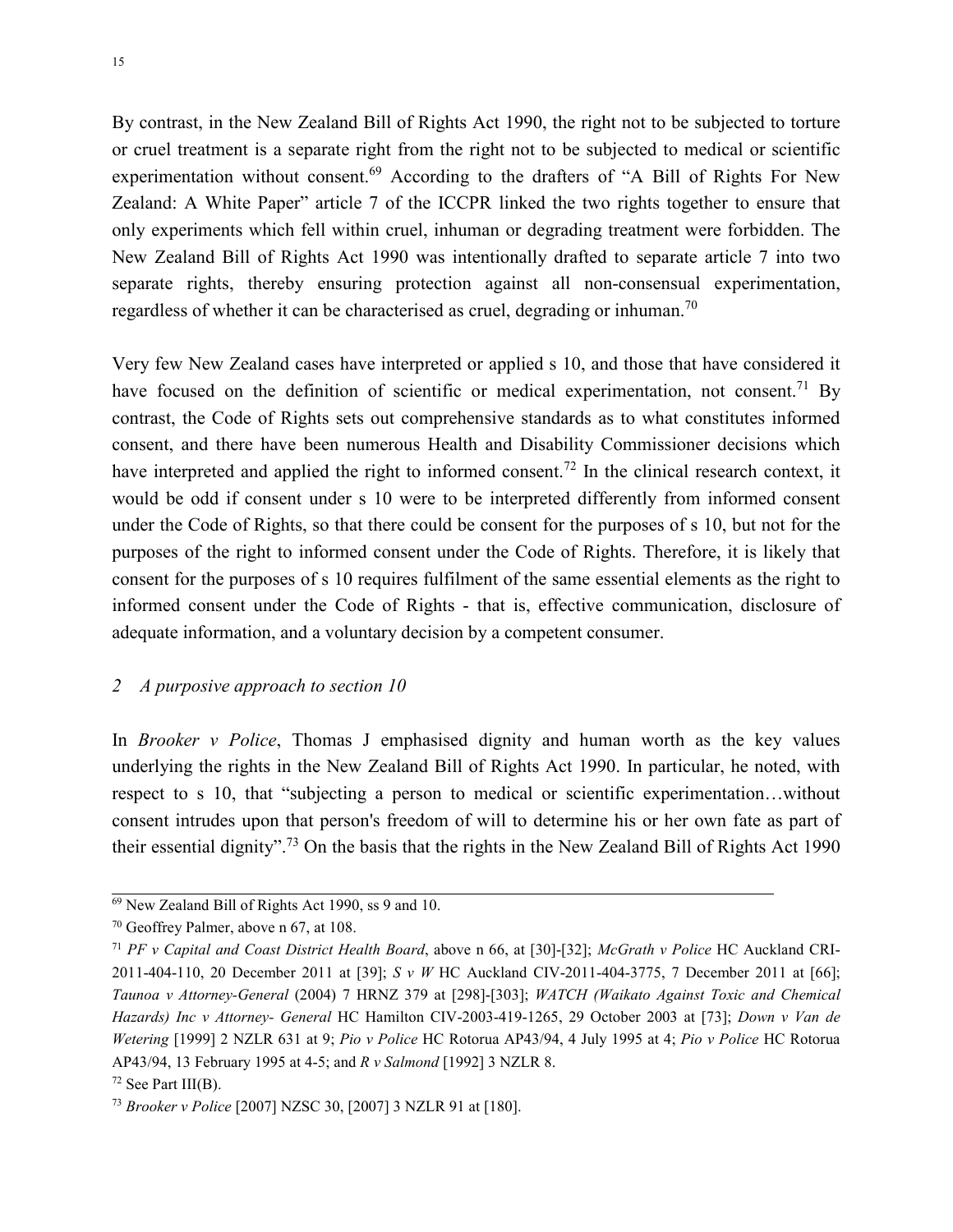are derived from human dignity, in their commentary on the New Zealand Bill of Rights Act Andrew and Petra Butler take a purposive approach to the interpretation of s 10, by arguing that a person should not be able to consent to an experiment that robs them of their dignity: $^{74}$ 

…to give full effect to the protection section 10 of the Bill of Rights Act is supposed to afford, a paternalistic approach should be taken and the concept of consent should be interpreted as not including consent to an inhuman, cruel or degrading medical or scientific experimentation. A free and democratic society cannot allow its members to become the object of such medical experiments since that robs the person of his or her dignity. As the Preamble of the ICCPR acknowledges dignity is the inherent human right from which all other rights are derived. A state which would allow its members to alienate their right to dignity would be at risk of not protecting or taking seriously other rights.

With respect, this is a difficult argument to apply in practice. The New Zealand Bill of Rights Act 1990 does not include a free-standing right to dignity, but it does include a right not to be subjected to medical or scientific experimentation *without consent*. As explained above,<sup>75</sup> the drafting history of s 10 illustrates that consent is fundamental to this right. In this context, in the author's opinion, s 10 should be interpreted according to its plain meaning so that legally effective consent to medical or scientific experimentation is sufficient to ensure that s 10 is not breached. Therefore, as long as a professional volunteer gives valid consent to participate in a clinical trial (according to the interpretation advanced above),<sup>76</sup> there can be no breach of s 10. This is consistent with the dicta cited from Thomas J above, which indicates that in the context of s 10, if autonomy is overridden, so is dignity. This is also consistent with the position of medical ethics, which considers respect for autonomy (which forms the primary justification for informed consent)<sup>77</sup> to be a "component of respect for human dignity".<sup>78</sup>

#### *3 The application of the New Zealand Bill of Rights Act 1990 to the Ethical Guidelines*

Given the discussion above, s 10 does not appear to add any requirements relevant to professional volunteers' consent to medical experimentation that are not addressed by the comprehensive provisions of the Code of Rights. Nevertheless, this part of the paper will argue

 $74$  Butler and Butler, above n 54, at 264.

<sup>&</sup>lt;sup>75</sup> See Part III(C)(1).

<sup>&</sup>lt;sup>76</sup> See Part III(C)(1).

<sup>77</sup> Natalie Abrams and Michael D Buckner *Medical Ethics: A Clinical Textbook, and Reference for the Health Care Professions* (The MIT Press, United States of America, 1984) at 4.

<sup>78</sup> Kerry J Breen and others *Good Medical Practice: Professionalism, Ethics and Law* (Cambridge University Press, New York, 2010) at 4.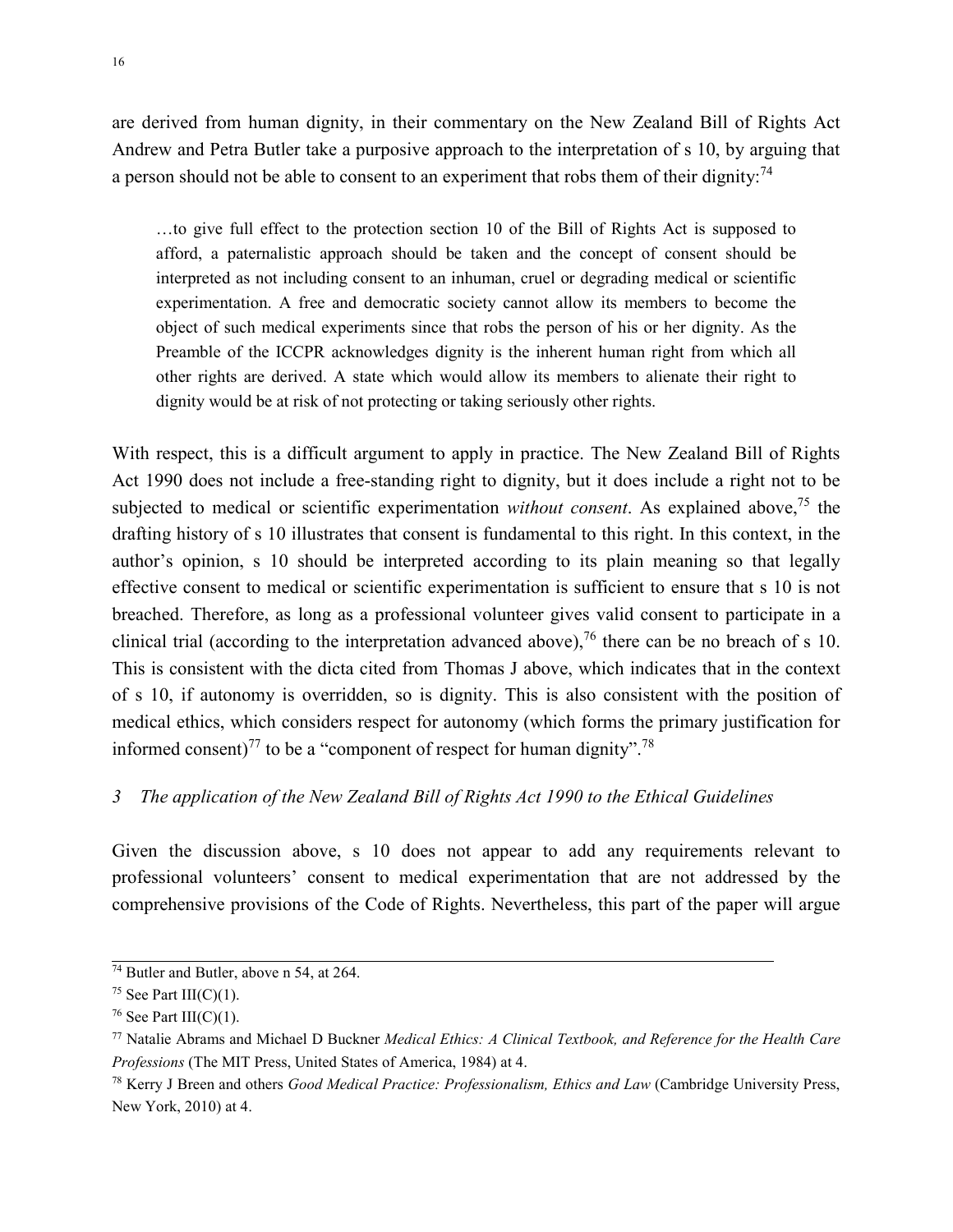that s 10 is still relevant to the discussion in this paper by virtue of s 3 of the New Zealand Bill of Rights Act 1990, which provides for the Act's application:

This Bill of Rights applies only to acts done—

(a) by the legislative, executive, or judicial branches of the Government of New Zealand; or

(b) by any person or body in the performance of any public function, power, or duty conferred or imposed on that person or body by or pursuant to law.

The Ethical Guidelines were made by the National Ethics Advisory Committee, pursuant to the New Zealand Public Health and Disability Act 2000.<sup>79</sup> If this function falls within the scope of s 3, by law the Ethical Guidelines will need to be evaluated for consistency with s 10 of the New Zealand Bill of Rights Act 1990. By contrast, there is no legal requirement that the Ethical Guidelines must be consistent with the Code of Rights.

The act of the National Ethics Advisory Committee determining the Ethical Guidelines could potentially fall within paragraph (a) of s 3, as an act done by the executive, or paragraph (b) of s 3, as a public function imposed on the Committee by law. There is limited case law on the definition of "executive" for the purposes of s  $3<sup>80</sup>$  Given the relatively wide scope of paragraph (b), the practice of the courts has been to apply this paragraph and avoid a definition of "executive". In *Federated Farmers v New Zealand Post*, for example, rather than holding New Zealand Post (a state owned enterprise) to be part of the executive, McGechan J reasoned that "the question more naturally arises under s  $3(b)$ ".<sup>81</sup> The National Ethics Advisory Committee is a ministerial advisory committee established by the Minister of Health under s 16 of the New Zealand Public Health and Disability Act 2000.<sup>82</sup> The Committee, which is accountable to the Minister of Health,<sup>83</sup> could potentially fall within the meaning of executive, but given that the courts' default approach appears to be to apply s 3(b) instead, it is more likely that s 3 will be engaged through s 3(b). The function of the National Ethics Advisory Committee in determining the Ethical Guidelines undoubtedly falls within paragraph (b). This function is imposed on the National Ethics Advisory Committee by law because it is a function required of the Committee under the New Zealand Public Health and Disability Act 2000.<sup>84</sup> With regards to whether the

 $\frac{79}{79}$  New Zealand Public Health and Disability Act, s 16(2).

<sup>80</sup> See generally Andrew Butler and Petra Butler, above n 54, at 91-92; and *Laws of New Zealand* Human Rights (online ed) at [13].

<sup>81</sup> *Federated Farmers of New Zealand Inc v New Zealand Post Ltd* (1992) [1990-1992] 3 NZBORR 339.

<sup>82</sup> National Ethics Advisory Committee *Terms of Reference for the National Ethics Advisory Committee* (February 2012) at 1.

<sup>83</sup> At 1.

<sup>&</sup>lt;sup>84</sup> New Zealand Public Health and Disability Act, s 16(2); and National Ethics Advisory Committee, above n 7, at 1.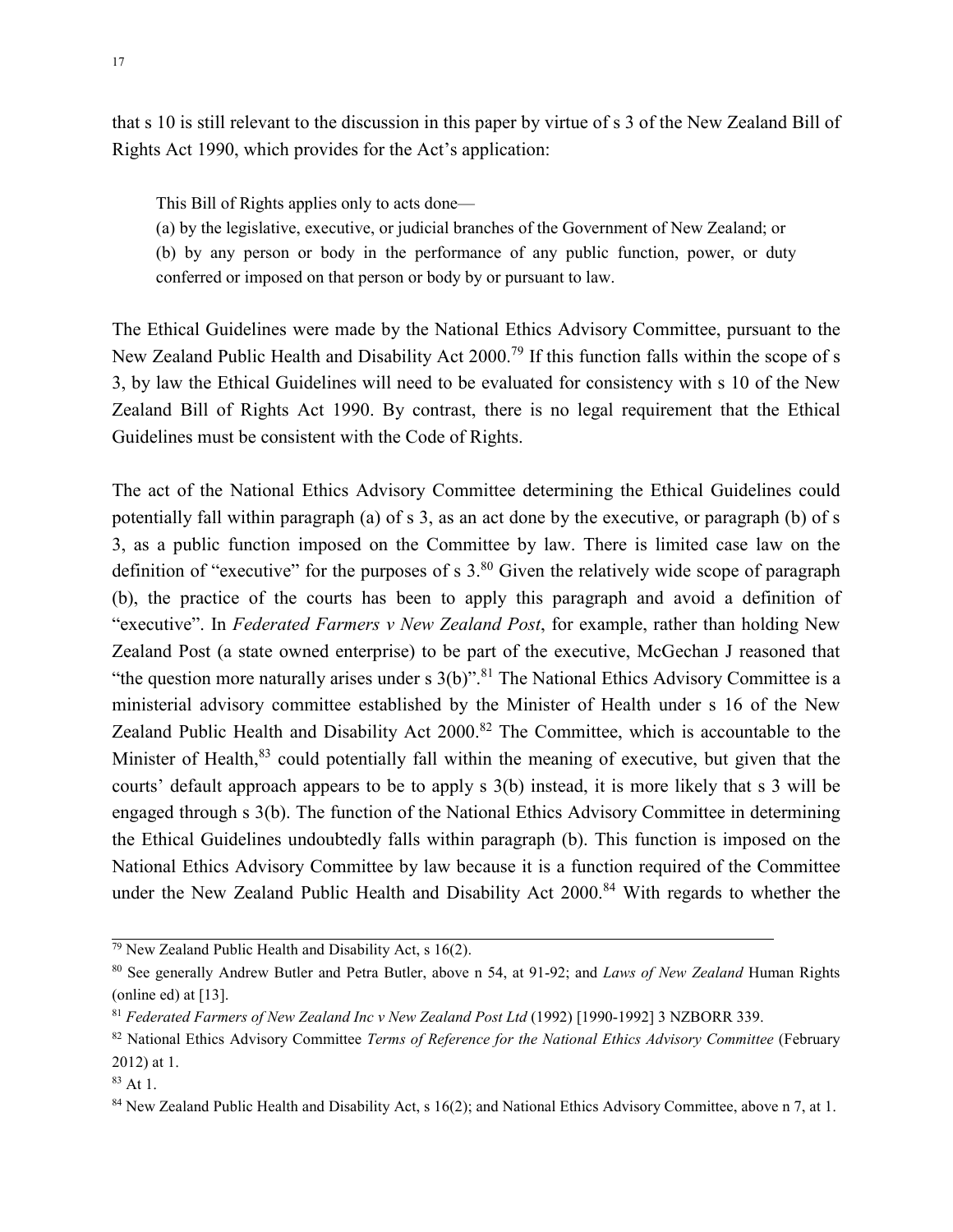function is "public", in *Federated Farmers v New Zealand Post* McGechan J found that mail handling fell within the definition of "public function" because it "is carried out for the public, in the public interest, and moreover by a company which…is wholly owned and ultimately controlled by the Crown".<sup>85</sup> In *Ransfield v The Radio Network Ltd*, Randerson J put forward "a range of possible considerations" for determining whether a function is public, including whether the source of the function is statutory, the extent and nature of any governmental control of the entity and whether the function is being exercised in the broader public interest.<sup>86</sup> Applying the reasoning of these cases, the function of the National Ethics Advisory Committee, in determining the Ethical Guidelines, must be a public function. The National Ethics Advisory Committee is a statutory body, accountable to the Ministry of Health and its statutory function of determining "nationally consistent ethical standards across the health sector" is for the public and in the public interest.<sup>87</sup>

The Ethical Guidelines must therefore be consistent with the New Zealand Bill of Rights Act 1990. Accordingly, the recommendations in this paper proposing amendments to the Ethical Guidelines will need to be evaluated for consistency with the New Zealand Bill of Rights Act 1990, in particular, the right not to be subjected to medical experimentation without consent.

## *IV Ethical Decision-Making and the Dominance of Autonomy*

Before this paper considers the problem of the professional volunteer and proposals for reform, it is helpful to first introduce the general ethical framework for decision-making in medical practice. This will influence the application and development of regulation in this area.

## *A Ethical Regulation of Clinical Research*

Most professions have codes of ethical conduct, setting standards of proper behaviour for people in that profession.<sup>88</sup> For medical practitioners in particular, medical ethics is a highly developed discipline which permeates all areas of clinical practice. Medical ethics provides a set of values and principles to guide and justify the action (or inaction) of practitioners.<sup>89</sup> It is important to note that while medical ethics can, and does, influence the law and the interpretation of the law, medical ethics and the law (and in particular, the rights protected by law) are not the same

<sup>85</sup> *Federated Farmers of New Zealand Inc v New Zealand Post Ltd*, above n 81.

<sup>86</sup> *Ransfield v The Radio Network Ltd* [2005] 1 NZLR 233 at [69] – [70].

<sup>87</sup> New Zealand Public Health and Disability Act, s 16(2).

<sup>88</sup> Breen, above n 78, at 9.

 $89$  At 2.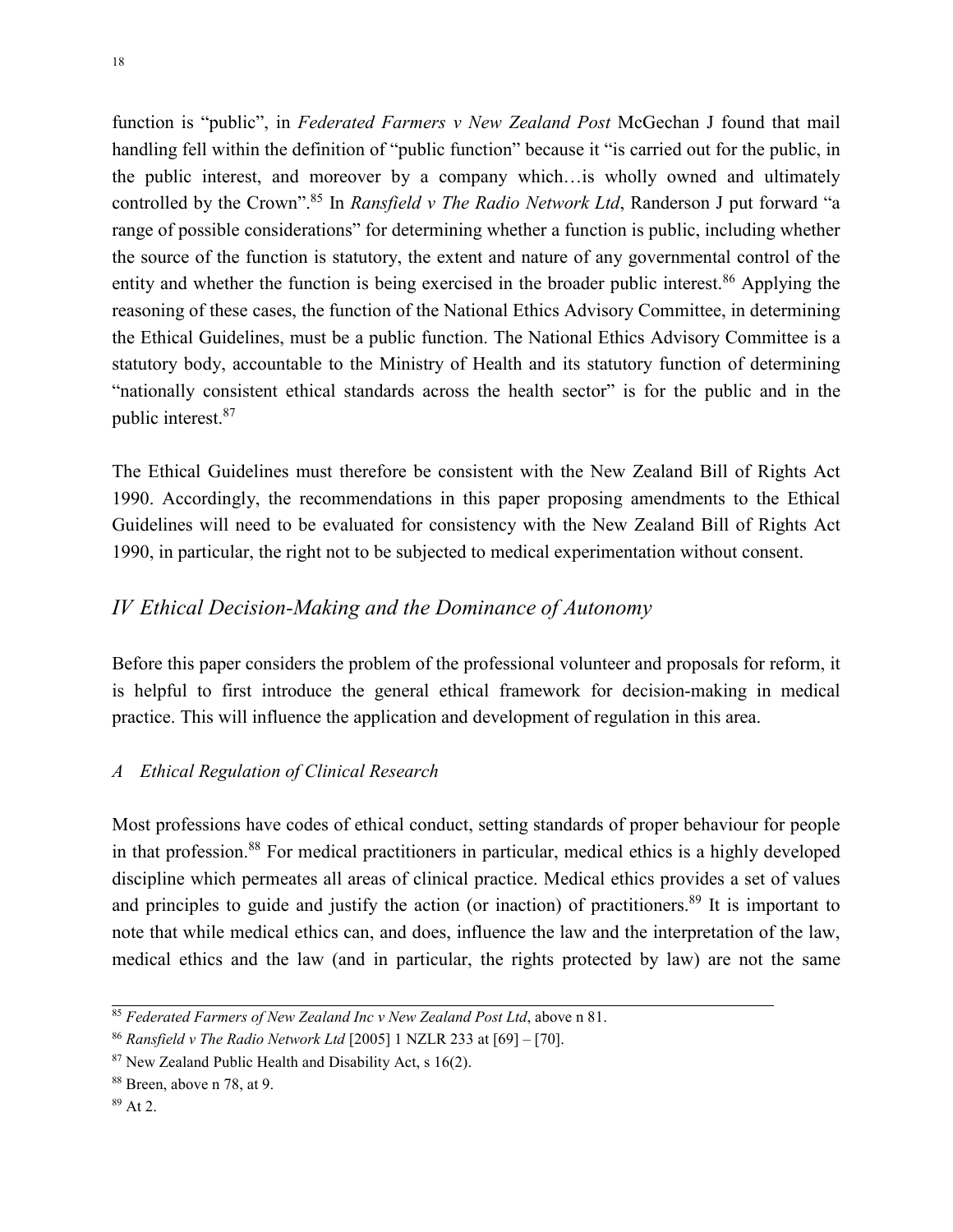thing.<sup>90</sup> Clinical research (which forms a discipline within medical practice) has traditionally been largely regulated by ethical codes, and despite the general increase in legislative regulation of medical practice, this continues to be the case. Numerous ethical codes for human experimentation, both national and international, have been developed over the last 60 years.<sup>91</sup> The Nuremberg Code and the Declaration of Helsinki are probably the most cited international instruments. The Nuremberg Code was issued in  $1947<sup>92</sup>$  in response to war crimes and crimes against humanity committed by Nazi physicians throughout world war two. The Code comes directly from the judgment of the Nuremberg trials, which sets out ten principles for ethical human experimentation.<sup>93</sup> The Declaration of Helsinki, which was adopted by the World Medical Association in 1964, provides a more up-to-date international code, having been most recently amended in 2008.<sup>94</sup> Many jurisdictions, including New Zealand,<sup>95</sup> have incorporated the principles of these international codes into their own domestic standards.<sup>96</sup> As already discussed, in New Zealand clinical research is largely governed by the Ethical Guidelines.<sup>97</sup>

#### *B Principles for Ethical Decision-Making*

The ethical principles of autonomy, beneficence, non-maleficence and justice provide a contemporary framework for ethical decision-making in medical practice.<sup>98</sup> While these principles are applicable to medical ethics generally, they are particularly relevant to clinical research ethics. The principles originate from the Belmont Report,<sup>99</sup> a 1978 report from the United States National Commission for the Protection of Human Subjects of Biomedical and Behavioural Research which provides basic moral principles for conducting research with

<sup>90</sup> Alastair Campbell, Grant Gillett and Gareth Jones *Medical Ethics* (3ed, Oxford University Press, Melbourne, 2001) at 267.

<sup>91</sup> Ezekiel J Emanuel, David Wendler and Christine Grady "An Ethical Framework for Biomedical Research" in Ezekiel J Emanuel and others *The Oxford Textbook of Clinical Research Ethics* (Oxford University Press, New York, 2008) at 123.

<sup>92</sup> At 124.

<sup>93</sup> George J Annas and Michael A Grodin *The Nazi Doctors and the Nuremburg Code: Human Rights in Human Experimentation* (Oxford University Press, New York, 1992) at 3-4.

<sup>94</sup> World Medical Association Declaration of Helsinki, above n 1.

<sup>95</sup> National Ethics Advisory Committee, above n 7, at 1.

<sup>96</sup> Emanuel, Wendler and Grady, above n 91, at 124.

 $97$  See Part III(A).

<sup>98</sup> Breen, above n 78, at 4; Campbell, Gillett and Jones, above n 90, at 12-14; JK Mason and GT Laurie *Mason & McCall Smith's Law & Medical Ethics* (9ed, Oxford University Press, 2012) at 6; and Alan Wetheimer "Exploitation in Clinical Research" in Ezekiel J Emanuel and others *The Oxford Textbook of Clinical Research Ethics* (Oxford University Press, New York, 2008) at 201.

<sup>99</sup> Breen, above n 78, at 4.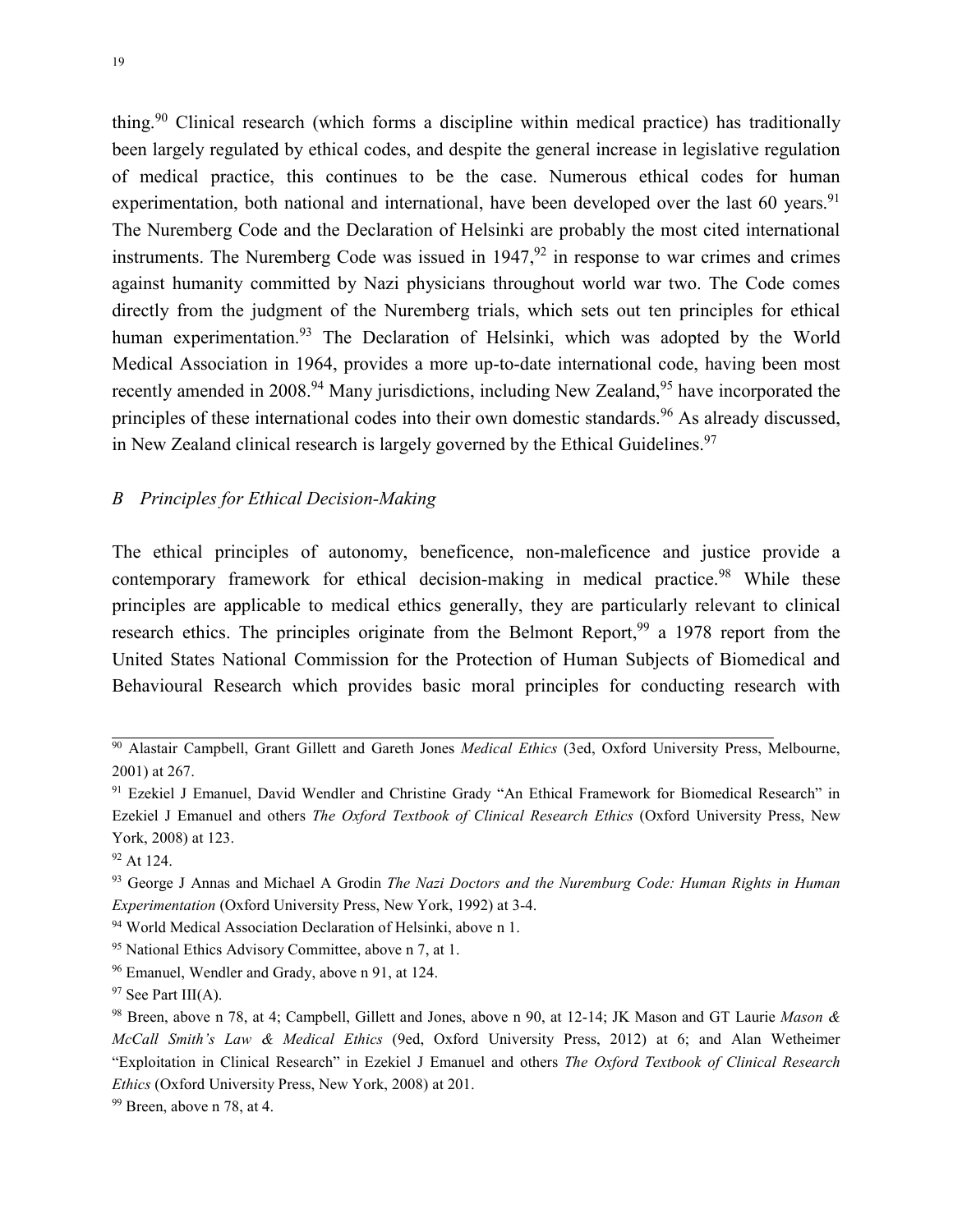humans.<sup>100</sup> Further, the principles have been directly incorporated into the Ethical Guidelines as underlying ethical considerations.<sup>101</sup> This part of the paper will focus on autonomy, because this ethical principle, and the tension between it and other interests, forms the underlying theme of this paper.

#### *C The Dominance of Autonomy*

The principle of autonomy in medical ethics encompasses the notion that, as independent moral agents, patients (or more generally consumers of health services) are the best judge of what is in their own interests and should be able to make their own decisions about what will happen to their bodies.<sup>102</sup> Respect for autonomy requires health service providers to respect these decisions,<sup>103</sup> notwithstanding that a patient may choose a greater risk for himself/herself than others may choose for him/her.<sup>104</sup>

Respect for autonomy has become the overriding ethical principle of good medical practice.<sup>105</sup> It has "dominated the control of medical practice [over] the last-half century" and is "by far the most significant value to have influenced the evolution of contemporary medical law".<sup>106</sup> The reign of autonomy has resulted in a wide spread rejection of the historic notion of medical paternalism, in which the "doctor always knew best" and patients were given limited information, and had little control over, their treatment.<sup>107</sup> Autonomy is primarily recognised by the requirement that health consumers must give informed consent to health services. Health service providers are said to have a moral duty to obtain informed consent by virtue of their patient's autonomous status.<sup>108</sup> In New Zealand, informed consent is protected as a right under the Code of Rights.<sup>109</sup> As we have seen, the Code of Rights applies to all consumers of health and disability services, including professional volunteers.<sup>110</sup> Informed consent features as the first principle in the Nuremberg Code and forms much of the focus of the Declaration of

<sup>100</sup> The National Commission for the Protection of Human Subjects of Biomedical and Behavioural Research *Ethical Principles and Guidelines for the Protection of Human Subjects of Research* (United States Department of Health and Human Services, 1978).

 $101$  Note that autonomy forms a component of the ethical principle "respect for persons", see Part III(A).

<sup>102</sup> Mason and Laurie, above n 98, at 5.

<sup>103</sup> Breen, above n 78, at 4.

<sup>104</sup> Abrams and Buckner, above n 77, at 3.

<sup>105</sup> Breen, above n 78, at 13.

<sup>106</sup> Mason and Laurie, above n 98, at 8.

 $107$  At 8.

<sup>108</sup> Abrams and Buckner, above n 77, at 4.

<sup>&</sup>lt;sup>109</sup> Code of Health and Disability Services Consumers' Rights, cl 2, right.

 $110$  See Part III(B).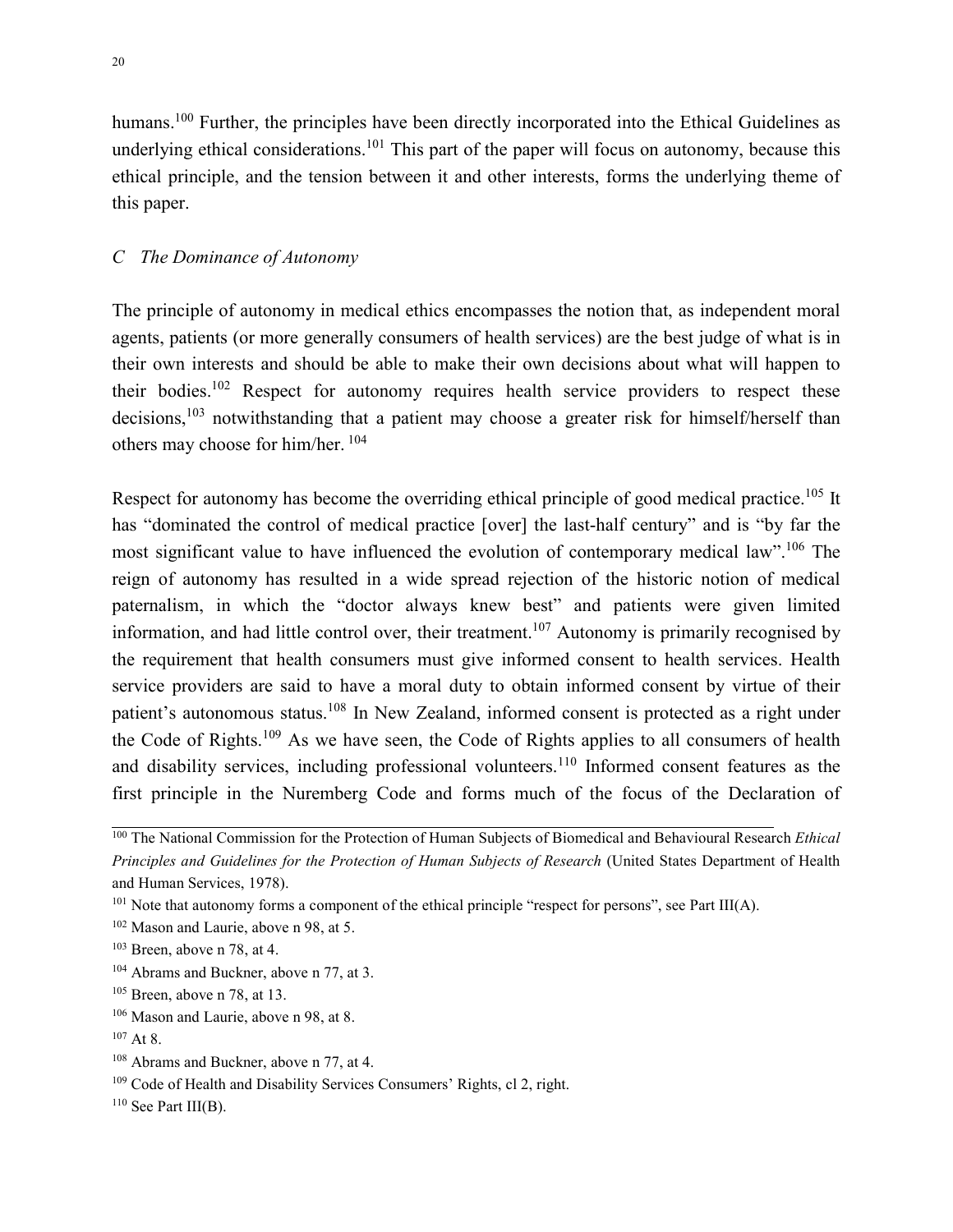Helsinki.<sup>111</sup> The Ethical Guidelines provide extensive guidance on informed consent,<sup>112</sup> and the right against medical experimentation in the New Zealand Bill of Rights Act 1990 is subject to consent.<sup>113</sup> Informed consent is therefore not only an important right in medical practice generally, but it also forms a dominant requirement of clinical research ethics. It is important to note that informed consent in research does not just protect against research without consent, it also empowers research volunteers to decide which trials they want to participate in and what level of risk they are willing to accept. By empowering volunteers to decide if and how they will get involved in research, informed consent respects individual autonomy.<sup>114</sup>

In New Zealand, autonomy is particularly dominant because of the Cartwright Inquiry which, in part, blamed the paternalistic practices of health professionals for the "Unfortunate Experiment at National Women's" Hospital.<sup>115</sup> Informed consent and patient rights were central issues of the Cartwright Inquiry, which is described as the "watershed event in terms of doctors' attitudes to patients in New Zealand".<sup>116</sup> The Cartwright Report which resulted from this Inquiry prompted the enactment of the Health and Disability Commissioner Act 1994, under which the Code of Rights is made.<sup>117</sup>

#### *D Balancing Autonomy and Other Interests*

Despite its dominance, however, autonomy is not the only interest which regulation seeks to further. There are numerous examples of the law overriding individual autonomy, by limiting the power to give legally effective consent, which fall within the realm of medical ethics.<sup>118</sup> For example, the Crimes Act 1961 specifically disavows the right to consent to the infliction of one's

<sup>&</sup>lt;sup>111</sup> *Trials of War Criminals Before the Nuremberg Military Tribunal Under Control Council Law 10* (1949) 2 Washington DC, United States Government Printing Office at 181-182 [The Nuremberg Code] available at United States Department of Health and Human Services "The Nuremberg Code" <www.hhs.govt>; and World Medical Association Declaration of Helsinki, above n 1, at B(22), B(24)-(29).

<sup>112</sup> National Ethics Advisory Committee, above n 7, at 20-23.

<sup>113</sup> New Zealand Bill of Rights Act, s 10.

<sup>114</sup> Emanuel, Wendler and Grady, above n 91, at 130.

<sup>115</sup> Silvia Cartwright *The Report of the Committee of Inquiry into allegations concerning the treatment of Cervical Cancer at National Women's Hospital and into other related matters 1988* (Government Printing Office, ISBN 0- 473-00664-2, July 1988) at 129; and see generally Sandra Coney and Phillida Bunkle "An Unfortunate Experiment at National Women's" *Metro* (New Zealand, June 1987).

<sup>&</sup>lt;sup>116</sup> Ron Paterson Health and Disability Commissioner "Address to the 12<sup>th</sup> Annual Release of the Cartwright Report" (presentation at Women's Health Action's function, 4 August 2000).

<sup>117</sup> Health and Disability Commissioner "History" <www.hdc.org.nz>.

<sup>118</sup> PDG Skegg and Ron Paterson *Medical Law in New Zealand* (Brookers Ltd, Wellington, 2006) at 161.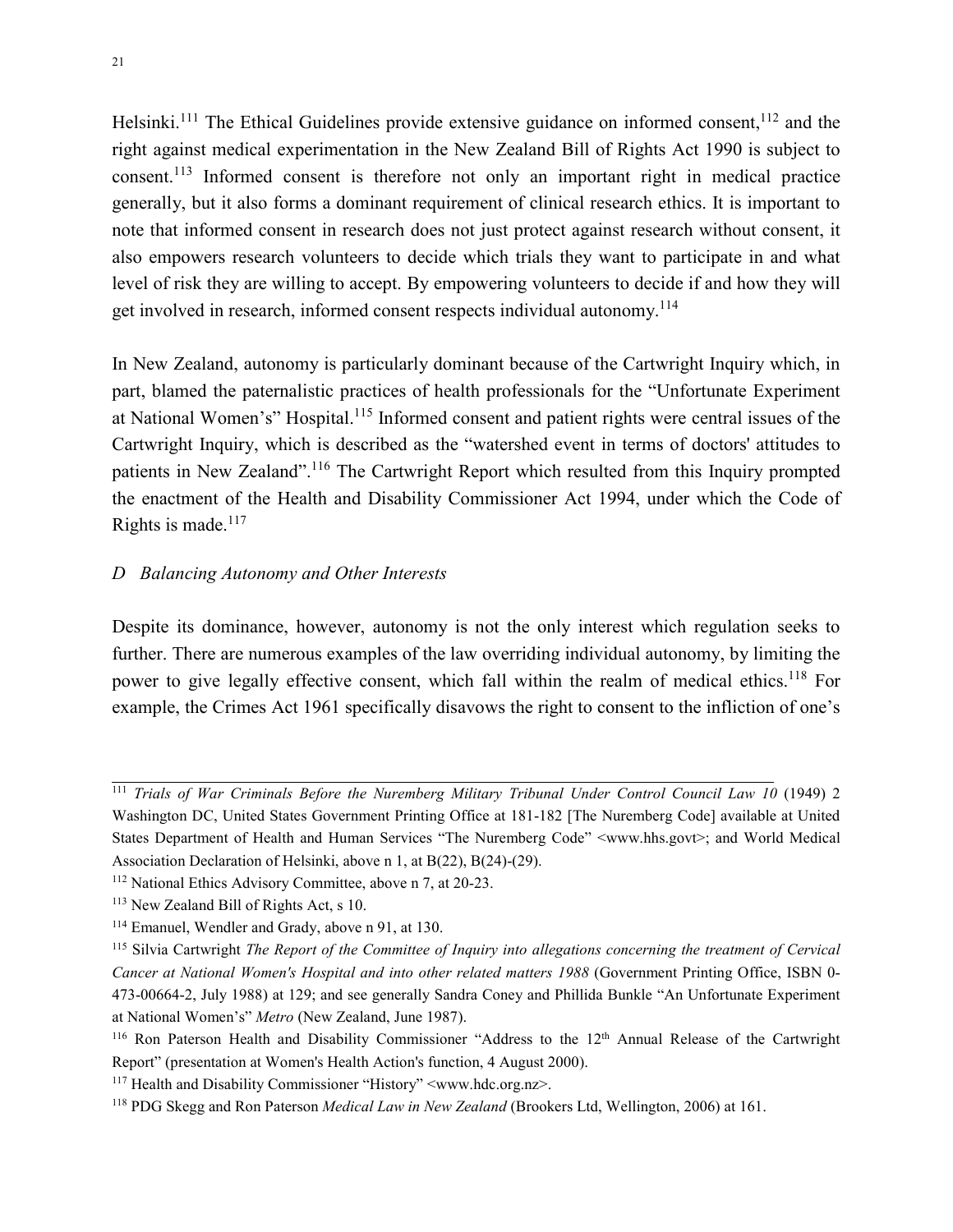own death and precludes consent as a defence to female genital mutilation.<sup>119</sup> The Human Assisted Reproductive Technology Act 2004 prohibits and criminalises the commercial supply of human embryos or gametes and commercial surrogacy arrangements,<sup>120</sup> and the Human Tissue Act 2008 generally prohibits and criminalises trading in human tissue.<sup>121</sup>

This paper illustrates the tension between autonomy and other underlying ethical and regulatory objectives, in the context of the regulation of professional volunteers. There are three central issues to consider. Firstly, how can we regulate financial compensation to ensure that volunteers are neither unduly induced into volunteering, and therefore unable to give informed consent, nor exploited?<sup>122</sup> Secondly, should volunteers be able to consent to expose themselves to compounded safety risks?<sup>123</sup> Thirdly, should professional volunteers be able to consent to their commodification and dehumanisation?<sup>124</sup>

## *V The Problem of the Professional Volunteer*

In his book "The Professional Guinea Pig", Abadie raises a number of objections to the treatment of professional guinea pigs in the United States. In particular, he is concerned by the exploitation and dehumanisation of volunteers, the exposure of volunteers to the "cumulative result of drug interactions resulting from years of trial participation", and the pharmaceutical industry's denial of their commodification.<sup>125</sup> The following paragraphs will argue that these issues also arise in New Zealand. Recommendations to amend the Ethical Guidelines to address these issues will be advanced. Where relevant, the recommendations will be analysed for consistency with the Code of Rights and s 10 of the New Zealand Bill of Rights Act 1990.

#### *A Exploitation*

Part 1 of this section will argue that the Ethical Guidelines, by limiting the value of financial compensation that can be provided to volunteers for participating in clinical trials, allow, and in some cases may require, clinical trials to exploit professional volunteers (the issue). The issue of exploitation in research is often raised in relation to enrolling the poor in clinical trials, and in

<sup>&</sup>lt;sup>119</sup> Crimes Act 1961, ss 63 and 204A(6).

<sup>120</sup> Human Assisted Reproductive Technology Act 2004, s 13-14.

<sup>121</sup> Human Tissue Act 2008, s 56.

 $122$  See Part V(A).

 $123$  See Part V(B).

 $124$  See Part V(C).

<sup>125</sup> Abadie, above n 5, at 157-158.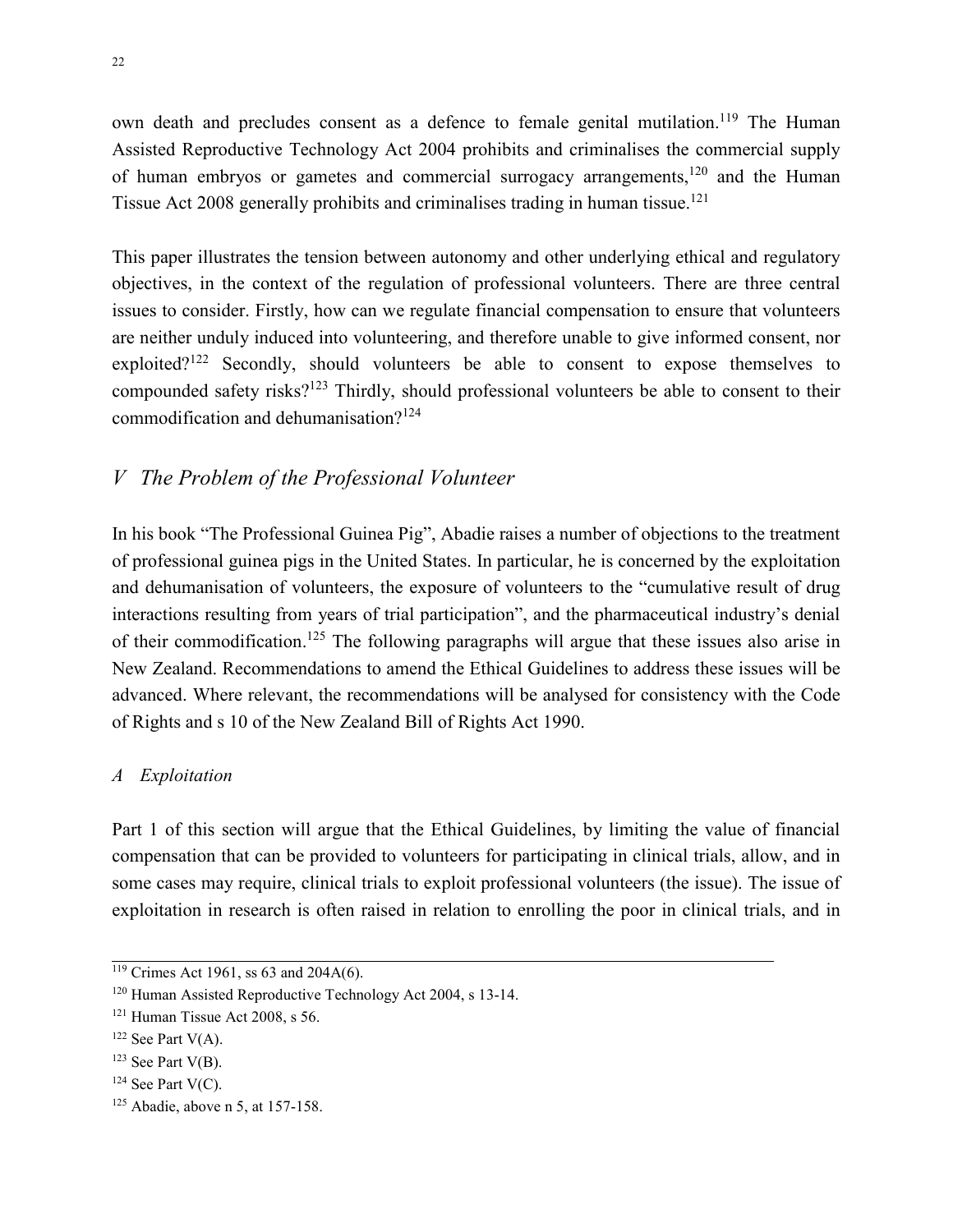this context has been defined to mean a situation in which "A takes unfair advantage of B".<sup>126</sup> The argument here is that a requirement limiting compensation is unfair, given the significant safety risks volunteers may be exposed to,  $127$  and takes advantage of professional volunteers' financial need. Put another way, the Ethical Guidelines allow for an "unfair distribution of harm and benefit between the two parties".<sup>128</sup> Researchers get the benefit of only having to pay limited compensation for volunteers' invaluable role in research, while volunteers are paid a marginal amount for their exposure to considerable risks.

Part 2 of this section will put forward and critique two proposals for addressing this issue of exploitation.

*1 Issue* 

(a) Professional volunteers are likely to be poor

Professional volunteers repeatedly participate in clinical trials, primarily or solely because of the financial compensation provided for participation. They have traditionally been broken into three groups: students, low-income unskilled workers and those who participate as means of maintaining a marginal lifestyle.<sup>129</sup> The common feature of these groups is that they are all likely to be in need of money. While there is no reliable data on the demographics of Phase I trial volunteers, Abadie found that most of the volunteers he interviewed who regularly volunteered in trials were "poor and relatively uneducated".<sup>130</sup> These findings are consistent with a common sense approach. Participation in Phase I clinical trials is likely to be time consuming, so those with reliable full time employment are unlikely to be able to commit to it. Further, as we shall see, volunteers in Phase I trials are exposed to considerable safety risks,<sup>131</sup> and it seems unlikely that anyone would be willing to expose themselves to such risks unless they needed the money. This is consistent with the findings of the Belmont Report (introduced in Part IV(B)) which recognised the risk of economically disadvantaged populations being targeted by research "owing to their ready availability" and "socioeconomic condition".<sup>132</sup> Researchers appear to be well aware of this and are not shy of targeting the economic underclass. For example, in the

<sup>&</sup>lt;sup>126</sup> Wertheimer, above n 98, at 202.

 $127$  See Part V(B).

<sup>128</sup> Dickert and Grady, above n 2, at 391.

<sup>129</sup> Sheldon Zink "Maybe We Should Pay Them More" (2001) 1(2) Am J Bioethics 88 at 88.

<sup>130</sup> Abadie, above n 4, at 12.

 $131$  See Part V(B).

<sup>&</sup>lt;sup>132</sup> The National Commission for the Protection of Human Subjects of Biomedical and Behavioural Research, above n 100, at Part C(3).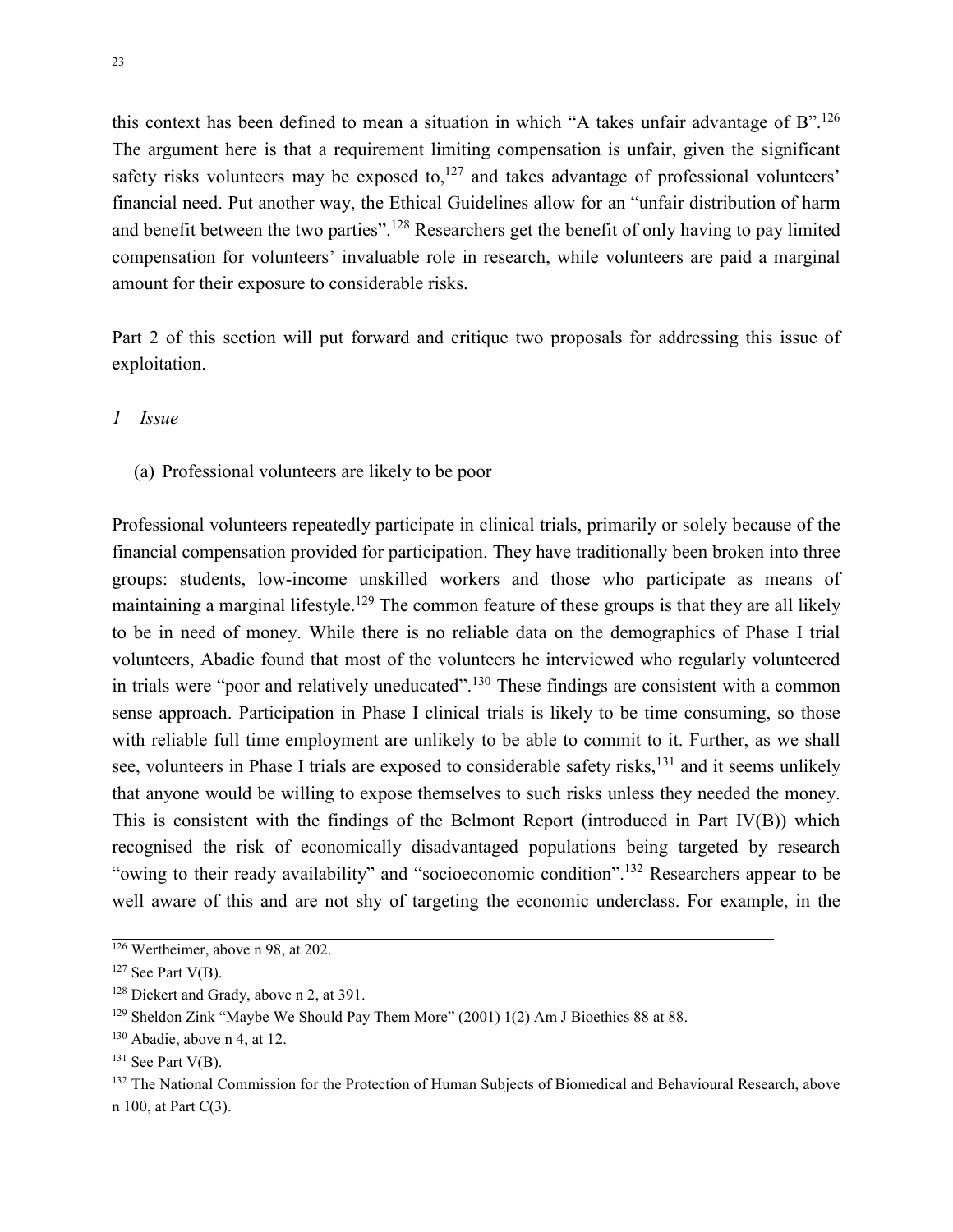United Kingdom, "The Big Issue" magazine, which is sold by homeless people, often includes advertisements for clinical research volunteers.<sup>133</sup> In New Zealand, it is not uncommon for clinical research to target university students.<sup>134</sup>

Targeting the poor in Phase I trials is an issue in itself. It means that poor individuals are overrepresented in research and that "an already disadvantaged segment of the population could bear a disproportionate share of the research burden".<sup>135</sup> This violates the principle of justice, an underlying consideration of the Ethical Guidelines, which requires that, "within a population, there is a fair distribution of the benefits and burdens of participation in a study".<sup>136</sup> In the United States, federal regulations recognise "economically disadvantaged persons" as a "vulnerable population" and require research involving such persons to ensure that their selection is "equitable" and that "additional safeguards" are in place to protect their "rights and welfare."<sup>137</sup> Although these protections have been criticised as being too vague,<sup>138</sup> the United States still offers better protection for the economically disadvantaged in research than New Zealand. The New Zealand Ethical Guidelines do not even expressly recognise the economically disadvantaged as falling within the category of "vulnerable people".<sup>139</sup>

(b) The Ethical Guidelines limit financial compensation

The financial compensation provided by clinical trials to volunteers must be disclosed to an ethics committee as part of the ethical approval process, $140$  so that it can be reviewed for consistency with the Ethical Guidelines.<sup>141</sup> The Ethical Guidelines recognise that financial compensation (or "inducements") can normally be ethically acceptable, but will be unacceptable if it amounts to "undue influence".<sup>142</sup> Undue influence is not expressly defined, but it seems to mean inducing a volunteer to participate against their better judgment, so that their decision is not voluntary and there is no informed consent.<sup>143</sup> In stating that the "risks involved in

<sup>&</sup>lt;sup>133</sup> Pamela R Ferguson "Clinical Trials and Healthy Volunteers" (2008) 16(1) Med Law Rev 23 at 30.

<sup>&</sup>lt;sup>134</sup> Auckland Clinical Studies "About ACS" <www.clinicalstudies.co.nz>.

<sup>&</sup>lt;sup>135</sup> Dickert and Grady, above n 2, at 390.

 $136$  See Part III(A).

<sup>137</sup> Code of Federal Regulations, Part 46 (Protection of Human Subjects) §46.111, (a)(3) and (b).

<sup>138</sup> Leslie A Meltzer and James F Childress "What is Fair Participant Selection" in Ezekiel J Emanuel and others *The Oxford Textbook of Clinical Research Ethics* (Oxford University Press, New York, 2008) at 382.

<sup>139</sup> National Ethics Advisory Committee, above n 7, at 14-15.

 $140$  At 26.

 $141$  See Part II(C) for an outline of the ethical approval process.

<sup>142</sup> National Ethics Advisory Committee, above n 7, at 25.

<sup>&</sup>lt;sup>143</sup> At 20 and 26.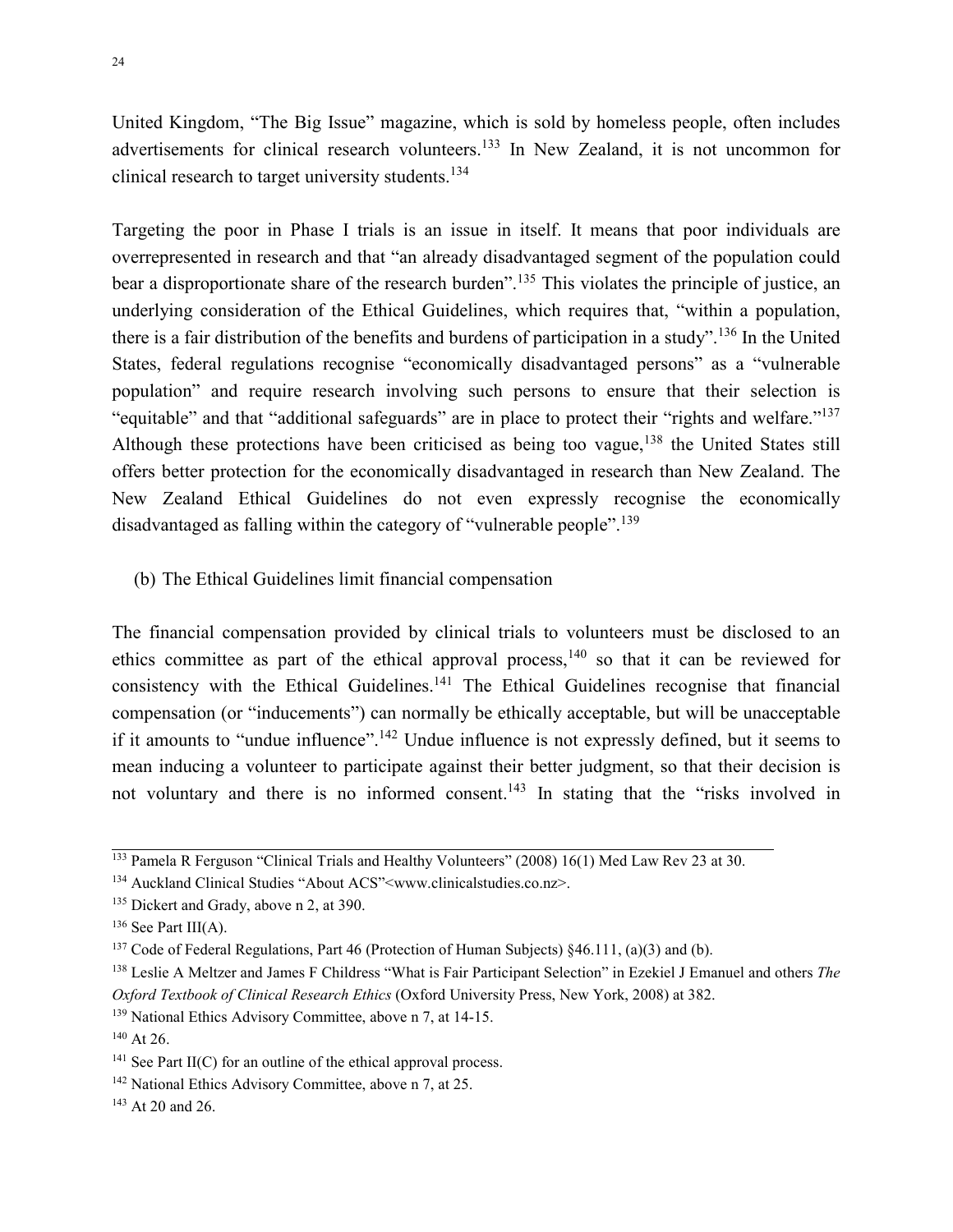participation should be acceptable to participants even in the absence of any inducement", <sup>144</sup> the Ethical Guidelines indicate that if a volunteer is solely motivated by an inducement there will be undue influence. The Ethical Guidelines accordingly correlate undue influence with the value of the inducement,<sup>145</sup> and only recognise payments of limited value, such as reimbursements of expenses (like travel costs), payment in recognition of time/inconvenience/discomfort or koha, as appropriate payments.<sup>146</sup> There is therefore no requirement that volunteers must be paid at least minimum wage, and the general approach of the Ethical Guidelines suggests that it may be appropriate to pay volunteers less than minimum wage.

(c) Limited compensation takes advantage of professional volunteers' financial need

The approach of the Ethical Guidelines to financial compensation does not accord with the reality of professional trial participation. Professional volunteers are not akin to other types of volunteers because they are primarily, if not solely, motivated to volunteer by financial reasons. Risks involved in participation are not acceptable to them in the absence of financial inducements, because the only reason for volunteering, and therefore accepting the risks, are the financial inducements. This problem is not solved by limiting the value of compensation that can be provided, because professional volunteers will still volunteer for the financial compensation, even if it is limited. As Abadie explains:<sup>147</sup>

…a sum of money that the wealthy can easily resist may be very tempting for poorer people. Keeping payments low, however, seems unfair to the poor, who submit to trials precisely because they need the money. And whether or not such people are being unduly induced, the larger question is whether they are being exploited.

It follows that the effect of keeping compensation low is that those who end up volunteering are those who are most in need of money – those who are willing to expose themselves to safety risks for less than minimum wage. This is illustrated by the recruitment practice of pharmaceutical company Eli Lilly, which is infamous for targeting homeless alcoholics by providing the lowest compensation in the industry.<sup>148</sup> The Ethical Guidelines, therefore, in

 $144$  At 26.

<sup>&</sup>lt;sup>145</sup> At 26.

<sup>146</sup> At 26.

<sup>147</sup> Elliott Carl and Roberto Abadie "Exploiting a Research Underclass in Phase I Clinical Trials" (2008) 358(22) NEJM 2316 at 2316.

<sup>&</sup>lt;sup>148</sup> Laurie P Cohen "Stuck for money: To screen new drugs for safety, Lilly pays homeless alcoholics" (14 November 1996) WSJ (Eastern Edition) A1.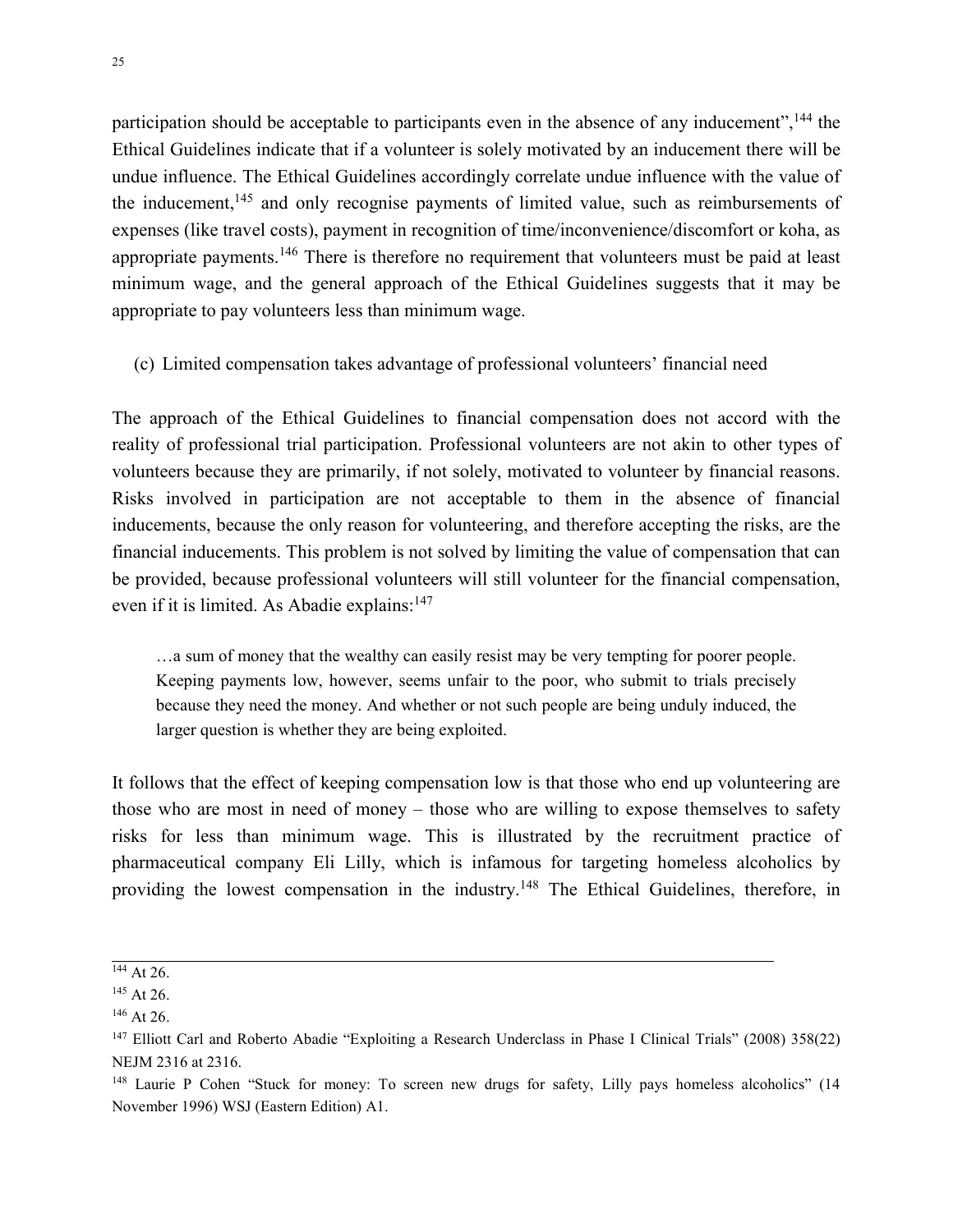encouraging researchers to limit financial inducements, allow research to exploit professional volunteers' need for money.

## *2 Proposals for reform*

The current regulatory framework for clinical research does not address the issue of exploitation of professional volunteers. While the Code of Rights does protect the right to be free from exploitation,  $149$  the payment of limited compensation to professional volunteers is unlikely to be a breach of the Code of Rights. All obligations under the Code of Rights are subject to a standard of reasonableness.<sup>150</sup> It would be very difficult to argue that researchers are acting unreasonably by following the Ethical Guidelines, which they must comply with under right 4 of the Code of Rights.

This part of the paper will put forward and critique two proposals for addressing the issue of exploitation. Paragraph (a) will evaluate the option of prohibiting financial compensation and paragraph (b) will argue that the Ethical Guidelines should be amended to require financial payment to be fair.

(a) Prohibit financial compensation

If financial compensation for volunteering in clinical trials was prohibited, there would be no risk of volunteers being exploited or unduly influenced by financial compensation. Such a proposal, however appealing in theory, is probably unrealistic in practice. Prohibiting financial compensation would have the effect of prohibiting professional volunteering, and as Abadie explains, relying only on altruistic volunteers is problematic: $151$ 

Maintaining phase I trials but ending financial compensation so that all volunteers were altruistic would not work either. This solution might be appealing but would considerably slow down or stop drug development altogether. After all, asking citizens to place themselves in harm's way by taking drugs they do not need to assess their toxicity might be quite a duty call for most. Not to mention that even very altruistic subjects might be hesitant to volunteer to test drugs for a pharmaceutical industry that they might perceive as not trustworthy. Altruism would also deprive poor research subjects of much needed income.

<sup>&</sup>lt;sup>149</sup> Code of Health and Disability Services Consumers' Rights, cl 2, right 2.

<sup>150</sup> Code of Health and Disability Services Consumers' Rights, cl 3.

 $151$  Abadie, above n 4, at 164.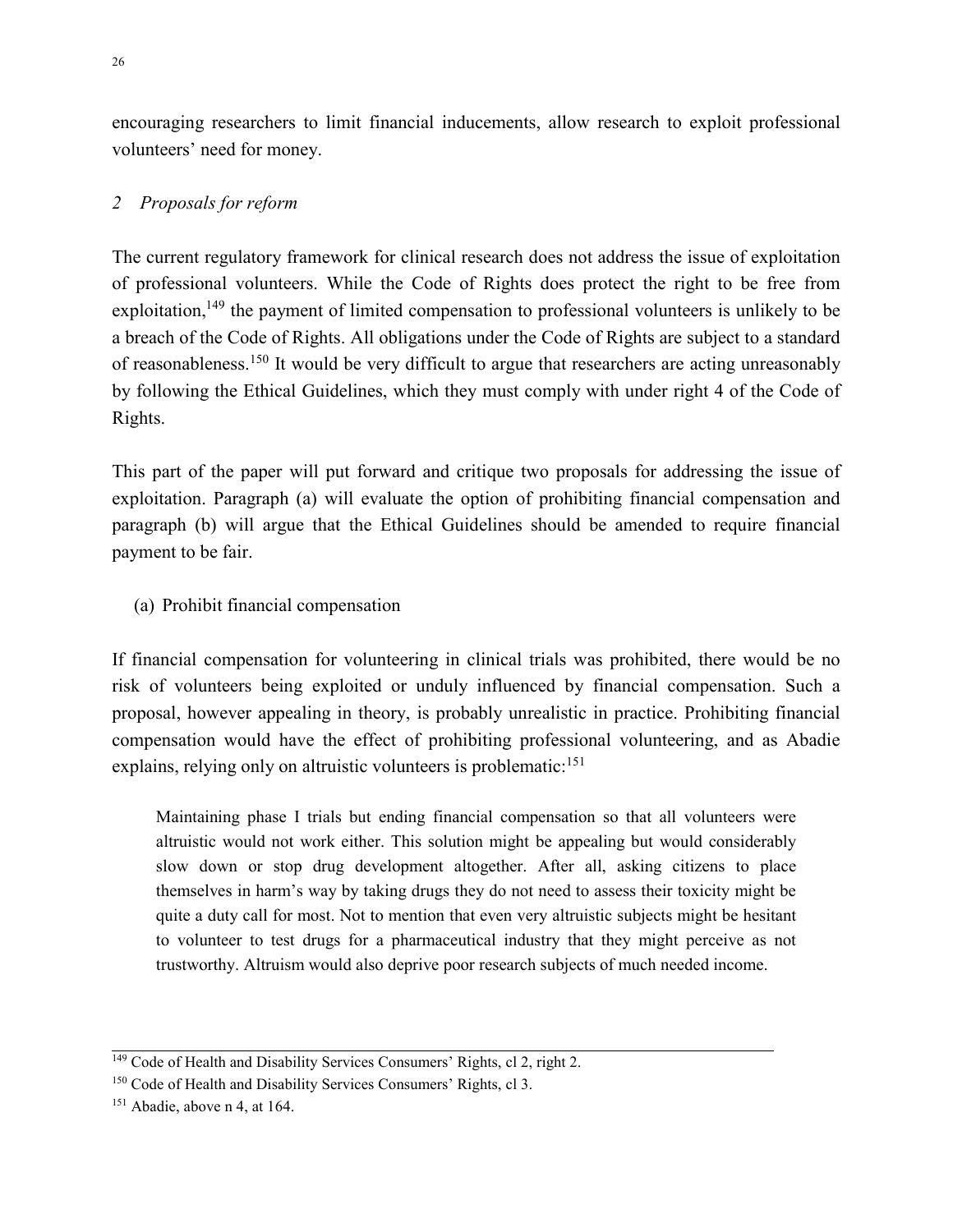Abadie's comments are made with respect to professional volunteers in the United States, but the author suspects that they also apply to New Zealand. Professional volunteers are likely to be a necessity for Phase I research, so a prohibition of financial compensation is likely to impede clinical research in New Zealand. However, because there is limited data available on professional volunteers in New Zealand,<sup>152</sup> this paper recommends that research should be conducted to determine whether professional volunteers are necessary for the viability of the clinical trial industry in New Zealand.

#### (b) Fair payment

The obvious solution to remedy the unfair advantage taken of professional volunteers would be to pay them more.<sup>153</sup> An alternative proposal to address the issue of exploitation is therefore to ensure that professional volunteers are paid fairly. Abadie advocates for workers' rights for volunteers, akin to the rights of other workers in risky occupations.<sup>154</sup> In the author's opinion, this would be unnecessary in the New Zealand context. As discussed in Part II(B) of this paper, the number of professional volunteers in New Zealand is likely to be small. Further, if professional volunteers have any issues with their "working conditions" they should be able to get redress under the Code of Rights. The Code provides for a comprehensive set of health consumer rights, which are supported by the Health and Disability Commissioner Advocacy system. Rights such as the right to be treated with respect, the right to freedom from discrimination and harassment and the right to services of an appropriate standard should be wide enough to ensure that clinical trial conditions are adequate.<sup>155</sup>

A better solution would be to amend the Ethical Guidelines to expressly acknowledge that volunteers may be motivated to volunteer by financial reasons and to provide that financial payment must be fair. It would then fall to the ethics committee to determine, as part of the ethical approval process, whether the payment offered by a particular trial is fair in the circumstances. There are varying degrees of risk involved in Phase I clinical trials, which could test anything from a low risk anti-fungal cream, for example, to the high risk monoclonal antibody which was tested in the TGN1412 trial.<sup>156</sup> Amongst other factors, such as time and the number of tests required, the ethics committee could take into account the level of risk involved in the trial, and evaluate payment accordingly. Paying trial participants according to risk, while a

 $152$  See Part II(B).

<sup>&</sup>lt;sup>153</sup> Dickert and Grady, above n 2, at 391.

<sup>154</sup> Abadie, above n 4, at 165-166.

<sup>&</sup>lt;sup>155</sup> See Part III(B).

 $156$  See Part V(B).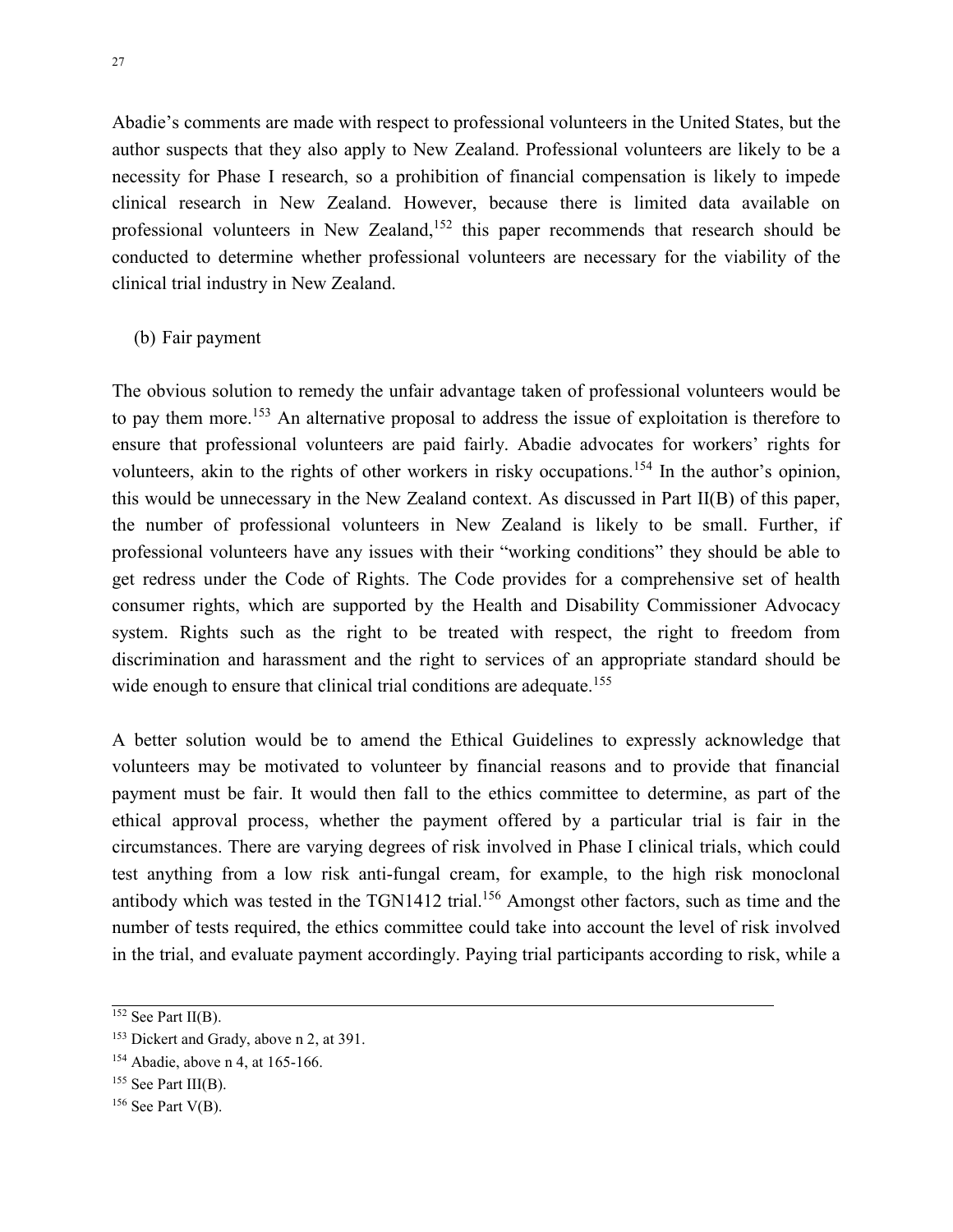controversial proposition, is not without support. For example, Jerry Menikoff from the University of Kansas rejects the rationale for compensation that our Ethical Guidelines are based on – that compensation is for time and inconvenience - on the basis that "risk assumption" is a volunteer's true contribution:<sup>157</sup>

After all, in other areas of society we do expect compensation to vary based on the amount of risk someone assumes. A fireman and a person who stacks boxes in a warehouse may perform similar physical tasks, yet the fireman gets paid far more due to the job risks. A research study involving administration of a new drug to a healthy subject may involve only two hours of a subject's time, but the time involvement is a poor measure of the services provided by the subject. It would be a misleading comparison to suggest that this was the equivalent of working two hours behind the cash register at McDonald's. It is equally misleading to say that a subject who swallows a well-studied medicine is performing a similar function to someone who swallows a pill in a Phase I study.

This proposal will not stop clinical trials targeting poorer groups, because only those in need of money will volunteer, but it should stop clinical trials exploiting poor volunteers in the sense that they will be paid fair compensation for the risks they endure. Rather than adopting a paternalistic approach aiming to protect volunteers from financial inducements, this proposal acknowledges that volunteers provide a valuable service which is worthy of financial recognition.<sup>158</sup>

Amending the Ethical Guidelines to include the requirement that volunteers be paid fair compensation, would require removal of the current limitations on the value of payment. This raises the issue of undue influence, illustrating the tension between exploitation and undue influence,<sup>159</sup> which the Ethical Guidelines attempt to avoid by limiting payment. Undue influence is the major concern raised by ethicists in relation to the contentious issue of providing payment to research volunteers.<sup>160</sup> Ethicists argue that volunteers can be unduly influenced by payment in two ways. Firstly, payment may cause a volunteer to ignore the risks of participating in a trial.<sup>161</sup> In New Zealand, this concern can be rejected as argument for limiting financial compensation on the basis that it is already adequately dealt with by the right to informed consent under the Code of Rights. As we shall see in Part V(B), informed consent requires a volunteer to be fully informed of the risks of a study. This means that it is the responsibility of

<sup>&</sup>lt;sup>157</sup> Jerry Menikoff "Just Compensation: Paying Research Subjects Relative to the Risks They Bear" (2001) 1(2) AJOB 56 at 56.

<sup>&</sup>lt;sup>158</sup> Dickert and Grady, above n 2, at 391.

<sup>159</sup> At 391.

<sup>160</sup> At 389.

<sup>161</sup> At 389.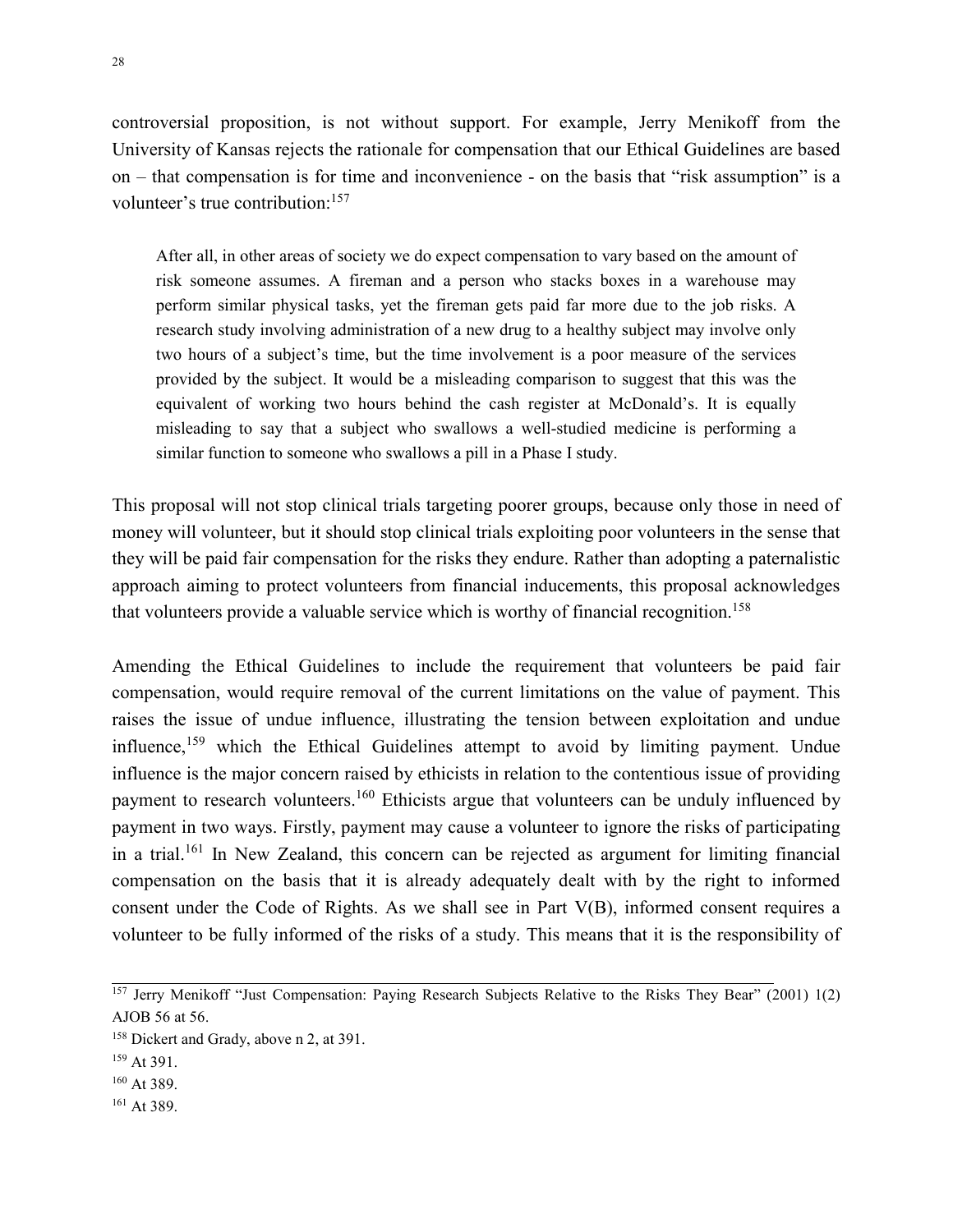the researcher to ensure, on a case-by-case basis, that volunteers do not ignore the risks of research and to prohibit volunteers from participating in trials if they do. The second concern advanced in relation to payment goes to the voluntariness of the decision to participate in research. Ethicists speak of "large incentives controlling individuals' decisions in a way that is morally objectionable", $162$  or financial payment "inducing prospective subjects to consent to participate in the research against their better judgment".<sup>163</sup> While it is possible that financial payments may, in some cases, affect the voluntariness of a volunteer's decision in this way, the more likely scenario is that a volunteer will be legitimately and voluntarily motivated to participate by financial compensation. This distinction is well articulated by Alan Wertheimer in his commentary on exploitation in clinical research:<sup>164</sup>

We must be careful to properly interpret the phrase "against their better judgment". It is important to distinguish between two claims:

- 1) The inducements constitute a seductive offer that motivates people to consent to participate when doing so does not advance their interests
- 2) Given the people's objective circumstance, the inducements make it rational for them to participate.

Note that in (2) the inducements are large enough to render participation compatible with the participant's better judgment given the objective conditions in which they find themselves, although participation might have been against their better judgment in the absence of those inducements or under different conditions. The real tragedy of poverty is not that (1) is often true, but that (2) is often true.

Given this distinction, concerns about financial inducements amounting to undue influence are also better dealt with by the right to informed consent under the Code of Rights, rather than a blanket rule limiting payment (which exploits those who are legitimately motivated by financial inducements). Informed consent already requires consent to be "voluntary" or "freely given", <sup>165</sup> so if financial payment compromises a volunteer's ability to give free consent there will be a breach of the right to informed consent (and, given the analysis in Part  $III(C)(1)$ , a breach of the right not to be subjected to medical experimentation without consent under the New Zealand Bill of Rights Act 1990). In individual cases, financial compensation may induce a volunteer to

 $162$  At 389.

<sup>163</sup> Wetheimer, above n 98, at 208.

<sup>164</sup> At 208.

 $165$  See Part III(B).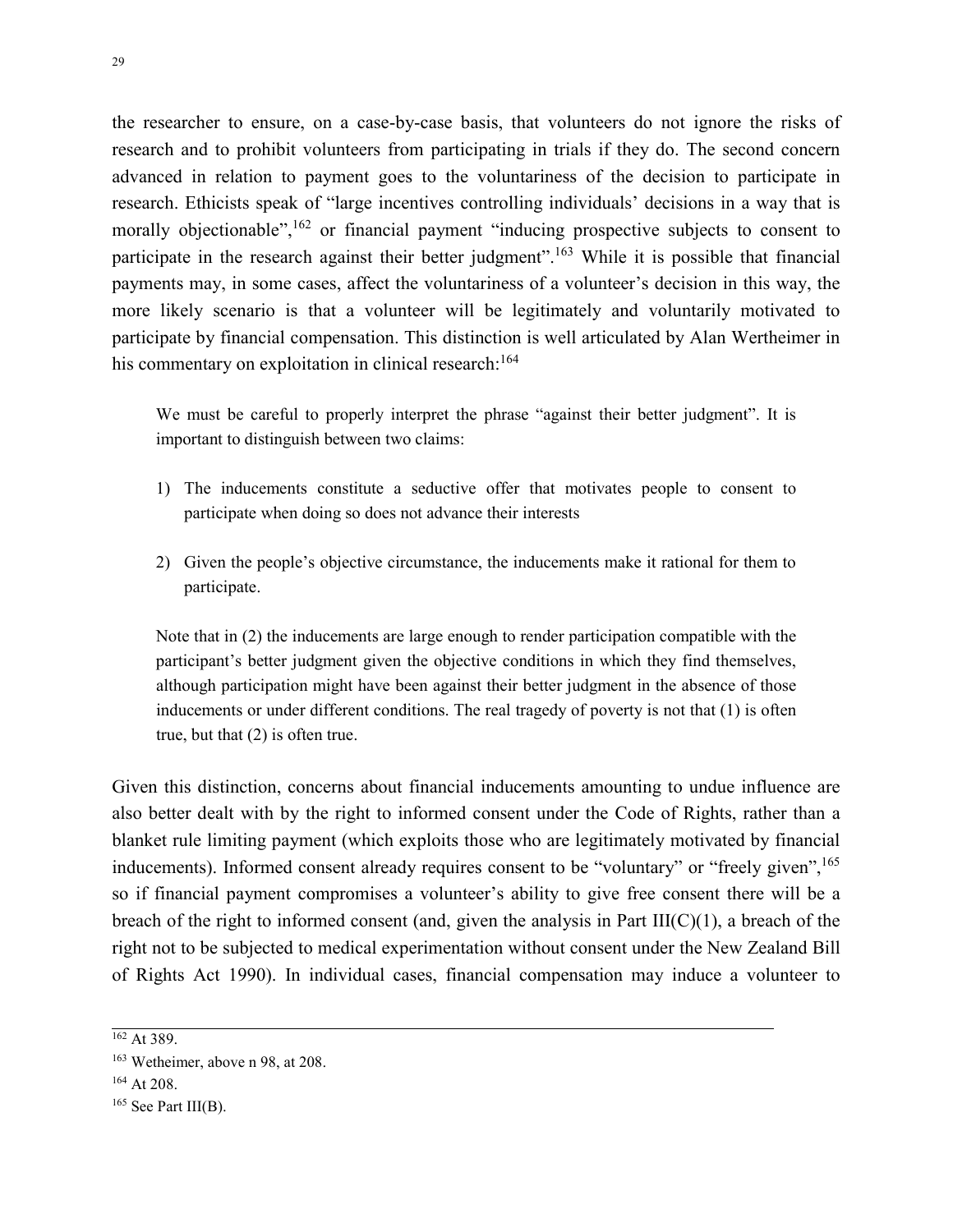participate in a trial against their better judgement, rather than according to it. Such cases are, however, likely to be a "rare occurrence".<sup>166</sup> They are therefore better dealt with on a case-bycase basis by the right to informed consent, and, by the researcher who has the benefit of evaluating the volunteer and the expertise to determine whether there is informed consent.

This proposal ensures that professional volunteers are not exploited, but still requires researchers to comply with the requirements of informed consent. It is therefore consistent with the right not to be subjected to medical experimentation without consent,<sup>167</sup> the right to informed consent and the right to freedom from exploitation.<sup>168</sup> Although the Health and Disability Commissioner jurisprudence already provides extensive guidance on informed consent, if this proposal were to be adopted, specific guidance in the Ethical Guidelines as to how financial compensation may affect the voluntariness of consent may be necessary to ensure that researchers comply with their obligations under the Code of Rights and New Zealand Bill of Rights Act 1990.

By recognising that volunteers can have legitimate financial motivations for enrolling in a trial, rather than trying to protect them from such motivations, this proposal advances the underlying ethical objective of autonomy.<sup>169</sup> Further, because it is likely that more people will volunteer in clinical trials if the financial payment is fair, thereby more widely distributing the risks of trial participation, this proposal advances the underlying ethical consideration of justice.<sup>170</sup>

## *B Unregulated Compounded Risks*

Part 1 of this section will argue that professional volunteers are exposed to unregulated compounded risks (issue one), and that because the Ethical Guidelines fail to acknowledge the existence of repeat volunteers, it is unlikely that volunteers are properly informed of these risks. It will therefore be concluded that, in practice, researchers are likely to be in breach of the right to informed consent and the right not to be subjected to medical experimentation without consent (issue two).

Part 2 of the section will put forward and critique two proposals to address these issues. The analysis will include a discussion of whether regulation should prevent volunteers from choosing to expose themselves to avoidable risks.

<sup>166</sup> Dickert and Grady, above n 2, at 390.

<sup>&</sup>lt;sup>167</sup> New Zealand Bill of Rights Act, s 10.

<sup>168</sup> Code of Health and Disability Services Consumers' Rights, cl 2, rights 2 and 7.

<sup>169</sup> Dickert and Grady, above n 2, at 389.

 $170$  See Part III(A).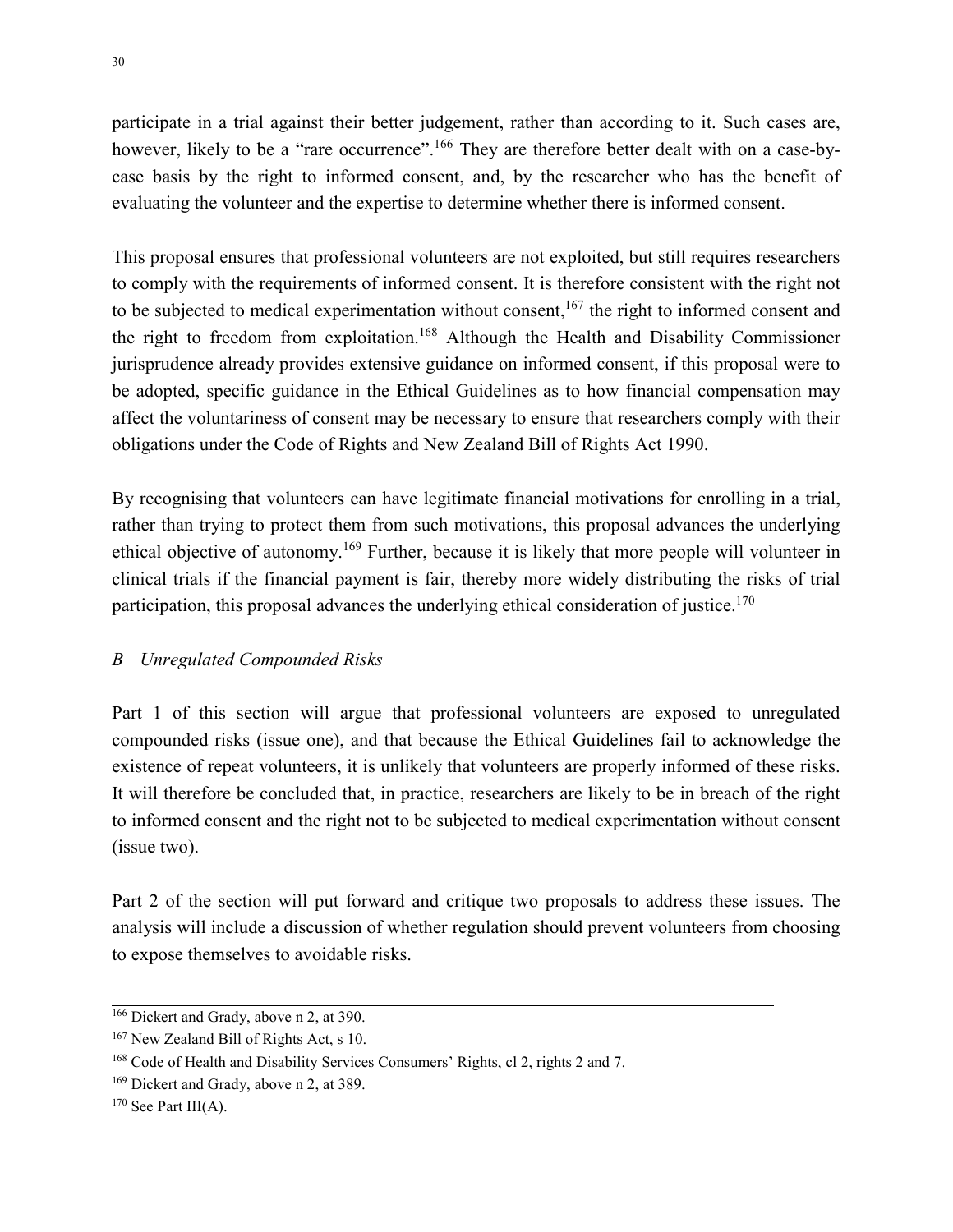#### *1 Issues*

(a) Issue one – exposure to unregulated compounded risks

Participation in a Phase I clinical trial exposes a volunteer to uncertain and potentially life threatening adverse reactions. Risks to volunteers are based on pre-clinical data resulting from animal testing,  $171$  but because the trial drug has never before been tested in human beings it can be difficult to predict how it will behave in humans.<sup>172</sup> A harrowing example of this is the infamous TGN1412 study conducted in London in 2006. Six volunteers in this Phase I study suffered systemic organ failure, despite being administered doses of the experimental drug which were allegedly 500 times lower than the dose estimated as safe from pre-clinical studies.<sup>173</sup> An investigation led by the United Kingdom Medicines and Healthcare Products Regulatory Agency concluded that the pre-clinical testing had been adequate and the adverse reactions were caused by "an unpredicted biological action of the drug in humans".<sup>174</sup>

Safety risks are an inevitable part of participation in a clinical trial. This is particularly so for Phase I trials, the very purpose of which is to test drug safety.<sup>175</sup> But in the case of professional volunteers, the safety risks of participation are even greater, because repeat participation compounds risk. As Jaillon observes:<sup>176</sup>

…multiplying the number of investigational drugs absorbed by a subject over a relatively short period of time can considerably increase the risk of drug reaction and of severe adverse drug reaction.

There is nothing to prevent a professional volunteer from choosing to expose themselves to these compounded risks. Risk assessment for clinical trials is conducted at the approval stage, by the Health Research Council of New Zealand's Standing Committee on Therapeutic Trials. The

 $171$  National Ethics Advisory Committee, above n 7, at 18.

<sup>&</sup>lt;sup>172</sup> Pamela R Ferguson "Clinical Trials and Healthy Volunteers" (2008) 16 Med Law Rev 23 at 25.

<sup>&</sup>lt;sup>173</sup> Giuseppe Pasqualetti and others "Healthy volunteers and early phases of clinical experimentation" (2010) 66 Eur J Clin Pharmacol 647 at 651.

<sup>174</sup> Medicines and Healthcare Products Regulatory Agency (UK) *Investigations into Adverse Incidents during Clinical Trials of TGN1412* (May 2006) at [6].

 $175$  Abadie, above n 4, at 164.

<sup>&</sup>lt;sup>176</sup> Jaillon P "Healthy volunteers' data bank: Where and how?" (1990) 4(2) Fundam Clin Pharmacol 177S at 181S cited in CL Tishler and S Bartholomae "Repeat participation among normal healthy research volunteers: professional guinea pigs in clinical trials?" (2003) 46(4) Perspect Biol Med 508 at 514.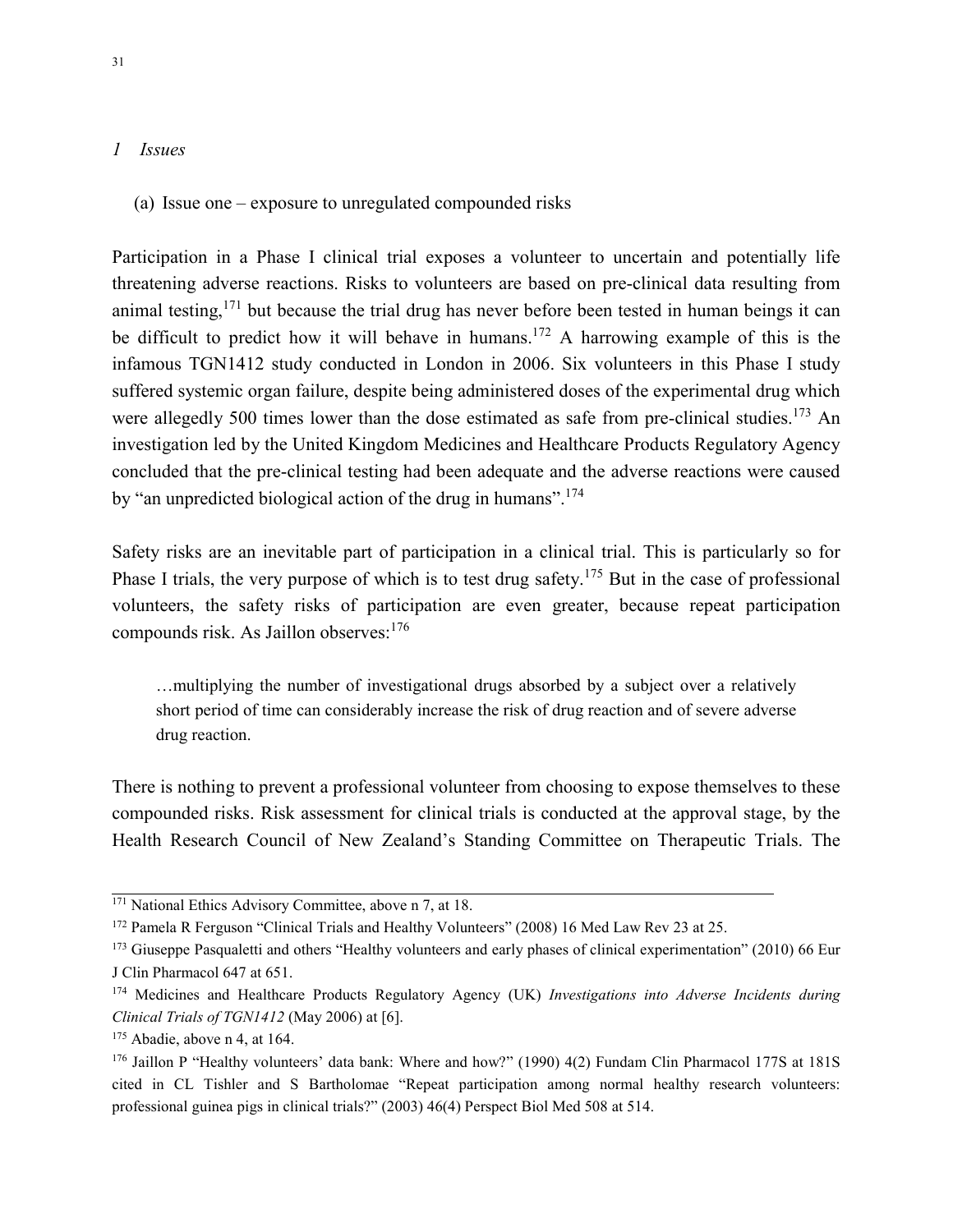Standing Committee is only responsible for conducting a "scientific assessment" of the individual trial in question, and therefore does not have to consider the effects of long term participation in numerous trials on individual volunteers.<sup>177</sup> Furthermore, the Ethical Guidelines do not prevent repeat trial participation, or limit the number of trials a volunteer can participate in. There is therefore no mandatory risk assessment of these compounded risks, which are left unregulated. In addition, the absence of a centralised database of trial participants makes it difficult to track the side effects of repeat trial participation and, as Abadie argues, the pharmaceutical industry has no incentive to invest in research into this area.<sup>178</sup> One of the recommendations of this paper is therefore that research into the risks of repeat trial participation should be conducted.

(b) Issue two – inadequate disclosure of compounded risks

Although a volunteer can choose to accept the compounded risks of repeat trial participation, the author questions whether disclosure of these risks is likely to always occur in practice. Three arguments can be made to support this point:

- 1) There is limited information available on the compounded risks of repeat trial participation, and the New Zealand regulatory framework does not recognise these risks. By contrast, the risks of participating in a particular trial, in isolation from other trials, are heavily regulated. Researchers are required to conduct preclinical testing in order to estimate the toxicity of the trial drug in humans and the law requires this information to be submitted for assessment as part of the clinical trial approval process. Disclosure of the risks of trial participation is therefore likely to be based on the risks identified for the individual trial in question, and not on the largely unknown risks of repeat trial participation.
- 2) There is no centralised database of clinical trial participants so a researcher's knowledge of a volunteer's history of repeat trial participation rests solely on disclosure by that volunteer. However, given the lack of publicity regarding compounded risks, a volunteer may not consider it necessary to disclose their history of trial participation. This accords with the research done by Abadie, who found that volunteers' "perception[s] [of themselves] as 'contractors' being hired for individual trials made [them] consider the risks in the trial they were joining,

<sup>&</sup>lt;sup>177</sup> Health Research Council of New Zealand *Standing Committee on Therapeutic Trials: Terms of Reference* (New Zealand Government); and see Part II(C).

<sup>&</sup>lt;sup>178</sup> Abadie, above n 4, at 8.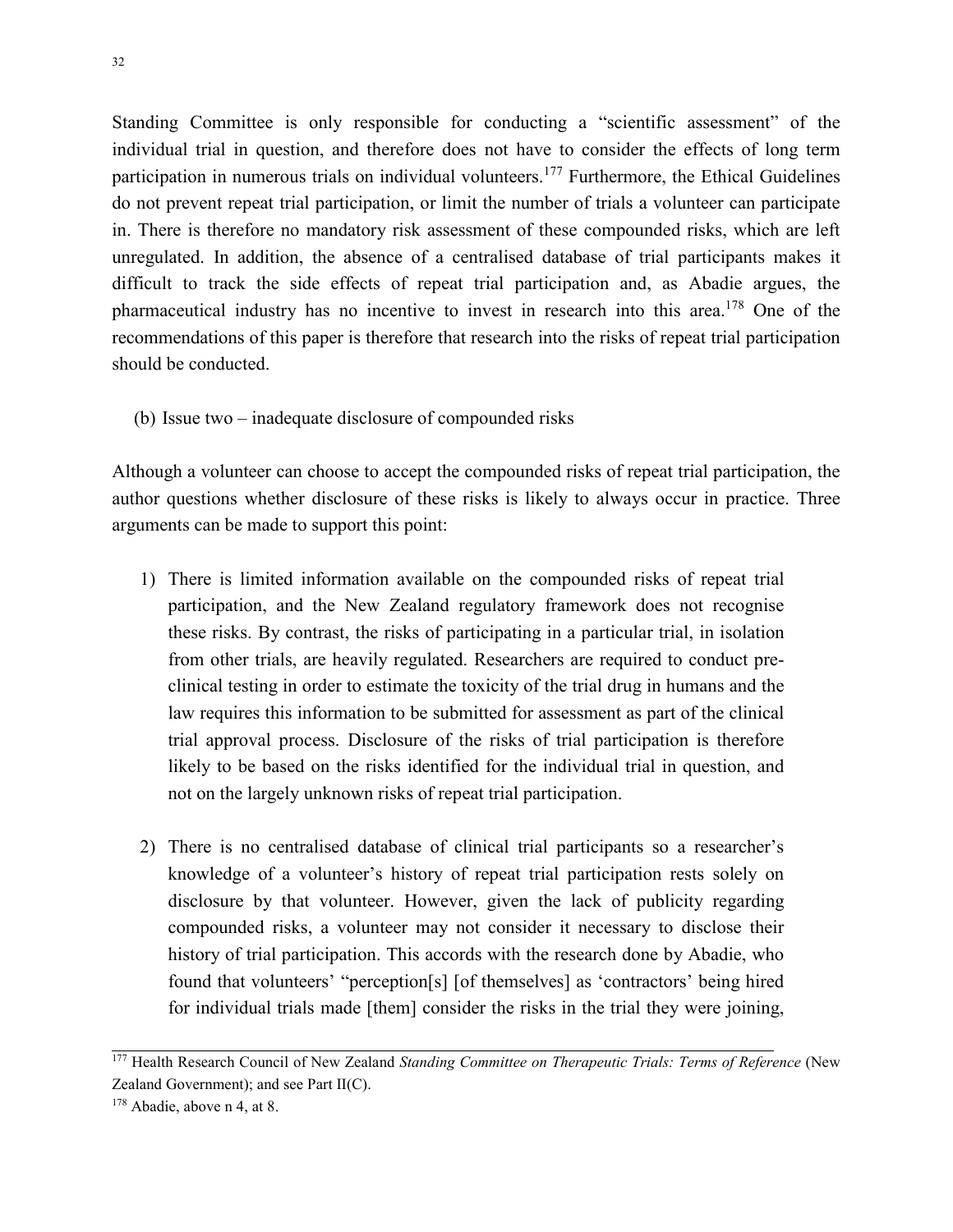but they did not consider the cumulative result of drug interactions resulting from years of trial participation".<sup>179</sup>

3) The Code of Rights requires informed consent to experimental procedures to be in writing.<sup>180</sup> It is standard practice for volunteers to read and sign a participant information sheet and consent form. A participant information sheet and consent form provides a detailed description of a particular trial including the purpose of the study, the requirements of participating in the study, the possible risks and benefits of the study and the rights of research participants.<sup>181</sup> It is mandatory for researchers to submit a participant information sheet and consent form specific to their trial to an ethics committee for ethical approval before the trial can be conducted in New Zealand.<sup>182</sup> This requires the ethics committee to review the participant information sheet and consent form for compliance with the Ethical Guidelines. The Ethical Guidelines, however, have been drafted to address the issues arising from an individual trial only, and do not acknowledge that participants may participate in multiple trials. The guidance provided on informed consent therefore focuses on informed consent to particular clinical trial, in isolation from informed consent to the numerous other trials a professional volunteer has consented to. There is therefore no guidance requiring a participant information sheet and consent form to disclose the compounded risks of repeat trial participation. While it is clear that a signed participant information sheet and consent form alone is not enough to satisfy the requirement of informed consent,  $183$  the researcher's disclosure of risks is likely to be based on the information in the participant information sheet and consent form and may therefore not include adequate disclosure of the compounded risks of repeat participation.

If a researcher does not disclose the compounded risks of repeat trial participation to a professional volunteer, that volunteer will be unable to give informed consent to participate in a trial. Informed consent is protected as a right in New Zealand by right seven of the Code of Rights, which provides that "services may be provided to a consumer only if that consumer

 $179$  Abadie, above n 4, at 158.

<sup>&</sup>lt;sup>180</sup> Code of Health and Disability Services Consumers' Rights, cl 2, right  $7(6)(a)$ .

<sup>181</sup> Health and Disability Ethics Committees *Participant Information Sheet and Consent Form Template*.

<sup>182</sup> Health and Disability Ethics Committees *Standard Operating Procedures for Health and Disability Ethics Committees, Version 1* (Ministry of Health, ISBN: 978-0-478-39337-8 (online) HP 5507, May 2012) at 15.

<sup>183</sup> Health and Disability Commissioner *Anaesthetist* (09HDC01691, 6 April 2011) at [85]; and Health and Disability Commissioner *Ophthalmologist* (97HDC4935, 22 April 1999).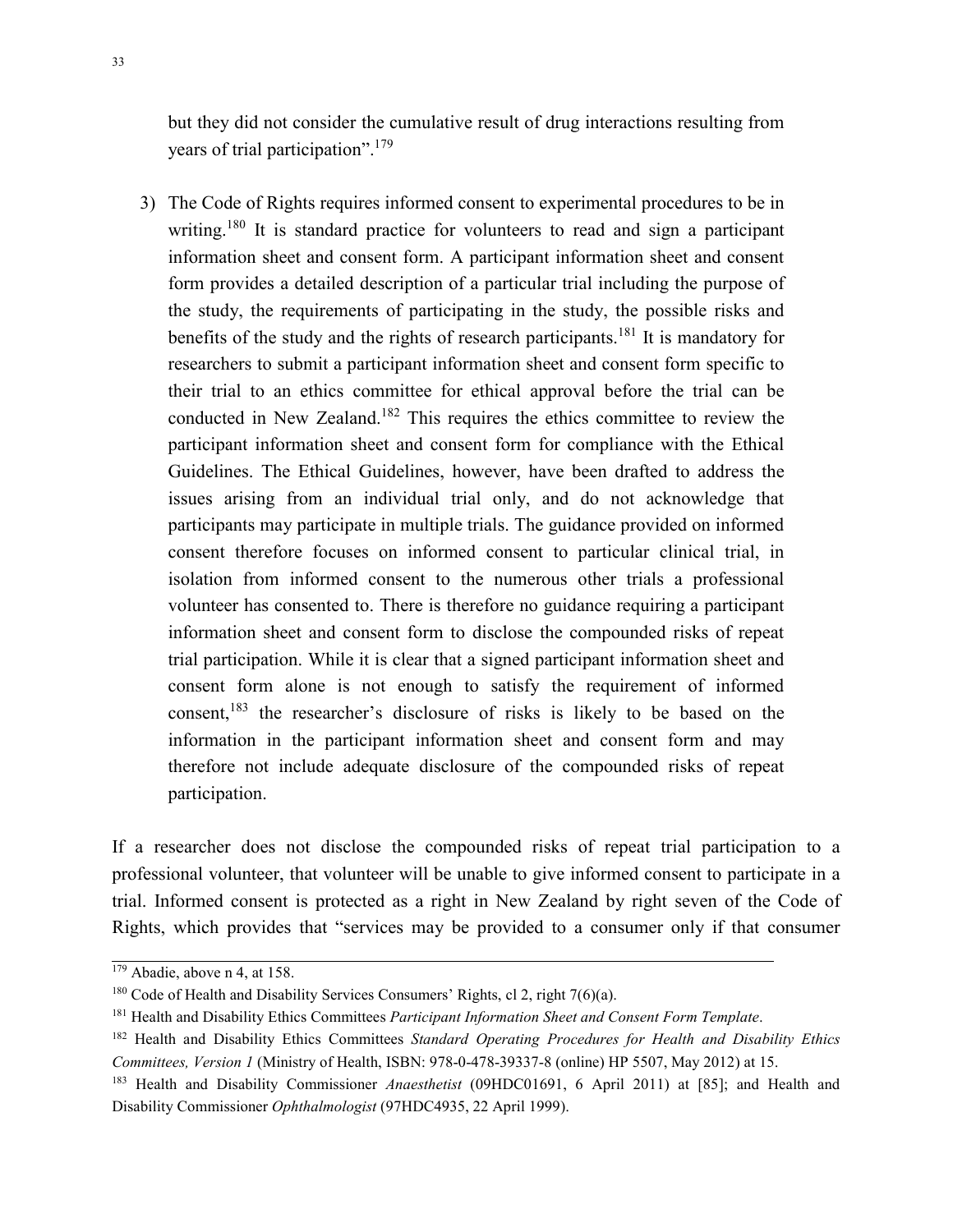makes an informed choice and gives informed consent".<sup>184</sup> Recent Health and Disability Commissioner decisions have interpreted the Code so that a breach of the right to be fully informed (right 6) results in a breach of the right to informed consent; the rationale being that if the health consumer does not receive sufficient information, he/she is not in a position to make an informed choice and give informed consent.<sup>185</sup> Right 6 requires disclosure of the expected risks and side effects of trial participation. Thus, if participants in clinical trials are not adequately informed of the expected risks and side effects of their participation in the trial, there will be no informed consent. Right 6(2) provides the "the most obvious requirements" for what qualifies as adequate disclosure for the purposes of informed consent.<sup>186</sup> It provides:<sup>187</sup>

Right 6 –Right to be Fully Informed

(2) Before making a choice or giving consent, every consumer has the right to the information that a reasonable consumer, in that consumer's circumstances, needs to make an informed choice or give informed consent.

The test is therefore based on the "reasonable consumer", but it also incorporates a subjective element:<sup>188</sup>

The test of what information should be supplied incorporates the objective element of the 'reasonable consumer' but considers this in light of the particular circumstances of the consumer whose rights are at issue, which is a subjective overlay.

The subjective element of the reasonable consumer test makes it clear that the assessment of risk must be "tailored" to the individual volunteer's circumstances.<sup>189</sup> Adequate disclosure, in the case of a professional volunteer, would therefore require assessment of the risks of a particular trial, given the volunteer's individualised history of trial participation. This means that the compounded risks of repeat trial participation need to be disclosed to a professional volunteer before he/she can give legally effective informed consent under the Code of Rights. Given the analysis in Part  $III(C)(1)$ , these risks also need to be disclosed in order for there to be consent for

<sup>&</sup>lt;sup>184</sup> Code of Health and Disability Services Consumers' Rights, cl 2, right 7(1).

<sup>&</sup>lt;sup>185</sup> Health and Disability Commissioner *Chiropractor* (11HDC00231, 7 June 2013); Health and Disability Commissioner *General Practitioner/Medical Centre* (11HDC00871, 11 December 2012); Health and Disability Commissioner *Dentist* (10HDC00671, 26 June 2012); Health and Disability Commissioner *Plastic Surgeon* (10HDC00509, 27 February 2012); Health and Disability Commissioner *Anaesthetist* (09HDC01691, 6 April 2011); and Health and Disability Commissioner *Urologist/Hospital (Private)/Nurse* (08HDC20258, 11 November 2009). <sup>186</sup> Skegg , above n 118, at 225.

<sup>187</sup> Code of Health and Disability Services Consumers' Rights, cl 2, right 6.

<sup>188</sup> Katharine Greig, above n 59.

<sup>189</sup> Health and Disability Commissioner *Oral and Maxillofacial Surgeon* (01HDC13700, 24 June 2003).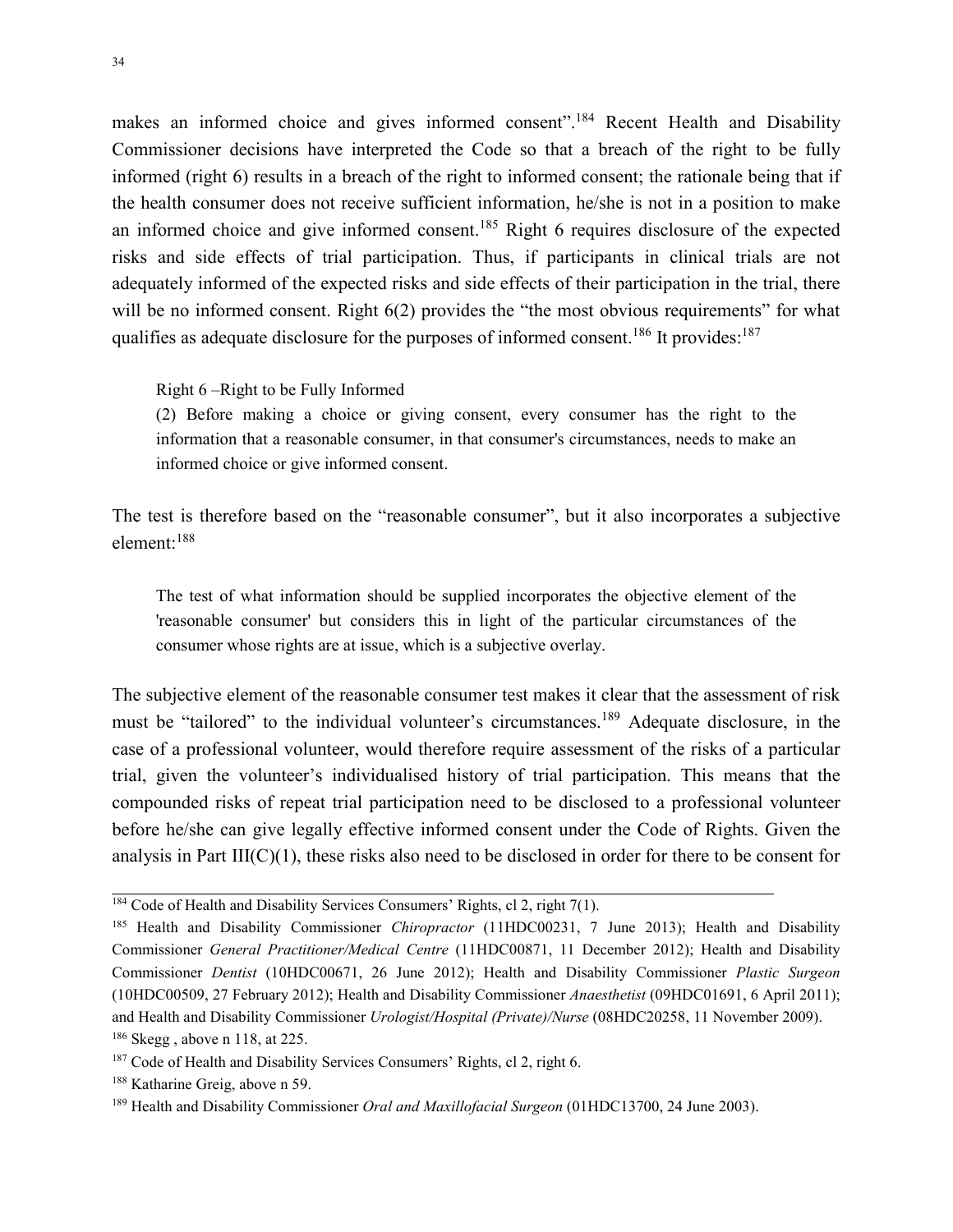the purposes of the right not to be subjected to medical experimentation without consent under the New Zealand Bill of Rights Act 1990. The point made in this section of the paper is that the lack of guidance on these increased risks makes it is likely that the compounded risks of repeat participation are not always adequately disclosed to professional volunteers.

## *2 Proposals for reform*

This part of the paper will put forward and critique two proposals for addressing the two issues discussed above – exposure to unregulated compounded risks and inadequate disclosure of compounded risks. Paragraph (a) will evaluate the option of limiting the number of trials that volunteers can participate in and paragraph (b) will argue that participant information sheet and consent forms should be required to disclose the compounded risks of repeat trial participation.

(a) Limit the number of trials a volunteer can participate in

To cap the risk to which professional volunteers can expose themselves, a limit could be placed on the number of trials that a volunteer can participate in. This practice has been adopted in France.<sup>190</sup> This also appears to be the solution favoured by Abadie.<sup>191</sup> Such a limit would be inconsistent with the ethical principle of autonomy, because it would restrict the ability of professional volunteers to make their own decisions about the level of risk they are willing to accept. Although the right to informed consent is based in autonomy, informed consent is not the same thing as autonomy and it does not follow here that restricting autonomy breaches the right to informed consent. The right to informed consent does not mean that professional volunteers have a right to participate in limitless trials. The right is much narrower than this, providing that "services may be provided to a consumer only if that consumer makes an informed choice and gives informed consent".<sup>192</sup> This proposed limit therefore does not breach the right to informed consent under the Code of Rights.

Although autonomy is a dominant principle of medical ethics which, as explained Part IV, does influence the development of regulation, autonomy is not absolute and it needs to be balanced against other interests. The wider regulatory framework in this case supports taking a paternalistic approach to the regulation of safety risks. Individual clinical trials are rigorously assessed for safety to participants as part of the scientific approval process discussed in Part

<sup>&</sup>lt;sup>190</sup> CL Tishler and S Bartholomae "Repeat participation among normal healthy research volunteers: professional guinea pigs in clinical trials?" (2003) 46(4) Perspect Biol and Med 508 at 516.

 $191$  Abadie, above n 4, at 165.

 $192$  Code of Health and Disability Services Consumers' Rights, cl 2, right 7(1).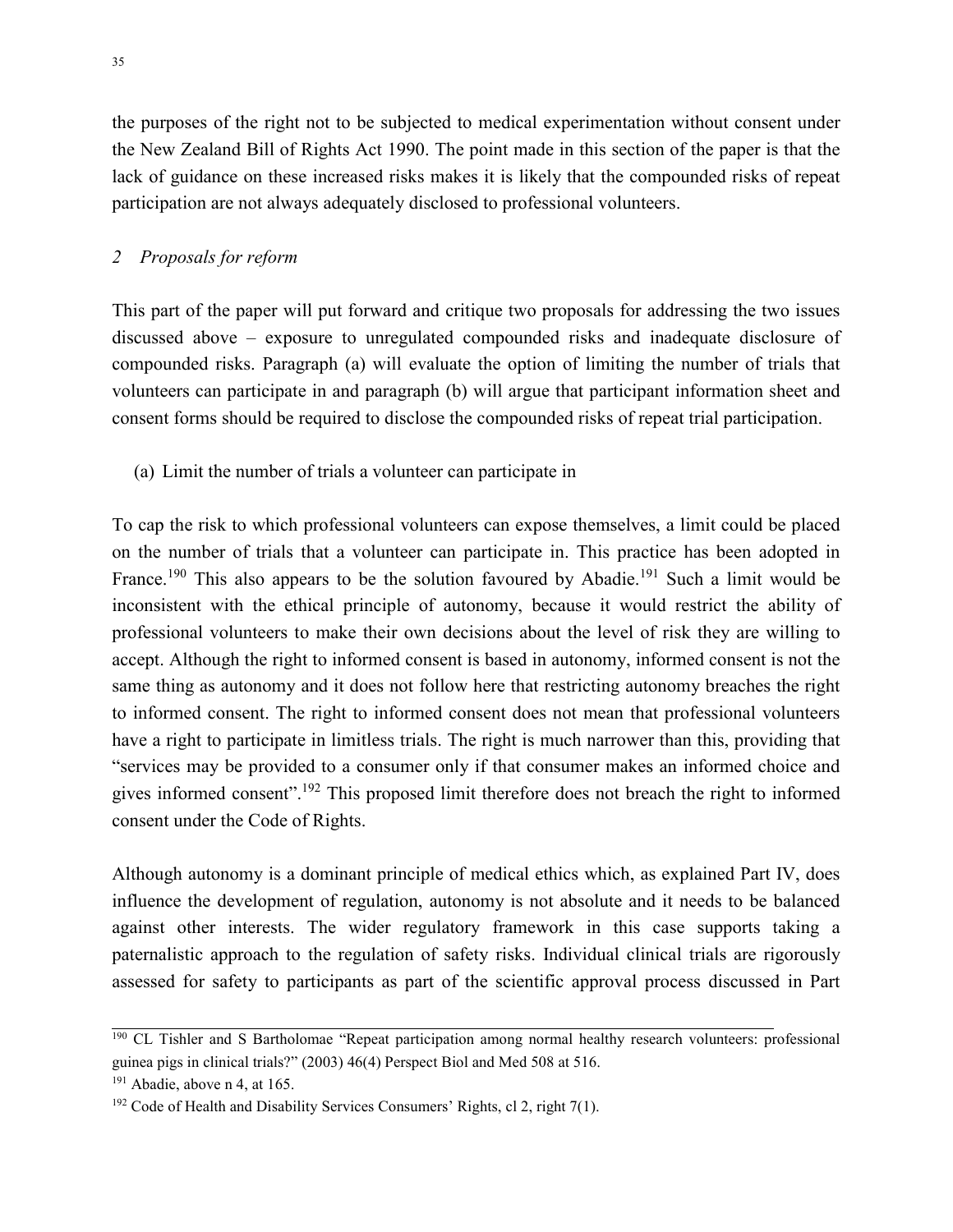II(C). Researchers are required to exclude particular participants from trials if they meet exclusion criteria, which are aimed at protecting volunteers who have a greater risk of experiencing adverse drug reactions or complications. If, after approval, the risks of a study are determined to be unacceptable the study will be terminated. In this context, it would be inconsistent to leave the compounded risks of repeat participation completely unregulated. Furthermore, limiting the risk that professional volunteers can expose themselves to advances the underlying ethical considerations of justice and non-maleficence, upon which the Ethical Guidelines are based.<sup>193</sup> Ethical justice requires that "vulnerable members of a community" should not bear disproportionate burdens of studies from which other members of the community are intended to benefit".<sup>194</sup> The risks of trial participation are pooled in professional volunteers, yet the research is not intended to benefit them (at least directly) because they are healthy volunteers. Limiting the risks that volunteers can expose themselves to will reduce this pooling, and more evenly distribute the burden of research.<sup>195</sup> It is also consistent with the obligation not to inflict harm on others, which is encompassed by the principle of non-maleficence.

Ultimately, any limit to the number of trials a volunteer can participate in should be determined on a case-by-case basis, taking into account the individual volunteer's risk profile, based on their specific history of trial participation. While there is limited information available on the risks of repeat trial participation, it is possible that there will be some cases in which the safety risks justify a limit. As explained above, a safety-based limit to autonomy is justifiable in light of the surrounding regulatory framework. The Ethical Guidelines should therefore be amended to acknowledge the risks of repeat participation, and to provide guidance to researchers to exclude participants from trials on the basis of unacceptable safety risks.

(b) Require participant information sheet and consent forms to disclose the compounded risks of repeat trial participation

In order to ensure that professional volunteers are always made aware of the risks of repeat trial participation, the Ethical Guidelines should be amended to require participant information sheet and consent forms to disclose these increased risks. Of course, any disclosure would have to be generalised, because participant information sheet and consent forms are standardised to a particular trial. However, such a disclosure would alert both volunteers and researchers to the compounded risks of trial participation, forming the basis for a more individualised discussion of risks.

 $193$  See Part III(A).

<sup>194</sup> National Ethics Advisory Committee, above n 7, at 8.

<sup>&</sup>lt;sup>195</sup> Tishler and Bartholomae, above n 190, at 515.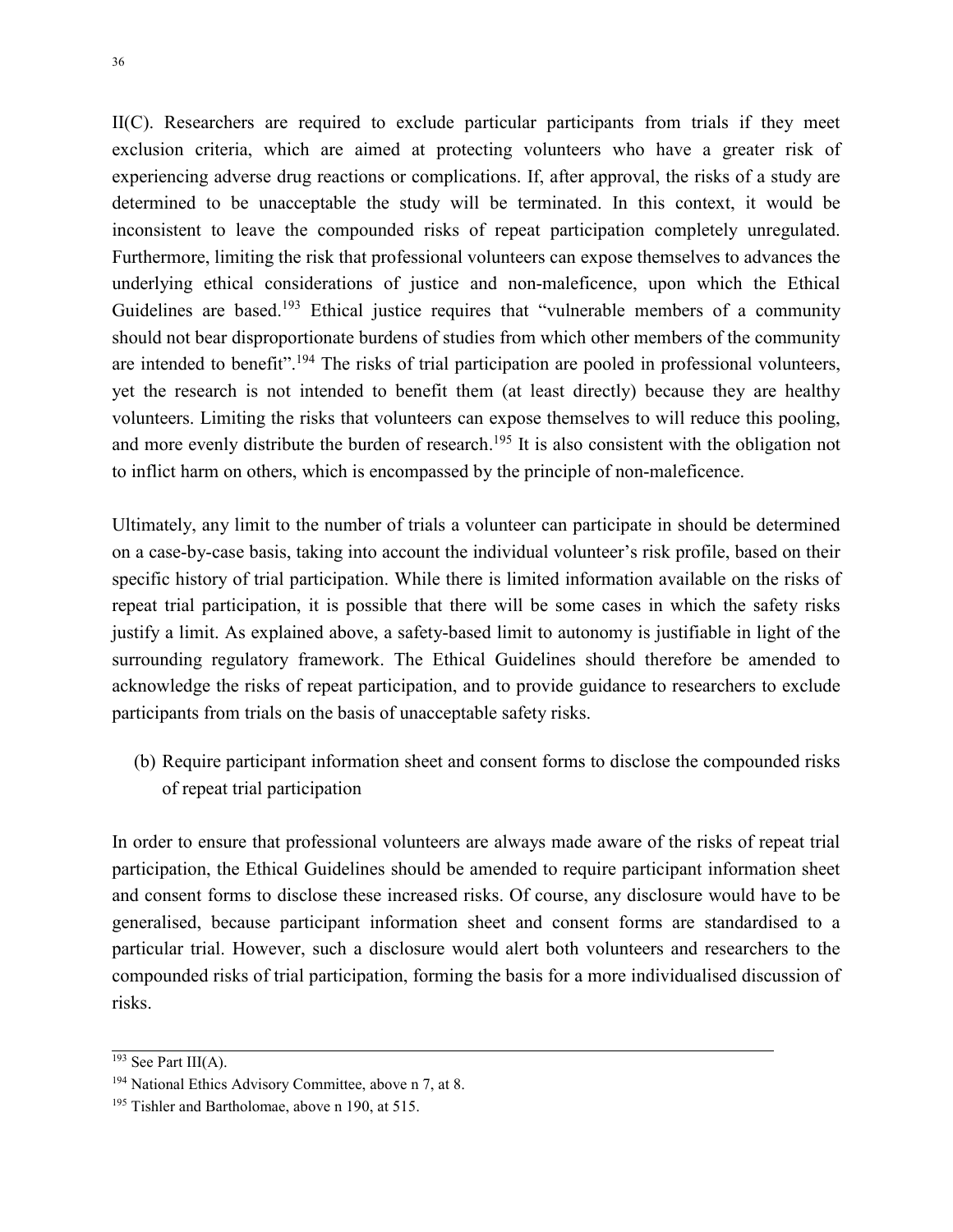By ensuring that researchers comply with their obligations of information disclosure, this proposal is consistent with the right to informed consent under the Code of Rights, and, given the discussion in Part IIIC $(1)$ , it is also consistent with the right not to be subjected to medical experimentation without consent under the New Zealand Bill of Rights Act 1990.

## *C Dehumanisation and Commodification*

Dehumanisation and commodification of the human body are the two most difficult issues of professional trial participation and, as explained below,<sup>196</sup> they are likely to form part of the reason why professional volunteers are not recognised by the existing regulatory framework. Both issues relate to a disembodiment of self, which Abadie describes as follows: <sup>197</sup>

One of the most important critiques of the pharmaceutical industry and the commodification of bodies in trials research is that the process not only exploits but dehumanises research subjects. The tendency of research subjects to identify themselves with guinea pigs conveys well this notion of disembodied self. It is also not rare for volunteers to resort to images of torture, sex work, or prostitution when describing their activities. And their emergent solidarity as professionals…and their everyday forms of resistance at work draw attention to their efforts to reassert their human condition.

Part 1 of this section will argue that the Ethical Guidelines, in failing to recognise the existence of professional volunteers, or even that volunteers may be motivated by financial reward, fail to address the dehumanisation (discussed in paragraph (a)) and commodification (discussed in paragraph (b)) experienced by professional volunteers.

Part 2 of this section will put forward and critique two proposals for addressing the issues of dehumanisation and commodification.

#### *1 Issues*

#### (a) A dehumanising profession

Professional trial participation can be viewed as dehumanising. The fact that professional volunteers commonly identify themselves as professional guinea pigs is evidence of this.<sup>198</sup>

<sup>196</sup> See Part VI.

<sup>197</sup> Abadie, above n 4, at 10-11.

<sup>198</sup> At 47.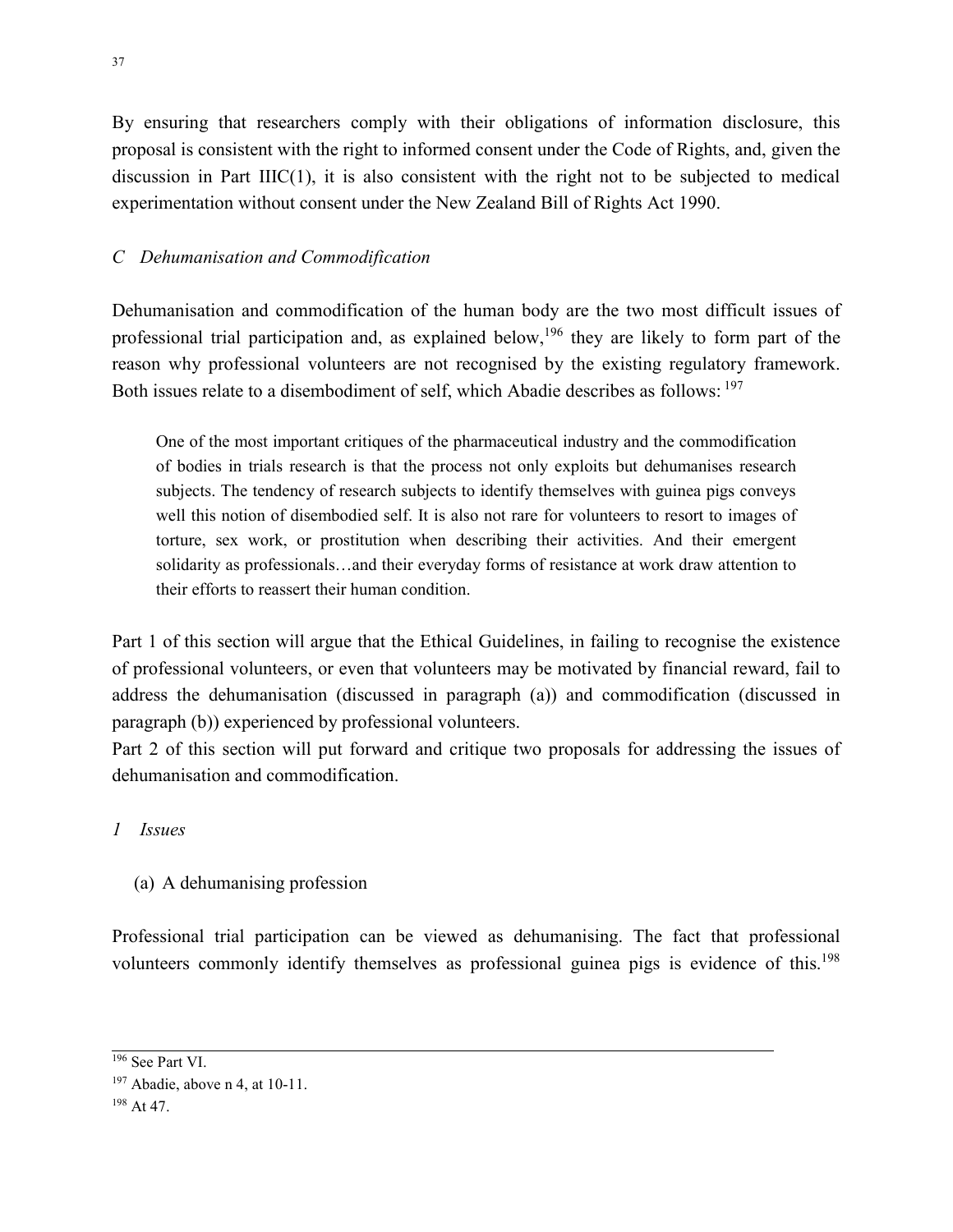Further, the accounts from self-identified professional guinea pigs in Abadie's book support this view. One interviewee referred to his profession in the "torture economy" as follows:<sup>199</sup>

…you are not asked to produce or to do something anymore, you are being asked to endure something. So if you are a guinea pig you are enduring something, people are doing things to you and you are just enduring it, you are not actually producing something…It's a different type of activity, I still feel that there is some work in it but the nature of the work has changed. And I am letting people pay me in exchange for the control they have over me.

Another interviewee describes the profession as "dehumanising":<sup>200</sup>

…you are paid to take this risk and also for this kind of weird dehumanisation. It's funny, what gets me the most is getting EKGS [electrocardiograms], I guess. And it's funny because it's for my safety and it's not invasive, has no side effects, but I take my clothes off and these people start putting things over my naked chest and then is when I feel like a guinea pig more than a worker…It's something that most people wouldn't get through. The guinea pig part is also because they pay you just to demean you to animal status, you are just letting yourself be measured by the functions of your organs and stuff, something that most people wouldn't agree with.

The Ethical Guidelines do not address this issue because they do not acknowledge the existence of professional volunteers. The Code of Rights is also likely to be of limited use. While the rights to dignity and respect are relevant to dehumanising treatment,<sup>201</sup> it is unlikely that professional volunteering breaches these rights. The rights in the Code of Rights place obligations on health care providers in respect of a particular health service. This means that as long as a researcher in a particular trial complies with the Code of Rights, there will be no breach. The issue of a dehumanising profession, however, cannot be isolated to a single trial. It is the cumulative result of participation in a number of trials. The currently regulatory framework therefore does not adequately address this issue.

(b) Commodification of the human body

Professional trial participation can also be viewed as a type of commodification of the human body. While not as extreme as the sale of organs, professional volunteers are paid to be

 $199$  At 2-3.

<sup>200</sup> At 47.

<sup>201</sup> Code of Health and Disability Services Consumers' Rights, cl 2, rights 1 and 3.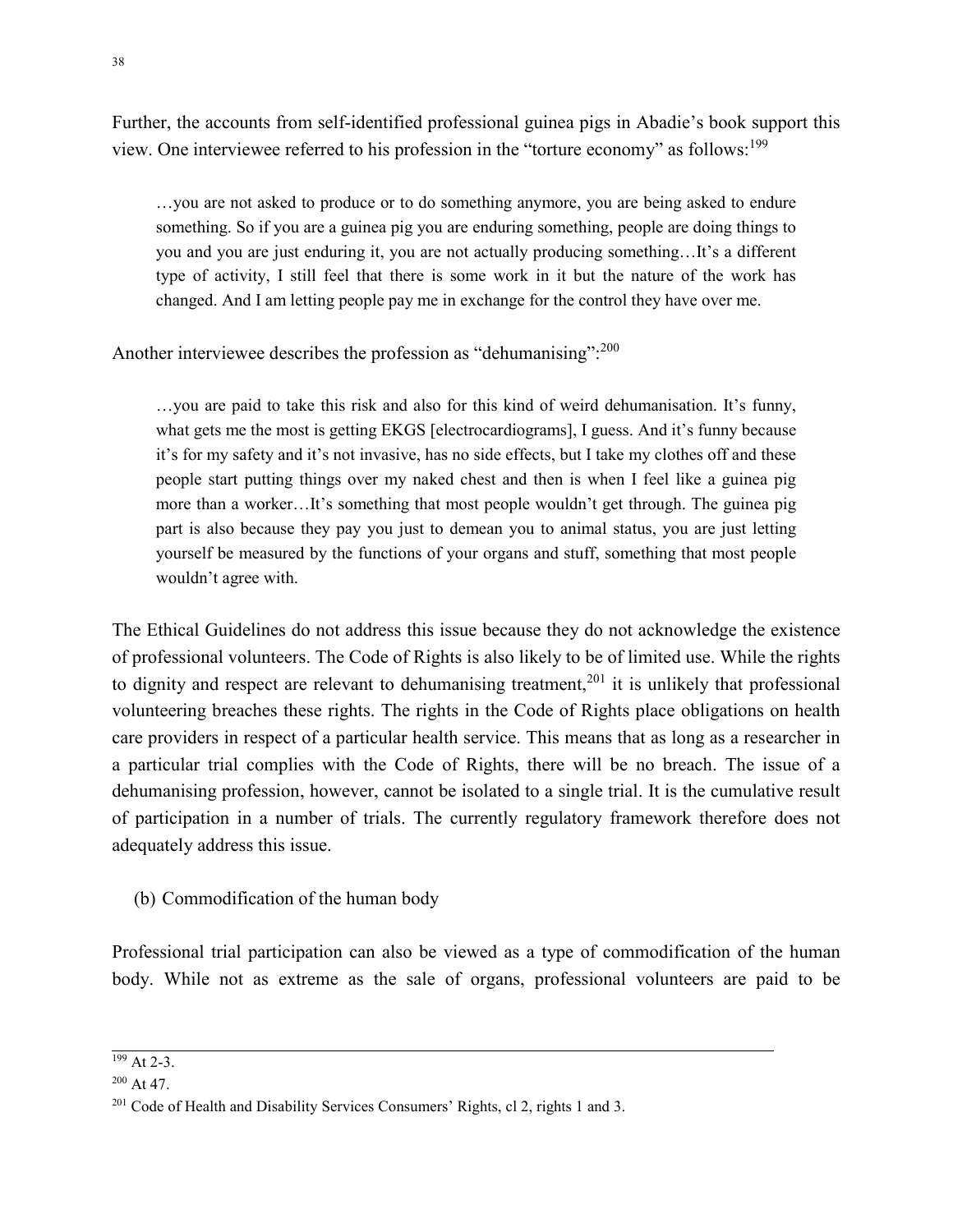experimented on and in this sense they do "sell their bodies to science". Abadie explains this well in his book:  $202$ 

Paying healthy people to test drugs that they don't need is another step toward commodifying the body in biomedicine. But unlike those who sell a kidney or plasma, professional guinea pigs see their whole bodies become the commodity. Trial subjects are well aware of how valuable their bodies are, despite the protestations of the pharmaceutical industry that subjects are volunteers being compensated just for their time. They see themselves as workers, entering a professional and contractual relationship with the industry. Trials are their business, a way of making quick, easy money.

The Ethical Guidelines completely avoid this issue by not recognising that volunteers may be solely or primarily motivated to volunteer by financial compensation, let alone that they may participate in clinical trials as a profession. In relation to "benefits to participants", the Guidelines provide that:<sup>203</sup>

People have a range of motives for participating in intervention studies. These can include gaining benefit for themselves or for other individuals in the future, helping to contribute to knowledge, and contributing benefits to communities, including benefit sharing and reciprocity

This focus on altruism reflects the general characterisation of research participants as "volunteers" rather than workers motivated by financial incentives (although the Ethical Guidelines themselves, for the most part, refer to volunteers as participants, not volunteers).<sup>204</sup> While this allows the Ethical Guidelines to avoid the difficult issue of commodification, it ignores the reality that professional volunteers do allow their bodies to be tested on in exchange for money, and that most of them are not altruistically motivated. The refusal of the Ethical Guidelines to recognise the commodification of professional volunteers does not stop their commodification, but it does stop researchers and ethics committees from being able to engage appropriately with this issue.

#### *2 Proposals for reform*

This part of the paper will put forward and critique two proposals for addressing the issues of commodification and dehumanisation. Paragraph (a) will evaluate the option of prohibiting

 $202$  Abadie, above n 4, at 6.

<sup>203</sup> National Ethics Advisory Committee, above n 7, at 6.

<sup>204</sup> Abadie*,* above n 4, at 9.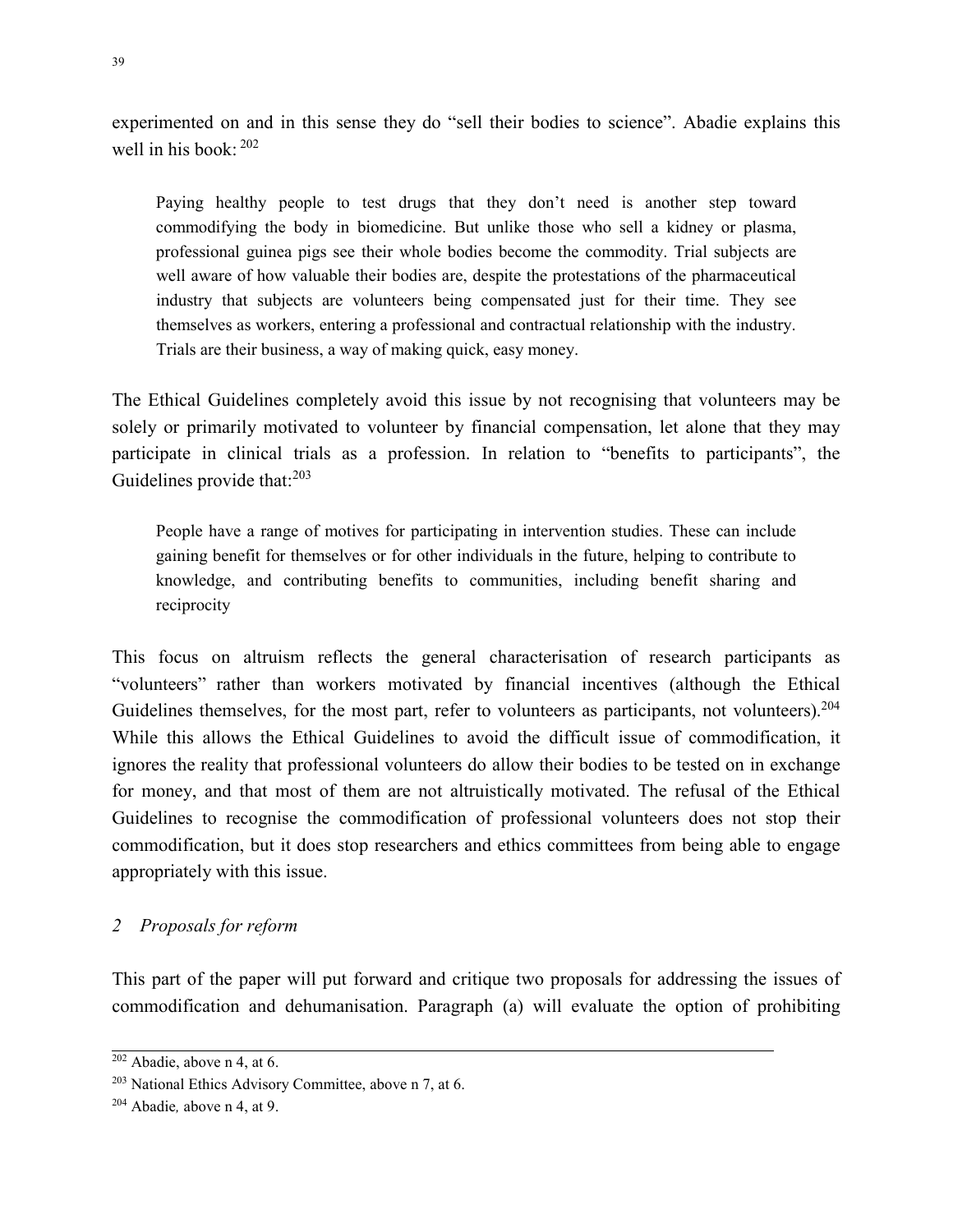professional trial participation and paragraph (b) will argue that, in the absence of legislative intervention, the Ethical Guidelines should be amended to recognise professional volunteers as a class of research participants.

#### (a) Prohibit professional trial participation

Dehumanisation is an inherent and inescapable part of professional volunteering. Phase I trials are likely to require volunteers to be subjected to extensive testing, including periodic blood and urine tests, electrocardiograms and scans. Volunteers may be required to fast. The side effects from the drugs they test are likely to cause discomfort (or worse). Throughout the trial volunteers will be closely monitored. They may be required to stay at a clinical research facility for many days as an inpatient, and they may be woken throughout the night for testing. They may be required to refrain from unprotected sex for some time (maybe months) after participation. All of this contributes to the dehumanising nature of the profession, yet it is a necessary part of the clinical trial process. Therefore, the most effective means of addressing the dehumanisation of professional volunteers would be to prohibit professional trial participation. This would also be a potential solution to the commodification issue.

On the other hand, prohibiting professional trial participation would be inconsistent with the underlying ethical principle of autonomy, because it would prevent professional volunteers from choosing this profession. If regulation were to be solely based on the principle of autonomy, it would allow professional volunteers to consent to their dehumanisation and commodification. However, although autonomy is a dominant principle of medical ethics which, as explained in Part IV, does influence the development of regulation, autonomy is not absolute and it needs to be balanced against other interests.

In analogous areas, such as paid surrogacy and property in human body parts, legislation has been enacted to override autonomy and prohibit commodification of the human body. The Human Assisted Reproductive Technology Act 2004 prohibits and criminalises the commercial supply of human embryos or gametes and commercial surrogacy arrangements.<sup>205</sup> The Human Tissue Act 2008 generally prohibits and criminalises trading in human tissue,<sup>206</sup> which is consistent with the common law's general position that there can be no property in the human body. Thus, comparable regulation could provide justification for a prohibition on the commercialisation of human bodies for the purpose of clinical trials.

<sup>&</sup>lt;sup>205</sup> Human Assisted Reproductive Technology Act, s 13-14.

<sup>206</sup> Human Tissue Act, s 56.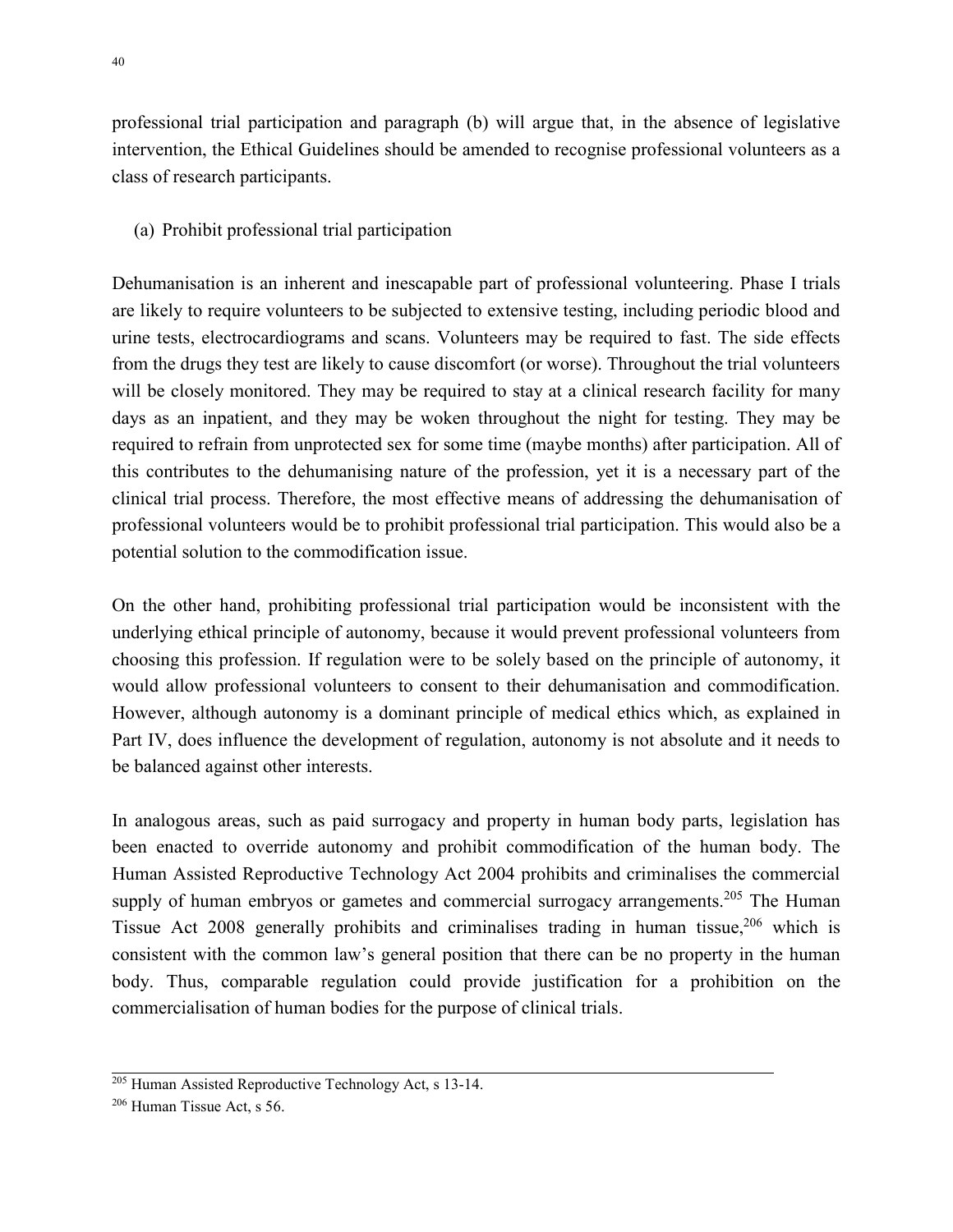Commercial surrogacy is particularly analogous to paid clinical trial participation, in the sense that in both practices a person's entire body becomes a commodity. Before the Human Assisted Reproductive Technology Act 2004, there was no legal ban on commercial surrogacy in New Zealand.<sup>207</sup> However, at that time, it was the practice of the National Ethics Committee on Assisted Human Reproduction (which was responsible for giving ethical approval to fertility clinics)<sup>208</sup> to only authorise altruistic surrogacy.<sup>209</sup> The National Ethics Committee on Assisted Human Reproduction had, in 1997, agreed "to give ethical approval in principle for noncommercial altruistic surrogacy" and it subsequently developed "draft guidelines for noncommercial altruistic surrogacy using IVF as treatment".<sup>210</sup> The focus of regulation has therefore always been on altruistic surrogacy. In enacting the Human Assisted Reproductive Technology Act 2004, Parliament appears to have largely defaulted to this position,<sup>211</sup> and it is not clear from the legislative history exactly what Parliament's rationale for prohibiting commercial surrogacy was.<sup>212</sup> Commercial surrogacy can be objected to on the basis that it commodifies the surrogate mother's body.<sup>213</sup> Of itself, this may be seen as a sufficient reason to warrant a prohibition of commercial surrogacy if commodification is characterised as "fail[ing] to respect or value human bodies in the appropriate way".<sup>214</sup> However, other objections to commercial surrogacy are likely to have influenced Parliament's decision to prohibit it. Commercial surrogacy can be objected to on the basis that it is exploitative.<sup>215</sup> It can also be viewed as violating the rights of the child.<sup>216</sup> The commodification of the resulting child in surrogacy, or "baby selling" (as distinct from the commodification of the surrogate mother's body), is a particularly common objection.<sup>217</sup> Returning to our underlying ethical principle, autonomy, the commodification of babies in surrogacy can be viewed as more ethically problematic than the commodification of the surrogate mother, because the surrogate mother can consent to the commodification, but the baby cannot. In the case of professional trial participants the analogy is drawn to the commodification of the surrogate mother, not the child, because professional trial participants also consent to their

<sup>&</sup>lt;sup>207</sup> Human Assisted Reproductive Technology Bill (195-2) (select committee report) at 12.

<sup>208</sup> Ken Daniels "The Policy and Practice of Surrogacy in New Zealand" in Rachel Cook, Shelley Day Sclater and Felicity Kaganas *Surrogate Motherhood: International Perspectives* (Hart Publishing, Oxford, 2003) at 61.

<sup>209</sup> Human Assisted Reproductive Technology Bill (195-2) (select committee report) at 12.

<sup>210</sup> National Ethics Committee on Assisted Human Reproduction *Annual Report to the Minister of Health for the year ending 31 December 2001* (Ministry of Health, ISBN 0-478-27071-2, June 2002) at 3.

<sup>211</sup> Human Assisted Reproductive Technology Bill (195-2) (select committee report) at 12.

<sup>212</sup> Human Assisted Reproductive Technology Bill (195-2) (select committee report) at 12; (6 October 2004) 620 NZPD 15899; (20 October 2004) 621 NZPD 16344; and (10 November 2004) 621 NZPD 16831.

<sup>213</sup> Anderson ES "Is Women's labor a commodity?" (1990) 19(1) Philosophy & Public Affairs 71.

<sup>&</sup>lt;sup>214</sup> Dickert and Grady, above n 2, at 391.

<sup>215</sup> Stephen Wilkinson "The exploitation argument against commercial surrogacy" (April 2003) 17(2) Bioethics 169.

<sup>216</sup> Hanna JK "Revisiting child-based objections to commercial surrogacy" (September 2010) 24(7) Bioethics 341.

<sup>217</sup> Law Commission *New Issues in Legal Parenthood* (NZLC R88, 2005) at 80.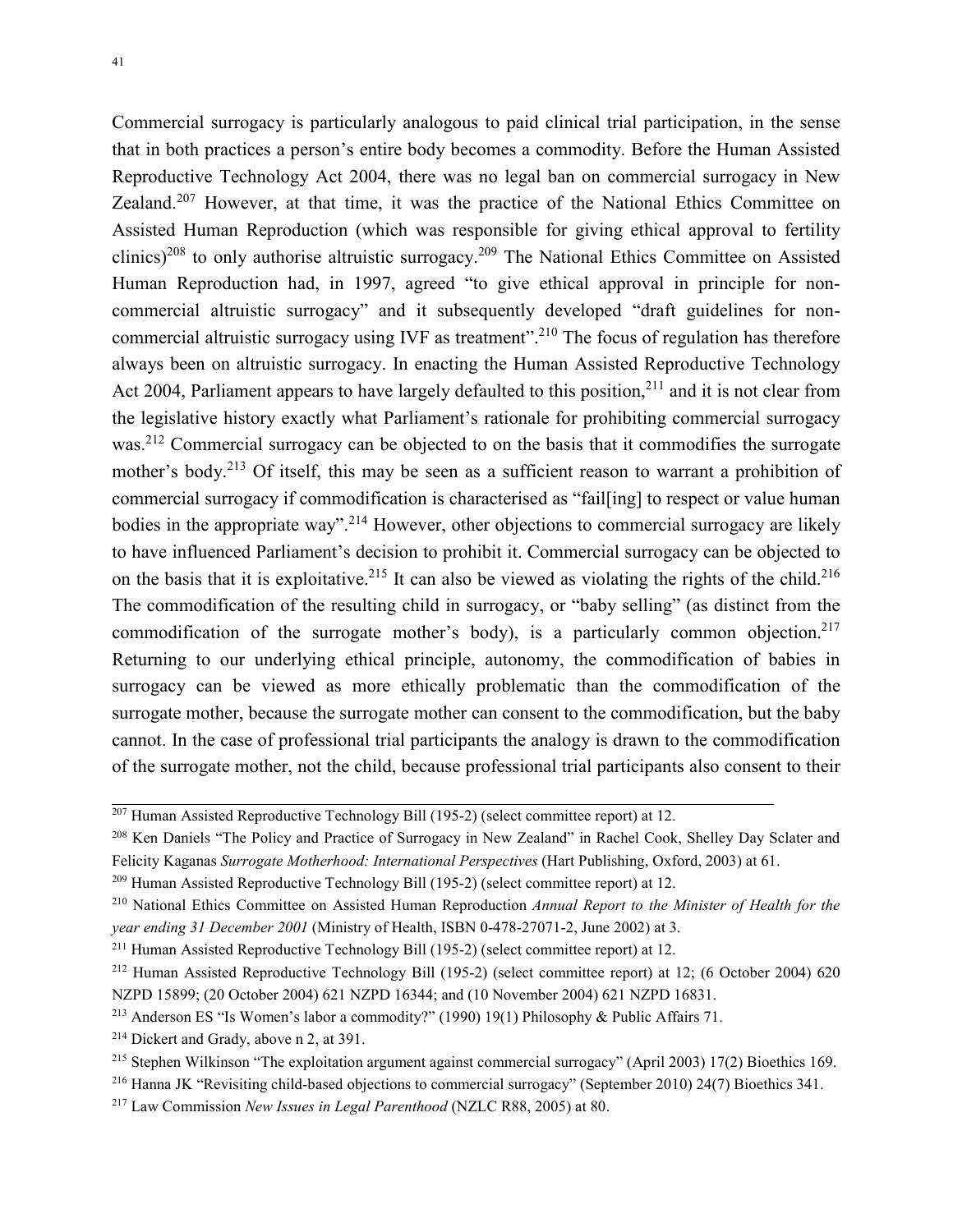commodification. Given that the rationale for prohibiting commercial surrogacy may therefore have been based in a number of objections, Parliament may not consider it necessary to prohibit professional volunteering on the sole ground that it commodifies research participants.

For the reasons outlined below, the author supports the proposal set out in  $(b)$  – to amend the Ethical Guidelines to recognise professional volunteers as a class of research participants. However, given that legislation has been necessary in analogous areas, this paper recommends that the commercialisation of clinical trial participation warrants legislative attention. As discussed, this does not necessarily mean that professional trial participation will be prohibited, because commercial trial participation may be distinguishable. Further, in practice, clinical trial participation is already commercialised and this is something which is silently accepted as a necessary part of the clinical trial process. The author suspects that the uncomfortable, but unavoidable, reality is that our need for medical progress will outweigh any issues we may have with the dehumanisation and commodification that the commercialisation of trial participation presents. However, such a conclusion can only be reached by evidence-based policy decisions. Research into the necessity (or otherwise) of professional volunteers to the clinical trial industry will be required for this purpose.

If, ultimately, it is decided that a prohibition on professional trial participation is not justified, Parliament could adopt the approach taken to prostitution – an occupation which, as discussed above, professional volunteers identify with  $-$  to avoid the "moral issues" associated with commodification and dehumanisation. The Prostitution Reform Act 2004 recognises that prostitution presents issues warranting regulation, but neither endorses nor morally sanctions prostitution.<sup>218</sup> This illustrates that regulation can be used to address harms without making a moral judgment. In any event, the social utility of clinical trial participation is likely to mean that society will accept it as less morally objectionable than prostitution, and therefore any issues of morality are likely to be more easily circumvented.

(b) Recognise professional volunteers as a class of research participants

The Human Assisted Reproductive Technology and Human Tissue Acts are evidence that regulation needs to address, rather than ignore, the comparable issues which arise in the case of professional volunteers. At the very least, the Ethical Guidelines should be amended to recognise the existence of professional volunteers as a class of research participants. The Ethical Guidelines already recognise a number of specific categories of vulnerable research participants, including older people, students, prison inmates and employees, and provide specific guidance

 $218$  Prostitution Reform Act 2004, s 3.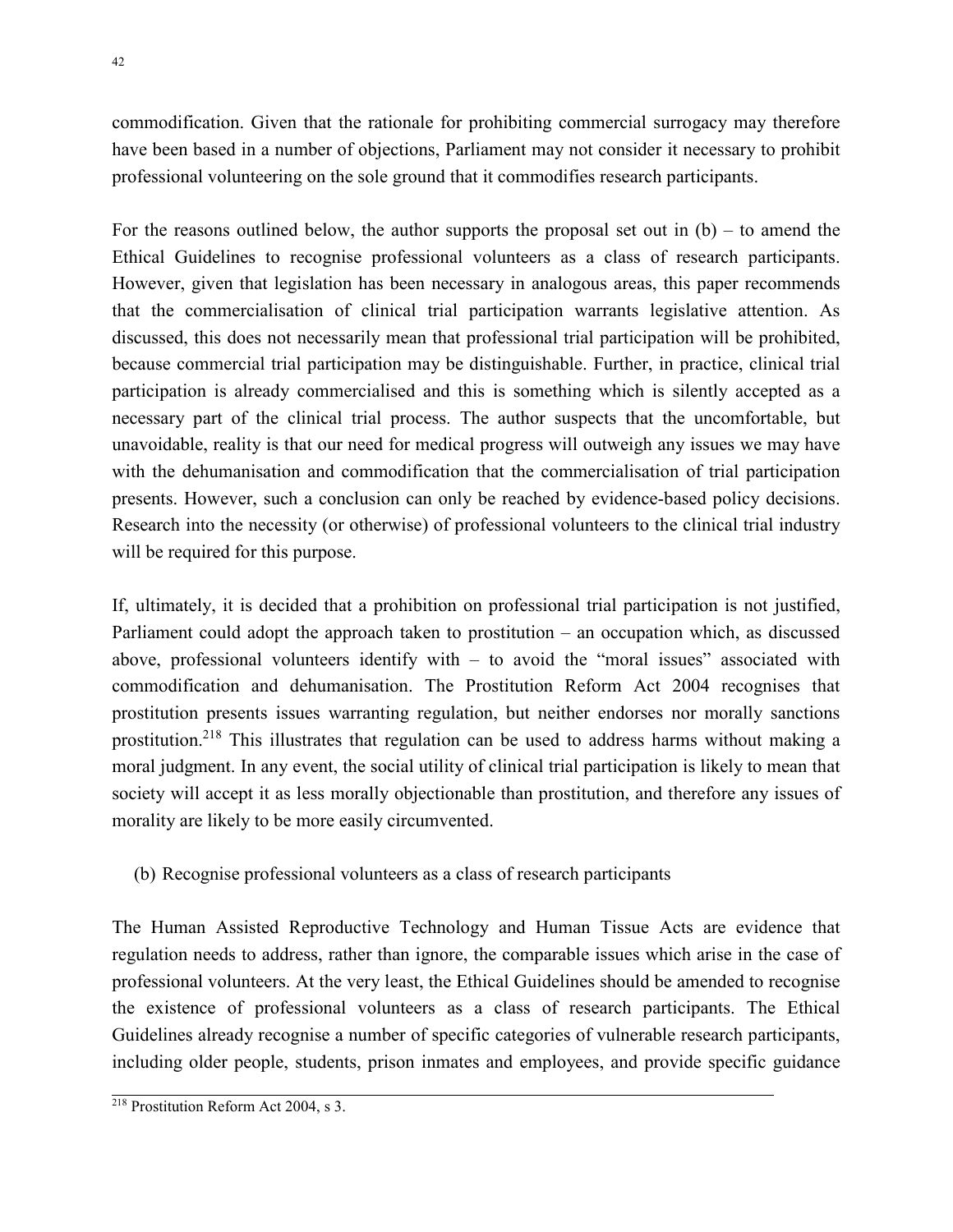on the various issues that arise from research on such participants.<sup>219</sup> By recognising the existence of professional volunteers, the Ethical Guidelines would pave the way for an open discussion of the issues that this unique class of research participants presents.

This proposal would not prevent the dehumanisation and commodification of professional volunteers, which is an inescapable part of the profession. However, the fact that professional volunteers are currently ignored in New Zealand, and generally at an international level, is likely to contribute to the negative perception of their profession. Recognition and discussion of the issues facing professional volunteers should reduce the alienation of this profession, thereby making it less dehumanising. This is consistent with Abadie's findings, who describes the resistance movements and assertions of identify from professional guinea pigs in the United States as "efforts to reassert their human condition".<sup>220</sup>

#### *VI Recommendations*

Professional volunteers are currently unrecognised and unregulated as a class of research participants. As explained above, this is despite the Ethical Guidelines specifically recognising and providing guidance on other classes of research participants. Professional trial participants are likely to be a relatively small population in New Zealand, $221$  and the issues which they face are not widely publicised. This might be one of the reasons why they are ignored by the Ethical Guidelines. In addition, regulation in this area tends to be prompted by an event which highlights the inadequacies of the law. For example, the TGN1412 tragedy in the United Kingdom prompted reform of the regulation of Phase I trials.<sup>222</sup> In the United States, the Tuskegee syphilis experiments prompted the Belmont Report which reformed research ethics.<sup>223</sup> Here in New Zealand, it was not until after the "Unfortunate Experiment at National Women's" and the release of the Cartwright Inquiry that the law of health consumer rights was radically reformed.<sup>224</sup> However, the lack of regulation is also likely to be a result of regulators' reluctance to address the difficult issues of dehumanisation and commodification which arise in the case of professional volunteers. Indeed, New Zealand regulation does seem to deliberately avoid these

<sup>&</sup>lt;sup>219</sup> National Ethics Advisory Committee, above n 7, at 46-61.

<sup>220</sup> Abadie, above n 4, at 10-11.

 $221$  See Part II(B).

<sup>222</sup> Expert Group on Phase One Clinical Trials (Chairman: Professor Gordon W Duff) *Expert Group on Phase I Clinical Trials: Final Report* (The Stationary Office, ISBN-10 0 11 703722 2/ ISBN-13 978 0 11 703722 9, 30 November 2006); and see Part V(B)(1).

<sup>223</sup> Tom L Beauchamp "The Belmont Report" in Ezekiel J Emanuel and others *The Oxford Textbook of Clinical Research Ethics* (Oxford University Press, New York, 2008) at 149.  $224$  See Part IV(C).

<sup>43</sup>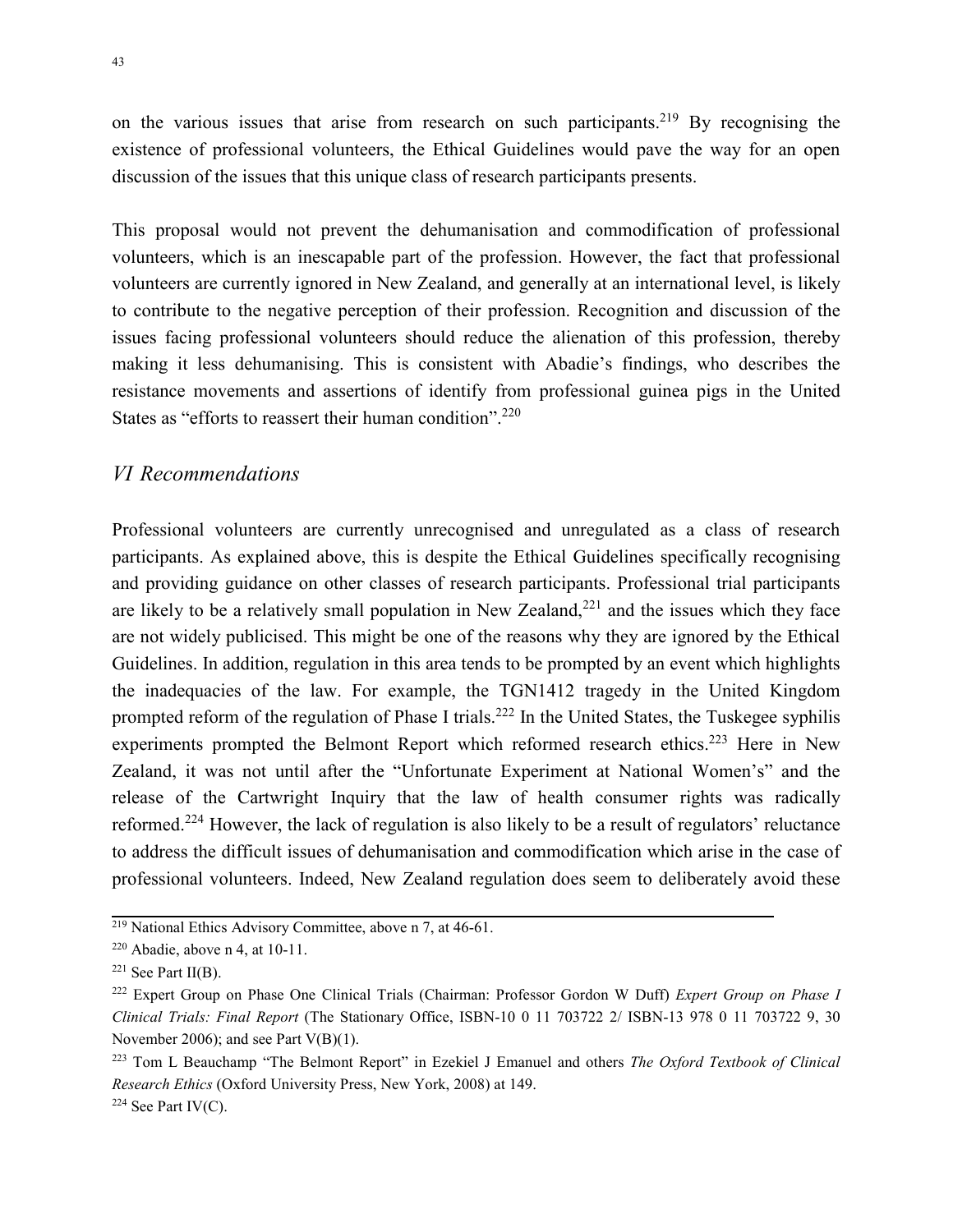issues. As this paper has demonstrated, the Ethical Guidelines stress unrealistically that trial volunteers will have altruistic motivations. Further, industry practice seems to follow an unspoken rule that volunteers must be said to be compensated for "inconvenience", rather than paid for work. In relation to compensation given to trial participants, a 2012 Stuff article on "human guinea pigs" said, without authority: "they're not allowed to call it payment".<sup>225</sup> As Abadie explains, this contradiction is encapsulated by the oxymoron "paid volunteer":  $226$ 

As with organ transplantation, pharmaceutical corporations that conduct trials avoid referring to the commodification of the body in an attempt to maintain public trust. …The industry refers to trial subjects with the oxymoron "paid volunteer," the pretence being that they are compensated not for their labour but for their "time and travel expenses".

Yet, professional volunteers exist despite the regulatory framework failing to acknowledge them. And as this paper has demonstrated, there are issues which arise in respect of this profession (in part because the regulatory framework ignores them) that need to be addressed. This paper therefore makes recommendations for further research and regulatory reform. The recommendations for further research can be summarised as follows:

- 1 Conduct empirical research into professional volunteers in New Zealand.
- 2 Conduct research into the risks associated with repeat trial participation.
- 3 Conduct research to determine whether professional volunteers are necessary for the viability of the clinical trial industry in New Zealand.

With regards to the recommendations for reform, the discussion in Part  $V(C)(2)(a)$  led to the conclusion that professional trial participation warrants parliamentary attention. This is particularly so given the reluctance of the current regulators (the National Ethics Advisory Committee) to address the issues of commodification and dehumanisation. The status quo, however, cannot be maintained. In the event that Parliament does not intervene, this paper recommends that the Ethical Guidelines should be amended to recognise professional volunteers as a specific class of research participants, and to provide specific guidance on the issues that arise for these volunteers. In particular, the Ethical Guidelines should be amended to:

1 Acknowledge the risks of repeat participation, and provide guidance to researchers to limit participation in appropriate cases.

<sup>225</sup> Nikki Macdonald, above n 22.

 $226$  Abadie, above n 4, at 9.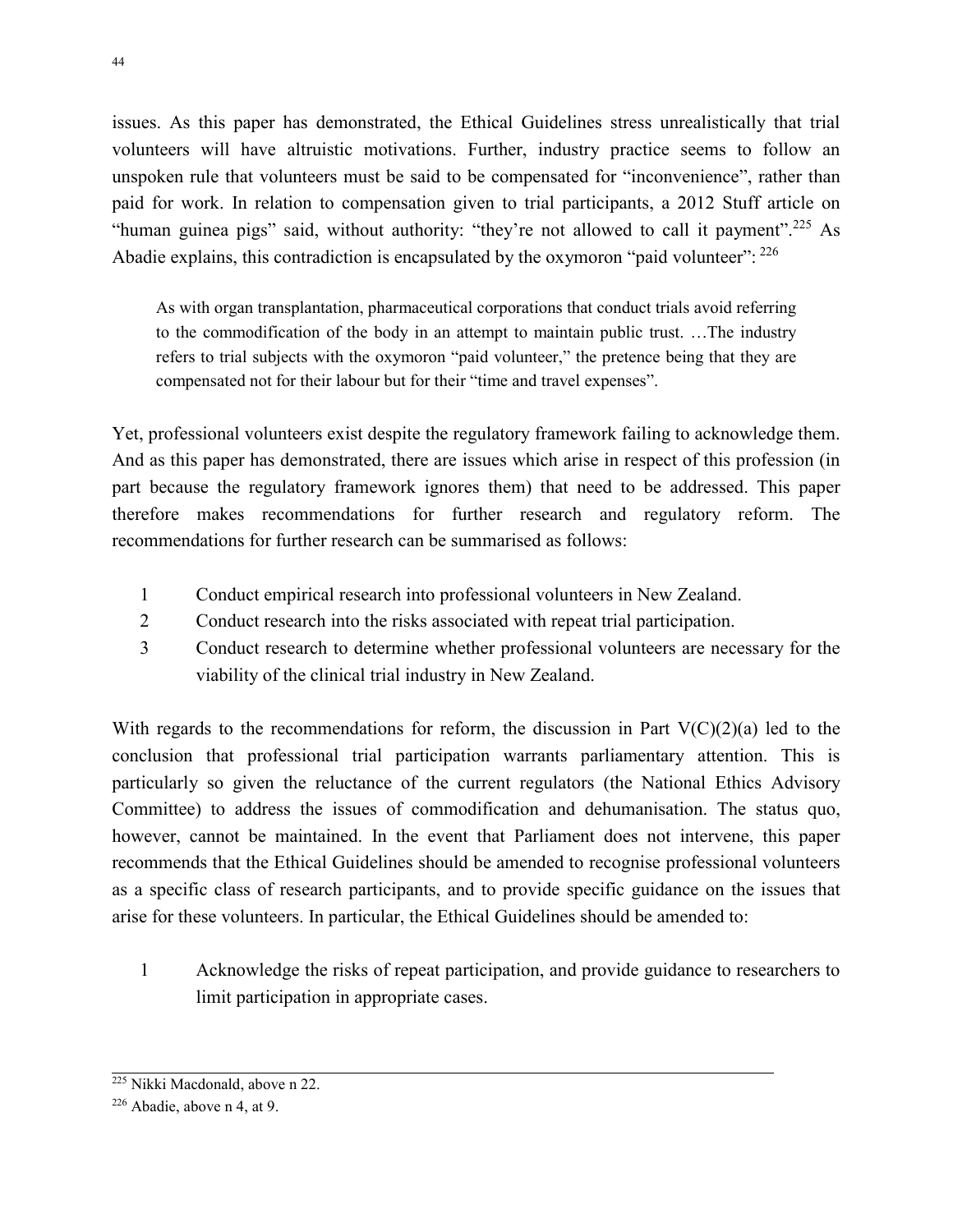- 2 Require participant information sheet and consent forms to disclose the compounded risks of repeat trial participation.
- 3 Expressly acknowledge that volunteers may be motivated to volunteer by financial reasons and to provide that financial compensation must be fair.

## *VIIConclusion*

Clinical trials are already subject to comprehensive regulation. The Medicines Act 1981, Ethical Guidelines, Code of Rights and New Zealand Bill of Rights Act 1990 provide extensive protection to research participants, ensuring that, in general, research is ethical and scientifically sound. Calls for amendments or additional regulation in this highly regulated area of law need to be considered with caution. Regulation consumes resources and can restrict autonomy. Further, over-regulation could lead to pharmaceutical companies taking their clinical trials elsewhere.<sup>227</sup> Therefore, any recommendations to increase regulation in this area should only be acted upon if they are necessary and justifiable in light of these considerations.

This paper has argued that professional volunteers fall through the gaps of current regulation, presenting unique issues which need to be recognised. This problem is not unique to New Zealand. At an international level professional volunteers are "a virtually unnoticed subpopulation of [healthy] volunteers".<sup>228</sup> While the issues presented by professional volunteers appear to be largely untouched in New Zealand, there is considerable commentary on professional volunteers and calls for their regulation in other parts of the world. Abadie's book, which has formed the basis for discussion in this paper, provides a convincing argument for regulation in the United States. The recommendations proposed for New Zealand in this paper are largely directed at amending the Ethical Guidelines. They only require minor amendments to the existing regulatory framework which can be implemented with little cost. A comprehensive review of the Ethical Guidelines is planned for 2015, so the recommendations could be considered as part of this review process, which would also limit cost.<sup>229</sup>

The issues discussed in this paper are by no means the only issues presented by professional volunteers. Further, the recommendations advanced will not provide all the answers, and are only intended to be a starting point for discussion. This is a highly specialised and technical area of law which requires input and discussion from a wide range of groups, including lawyers,

 $227$  See Health Committee, above n 25.

<sup>228</sup> Tishler and Bartholomae, above n 190, at 509.

<sup>229</sup> National Ethics Advisory Committee, above n 7, at v.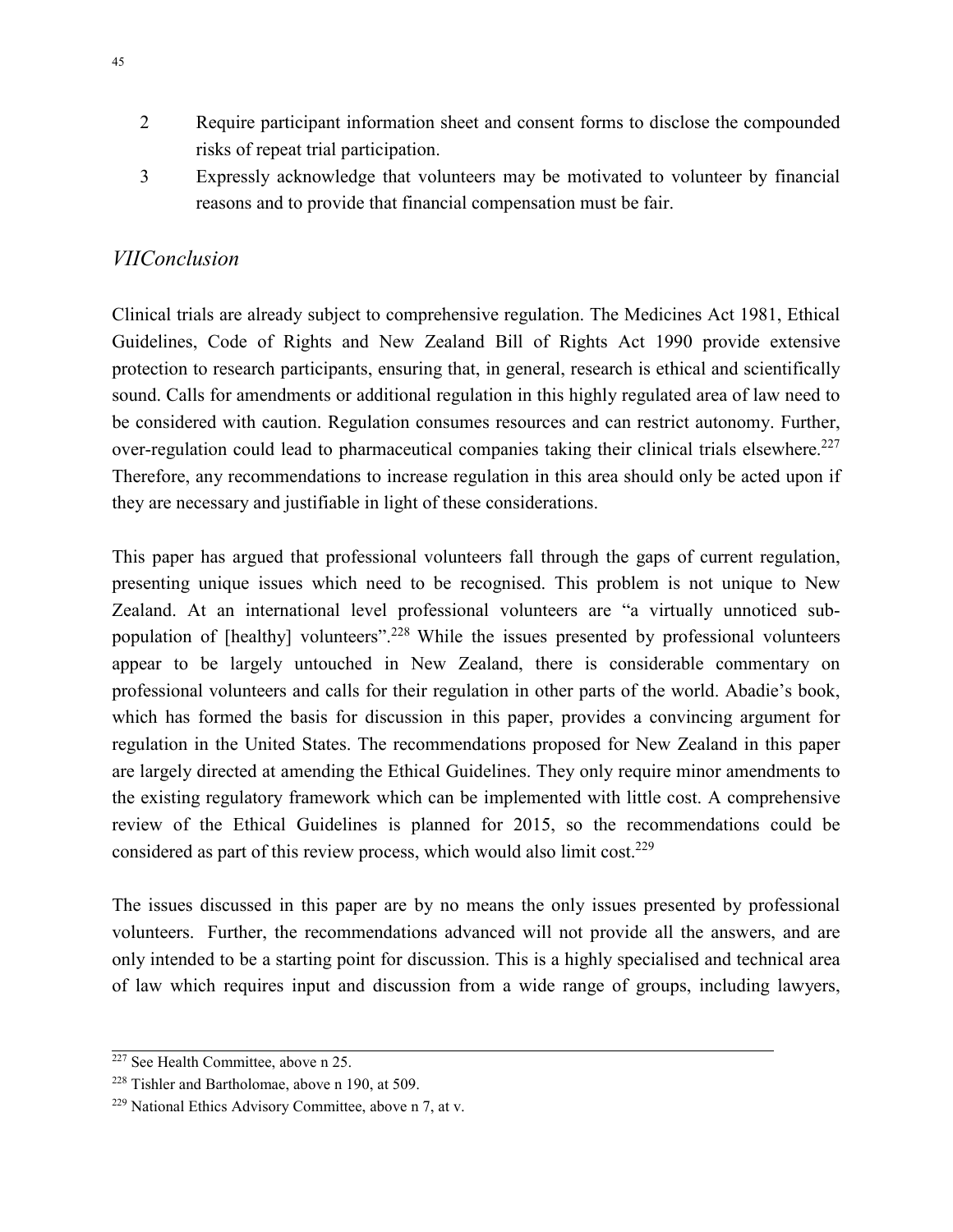clinicians, researchers and trial participants. What this paper hopes to achieve is to show that New Zealand needs to have this discussion.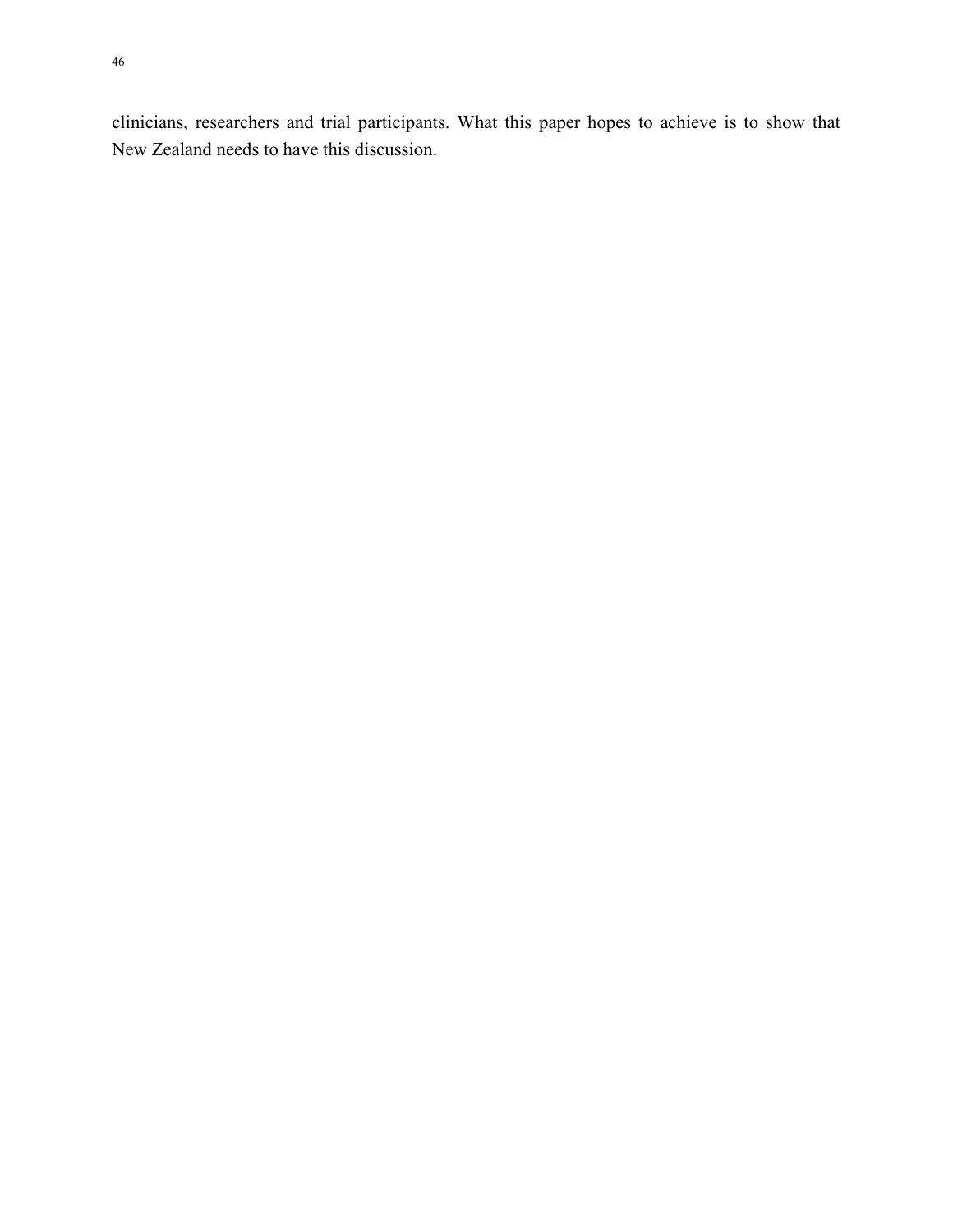#### **BIBLIOGRAPHY**

## *PRIMARY SOURCES*

## *A Cases*

*1 New Zealand* 

*Brooker v Police* [2007] NZSC 30; [2007] 3 NZLR 91

*Down v Van de Wetering* [1999] 2 NZLR 631

*Federated Farmers of New Zealand Inc v New Zealand Post Ltd* (1992) [1990-92] 3 NZBORR 339 *McGrath v Police* HC Auckland CRI-2011-404-110, 20 December 2011 *PF v Capital and Coast District Health Board* [2013] NZHC 1792 *Pio v Police* HC Rotorua AP43/94, 13 February 1995 *Pio v Police* HC Rotorua AP43/94, 4 July 1995 *R v Salmond* [1992] 3 NZLR 8 *Ransfield v The Radio Network Ltd* [2005] 1 NZLR 233 *S v W* HC Auckland CIV-2011-404-3775, 7 December 2011 *Television New Zealand Ltd v Solicitor-General* [2008] NZCA 519 [2008] NZFLR 390

*Taunoa v Attorney-General* (2004) 7 HRNZ 379

*WATCH (Waikato Against Toxic and Chemical Hazards) Inc v Attorney- General* HC Hamilton CIV-2003-419-1265, 29 October 2003

## *2 United States*

*Trials of War Criminals Before the Nuremberg Military Tribunal Under Control Council Law 10*  (1949) 2 Washington DC, United States Government Printing Office at 181-182 [The Nuremberg Code] cited in United States Department of Health and Human Services "The Nuremberg Code" <www.hhs.govt>

## *B Legislation*

*1 New Zealand* 

Crimes Act 1961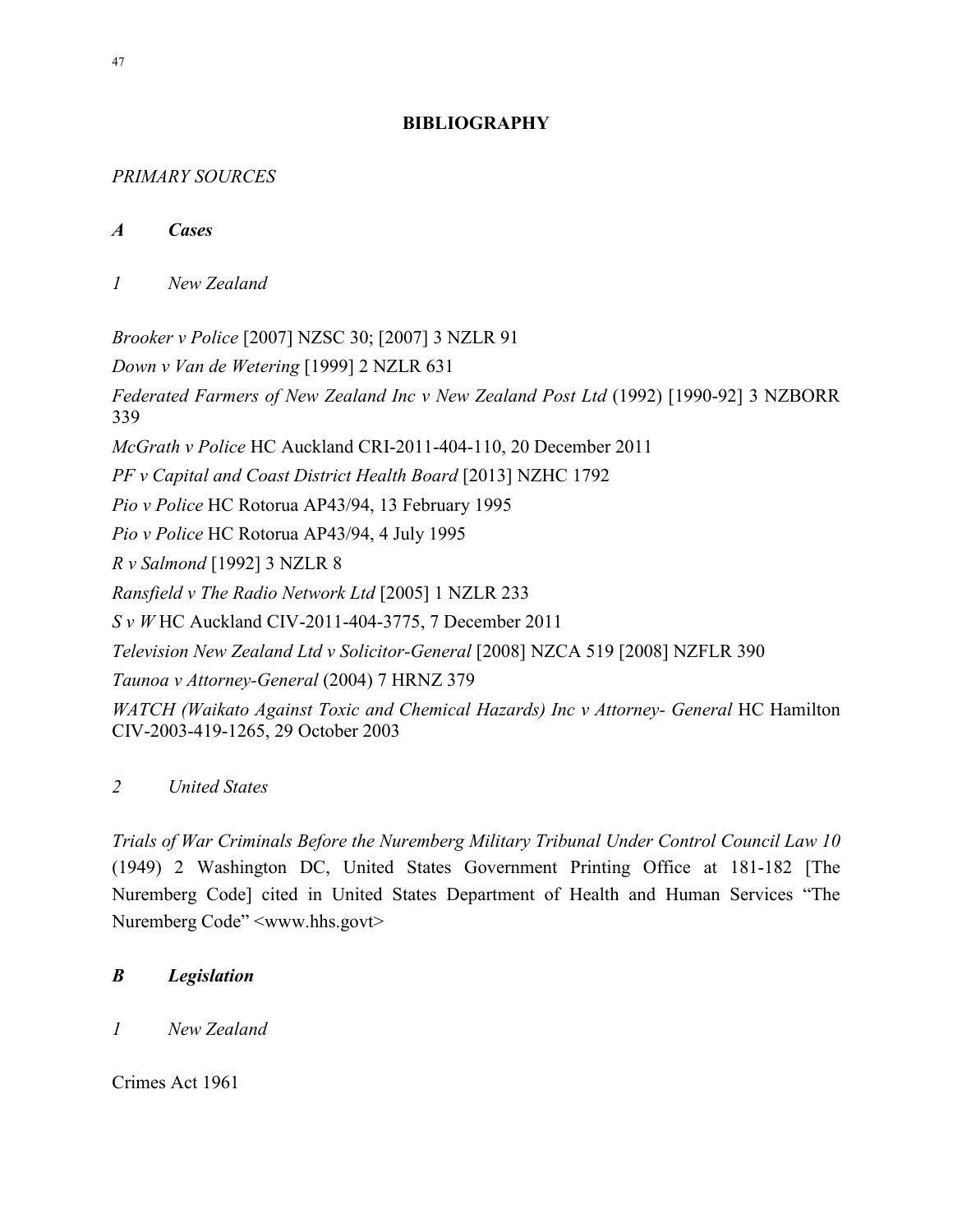Health and Disability Commissioner Act 1994 Health Research Council Act 1990 Human Assisted Reproductive Technology Act 2004 Human Tissue Act 2008 Medicines Act 1981 New Zealand Bill of Rights Act 1990 New Zealand Public Health and Disability Act 2000 Prostitution Reform Act 2004

Code of Health and Disability Services Consumers' Rights Regulation 1996

*2 United States* 

Code of Federal Regulations, Part 46 (Protection of Human Subjects)

#### *C Health and Disability Commissioner Decisions*

Health and Disability Commissioner *Anaesthetist* (09HDC01691, 6 April 2011)

Health and Disability Commissioner *Anaesthetist/Hospital (Public)* (05HDC07699, 31 August 2006)

Health and Disability Commissioner *Chiropractor* (11HDC00231, 7 June 2013)

Health and Disability Commissioner *Dentist* (10HDC00671, 26 June 2012)

Health and Disability Commissioner *General Practitioner/Medical Centre* (11HDC00871, 11 December 2012)

Health and Disability Commissioner *General Surgeon/Hospital (Private)* (03HDC19128, 14 September 2004)

Health and Disability Commissioner *Gynaecologist/Health Centre* (01HDC01835, 30 June 2003)

Health and Disability Commissioner *Neurosurgeon* (98HDC13693, 6 December 2000)

Health and Disability Commissioner *Ophthalmologist* (97HDC4935, 22 April 1999)

Health and Disability Commissioner *Oral and Maxillofacial Surgeon* (01HDC13700, 24 June 2003)

Health and Disability Commissioner *Plastic Surgeon* (10HDC00509, 27 February 2012)

Health and Disability Commissioner *Surgeon* (97HDC9370, 23 April 1999)

Health and Disability Commissioner *Urologist/Hospital (Private)/Nurse* (08HDC20258, 11 November 2009)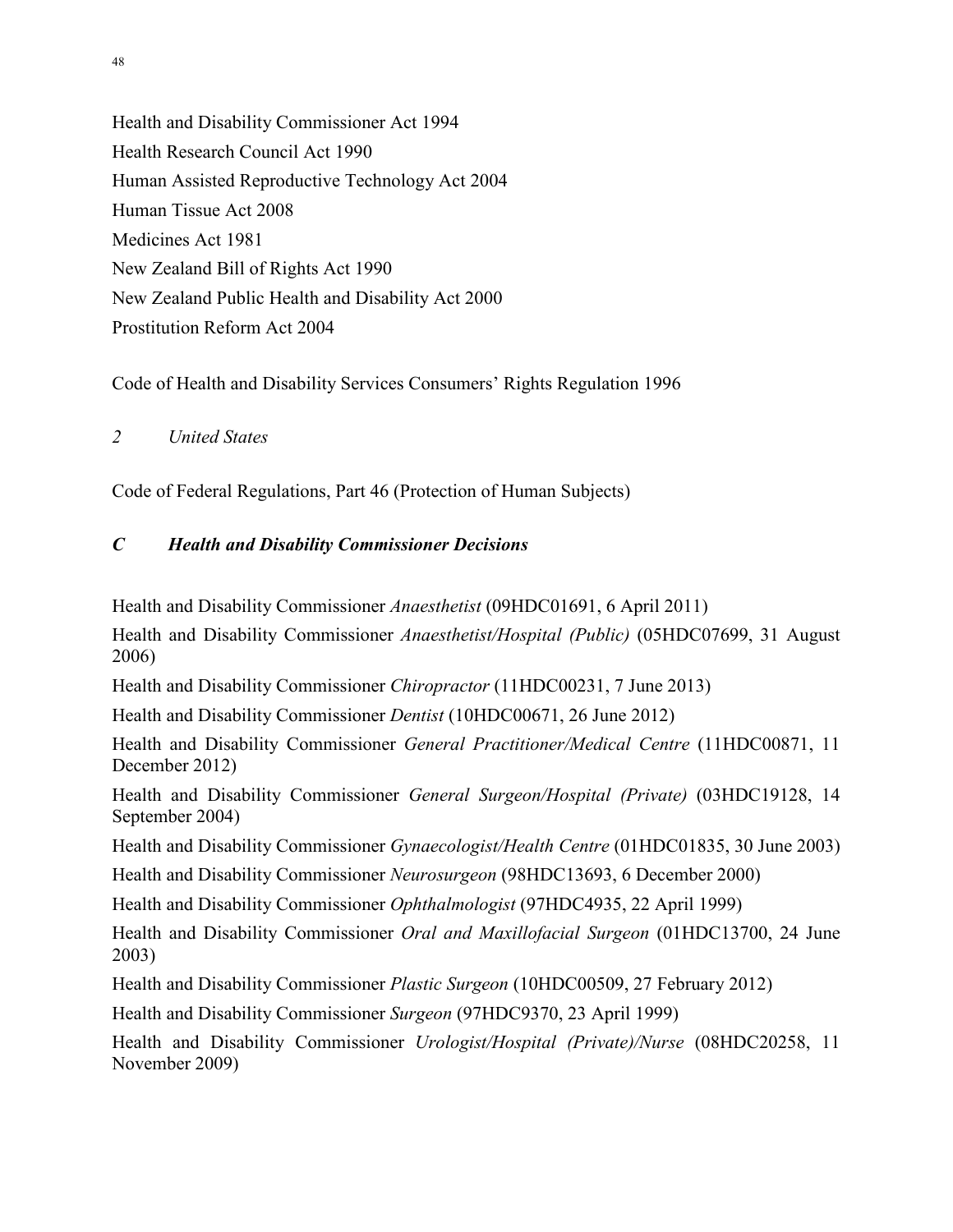#### *C Parliamentary Materials*

Geoffrey Palmer "A Bill of Rights for New Zealand: A White Paper" [1984–1985] I AJHR A6 Human Assisted Reproductive Technology Bill (195-2) (select committee report)

(6 October 2004) 620 NZPD 15899

(20 October 2004) 621 NZPD 16344

(10 November 2004) 621 NZPD 16831

## *D Government Publications*

Health Committee *Inquiry into improving New Zealand's environment to support innovation through clinical trials* (June 2011)

Law Commission *New Issues in Legal Parenthood* (NZLC R88, 2005)

## *E Requests under the Official Information Act 1982*

Email from Susan Issacs (Standing Committee on Therapeutic Trials administrator) to Malisa Mulholland regarding the average number of Phase I studies approved by the Standing Committee on Therapeutic Trials per year (23 June 2013) (Obtained under Official Information Act 1982 Request to the Standing Committee on Therapeutic Trials)

## *F Papers and Reports*

Expert Group on Phase One Clinical Trials (Chairman: Professor Gordon W Duff) *Expert Group on Phase I Clinical Trials: Final Report* (The Stationary Office, ISBN-10 0 11 703722 2/ ISBN-13 978 0 11 703722 9, 30 November 2006)

*Government Response to Report of the Health Committee on its Inquiry into improving New Zealand 's environment to support innovation through clinical trials, presented to the House of Representatives in accordance with Standing Order 248 (J.1)* (6 September 2011)

*Government Response to Law Commission Report on New Issues in Legal Parenthood* (Ministry of Justice, March 2006)

Health and Disability Ethics Committees *Participant Information Sheet and Consent Form Template*

Health and Disability Ethics Committees *Standard Operating Procedures for Health and Disability Ethics Committees, Version 1* (Ministry of Health, ISBN: 978-0-478-39337-8 (online) HP 5507, May 2012)

Health and Disability Ethics Committees *Terms of Reference: Central Health and Disability Ethics Committee*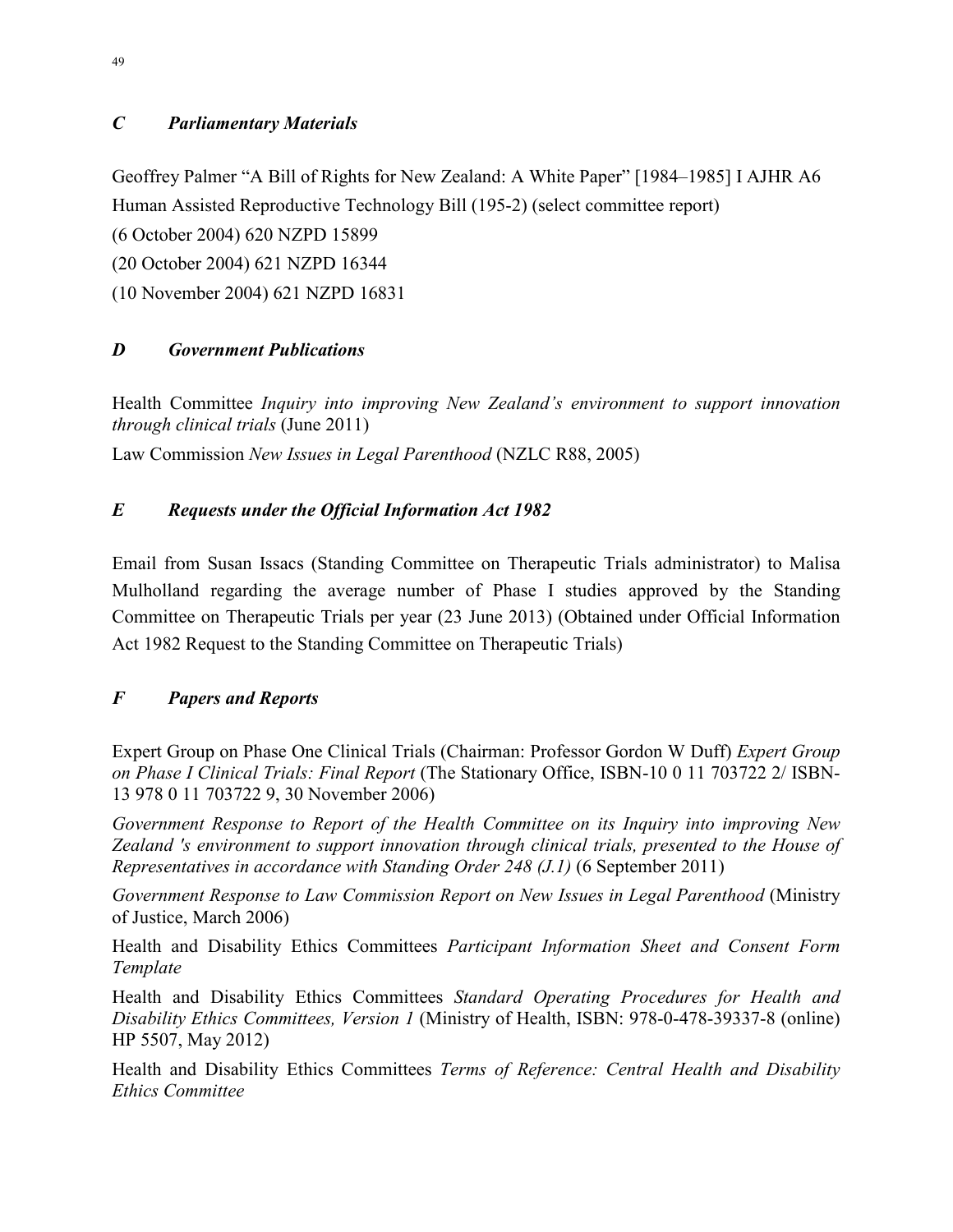Health and Disability Ethics Committees *Terms of Reference: Northern A Health and Disability Ethics Committee*

Health and Disability Ethics Committees *Terms of Reference: Northern B Health and Disability Ethics Committee*

Health and Disability Ethics Committees *Terms of Reference: Southern Health and Disability Ethics Committee*

Health Research Council of New Zealand *Standing Committee on Therapeutic Trials: Terms of Reference* (New Zealand Government)

Medicines and Healthcare Products Regulatory Agency (UK) *Investigations into Adverse Incidents during Clinical Trials of TGN1412* (May 2006)

National Ethics Advisory Committee *Ethical Guidelines for Intervention Studies: Revised edition* (Ministry of Health, July 2012)

National Ethics Advisory Committee *Terms of Reference for the National Ethics Advisory Committee* (February 2012)

New Zealand Medicines and Medical Devices Safety Authority *Guideline on the Regulation of Therapeutic Products in New Zealand: Part 11: Clinical trials - regulatory approval and good clinical practice requirements, Edition 1.3* (Ministry of Health, November 2012)

Silvia Cartwright *The Report of the Committee of Inquiry into allegations concerning the treatment of Cervical Cancer at National Women's Hospital and into other related matters 1988* (Government Printing Office, ISBN 0-473-00664-2, July 1988)

The National Commission for the Protection of Human Subjects of Biomedical and Behavioural Research *Ethical Principles and Guidelines for the Protection of Human Subjects of Research* (United States Department of Health and Human Services, 1978)

*SECONDARY SOURCES* 

#### *G Books and Chapters in Books*

Alan Wetheimer "Exploitation in Clinical Research" in Ezekiel J Emanuel and others *The Oxford Textbook of Clinical Research Ethics* (Oxford University Press, New York, 2008)

Alastair Campbell, Grant Gillett and Gareth Jones *Medical Ethics* (3ed, Oxford University Press, Melbourne, 2001)

Andrew Butler and Petra Butler *The New Zealand Bill of Rights Act: A Commentary* (LexisNexis, Wellington, 2005)

Ezekiel J Emanuel, David Wendler and Christine Grady "An Ethical Framework for Biomedical Research" in Ezekiel J Emanuel and others *The Oxford Textbook of Clinical Research Ethics* (Oxford University Press, New York, 2008)

George J Annas and Michael A Grodin *The Nazi Doctors and the Nuremburg Code: Human Rights in Human Experimentation* (Oxford University Press, New York, 1992)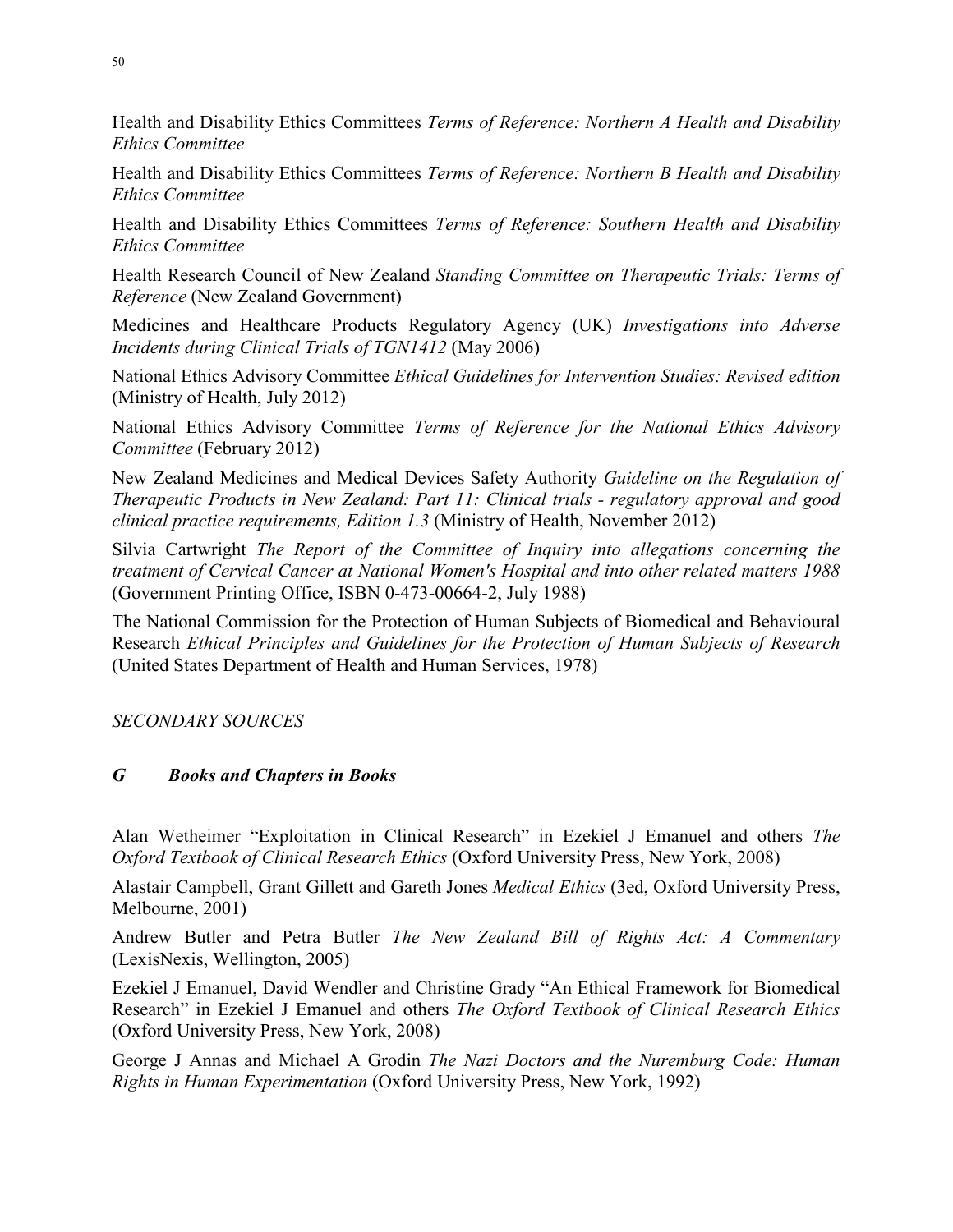Gerhard Nahler *Dictionary of Pharmaceutical Medicine* (2nd ed, Springer, Vienna, 2009)

Ilias Bantekas and Lutz Oette *International Human Rights: Law and Practice* (Cambridge University Press, New York, 2013)

Jim Hogshire *Sell Yourself to Science: A Complete Guide to Selling Your Body Organs, Body Fluids, Bodily Functions and Being a Human Guinea Pig* (Loompanics Unlimited, Port Townsend, 1992)

JK Mason and GT Laurie *Mason & McCall Smith's Law & Medical Ethics* (9ed, Oxford University Press, 2012)

Ken Daniels "The Policy and Practice of Surrogacy in New Zealand" in Rachel Cook, Shelley Day Sclater and Felicity Kaganas *Surrogate Motherhood: International Perspectives* (Hart Publishing, Oxford, 2003)

Kerry J Breen and others *Good Medical Practice: Professionalism, Ethics and Law* (Cambridge University Press, New York, 2010)

Leslie A Meltzer and James F Childress "What is Fair Participant Selection" in Ezekiel J Emanuel and others *The Oxford Textbook of Clinical Research Ethics* (Oxford University Press, New York, 2008)

Natalie Abrams and Michael D Buckner *Medical Ethics: A Clinical Textbook, and Reference for the Health Care Professions* (The MIT Press, United States of America, 1984)

Neal Dickert and Christine Grady "Incentives for Research Participants" in Ezekiel J Emanuel and others *The Oxford Textbook of Clinical Research Ethics* (Oxford University Press, New York, 2008)

Nicola Peart, Fiona McCrimmon and John Dawson "Clinical Trials" in John Dawson and Nicola Peart *The Law of Research: a guide* (University of Otago Press, Dunedin, 2003)

Paul Rishworth and others *The New Zealand Bill of Rights* (Oxford University Press, Melbourne, 2003)

PDG Skegg "Consent and Information Disclosure" in John Dawson and Nicola Peart *The Law of Research: a guide* (University of Otago Press, Dunedin, 2003)

PDG Skegg and Ron Paterson *Medical Law in New Zealand* (Brookers Ltd, Wellington, 2006)

Roberto Abadie *The Professional Guinea Pig: Big Pharma and the Risky World of Human Subjects* (Duke University Press, Durham, 2010)

Tom L Beauchamp "The Belmont Report" in Ezekiel J Emanuel and others *The Oxford Textbook of Clinical Research Ethics* (Oxford University Press, New York, 2008)

#### *H Journal Articles*

Anderson ES "Is Women's labor a commodity?" (1990) 19(1) Philosophy & Public Affairs 71

CL Tishler and S Bartholomae "The recruitment of normal healthy volunteers: A review of the literature on the use of financial incentives" (2002) 42 J Clin Pharmacol 365 cited in CL Tishler and S Bartholomae "Repeat participation among normal healthy research volunteers: professional guinea pigs in clinical trials?" (2003) 46(4) Perspect Biol Med 508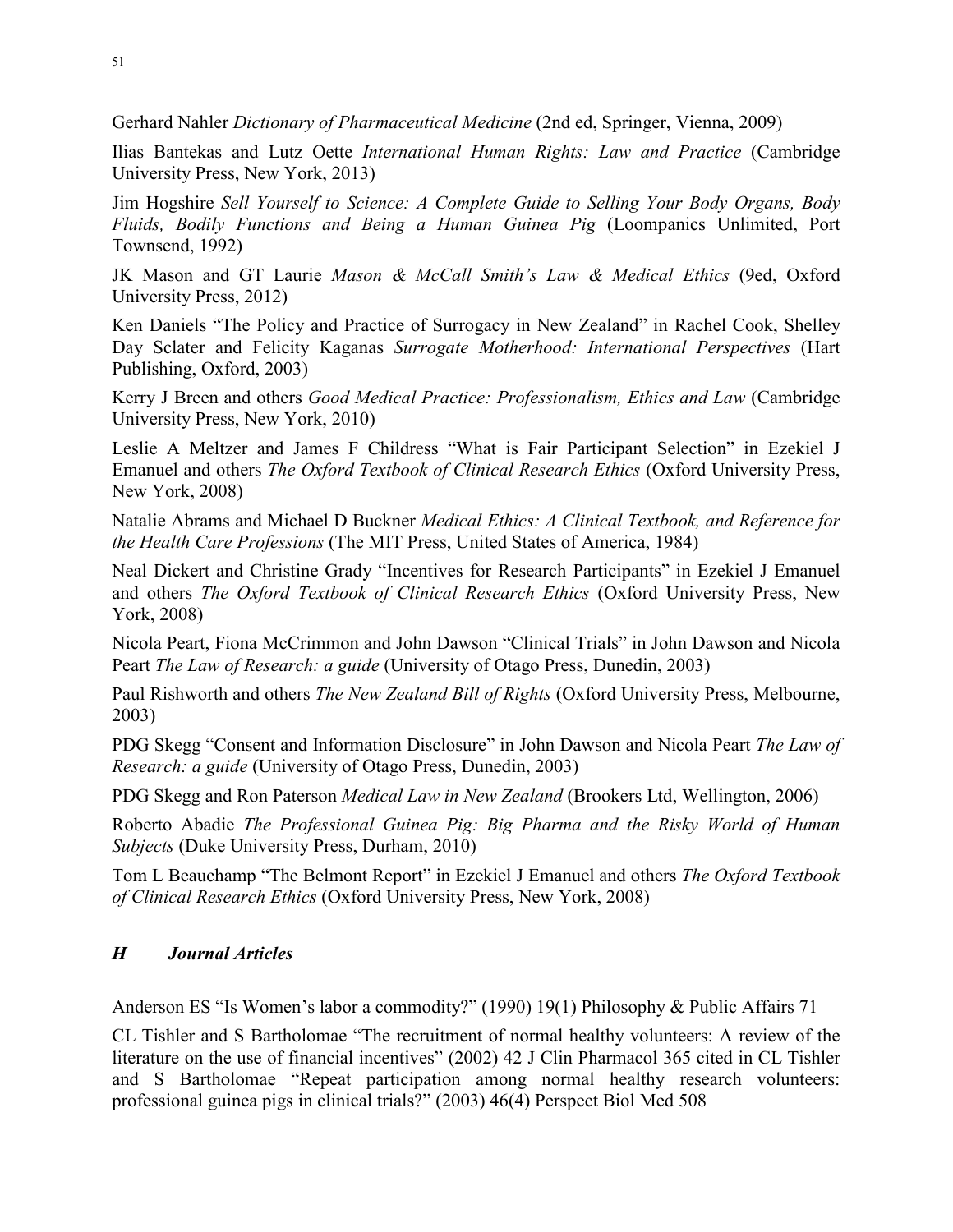CL Tishler and S Bartholomae "Repeat participation among normal healthy research volunteers: professional guinea pigs in clinical trials?" (2003) 46(4) Perspect Biol and Med 508

Elliott Carl and Roberto Abadie "Exploiting a Research Underclass in Phase I Clinical Trials" (2008) 358(22) NEJM 2316

Giuseppe Pasqualetti and others "Healthy volunteers and early phases of clinical experimentation" (2010) 66 Eur J Clin Pharmacol 647

Hanna JK "Revisiting child-based objections to commercial surrogacy" (September 2010) 24(7) Bioethics 341

Jaillon P "Healthy volunteers' data bank: Where and how?" (1990) 4(2) Fundam Clin Pharmacol 177S at 181S cited in CL Tishler and S Bartholomae "Repeat participation among normal healthy research volunteers: professional guinea pigs in clinical trials?" (2003) 46(4) Perspect Biol and Med 508

Jerry Menikoff "Just Compensation: Paying Research Subjects Relative to the Risks They Bear" (2001) 1(2) AJOB 56

Laurie P Cohen "Stuck for money: To screen new drugs for safety, Lilly pays homeless alcoholics" (14 November 1996) WSJ (Eastern Edition) A1

Pamela R Ferguson "Clinical Trials and Healthy Volunteers" (2008) 16(1) Med Law Rev

Sheldon Zink "Maybe We Should Pay Them More" (2001) 1(2) Am J Bioethics 88

Stephen Wilkinson "The exploitation argument against commercial surrogacy" (April 2003) 17(2) Bioethics 169

Tolich M "What if Institutional Research Boards (IRBs) treated healthy volunteers in clinical trials as their clients?" $(2010)$  3(12) AMJ 767

#### *I Laws of New Zealand*

*Laws of New Zealand* Human Rights (online ed)

#### *J Unpublished Papers*

Lyn Murphy and Dr William Maguire "Quantifying the Benefits and Costs of Conducting Sponsored Clinical Trials: Some Preliminary Results" (paper presented to the Auckland Region Accounting Conference, 2010)

Lucy M Trevelyan "Medical Experimentation on Humans: The Impact of Recent Legislation" (LLB(Hons) Dissertation, Victoria University of Wellington, 1992)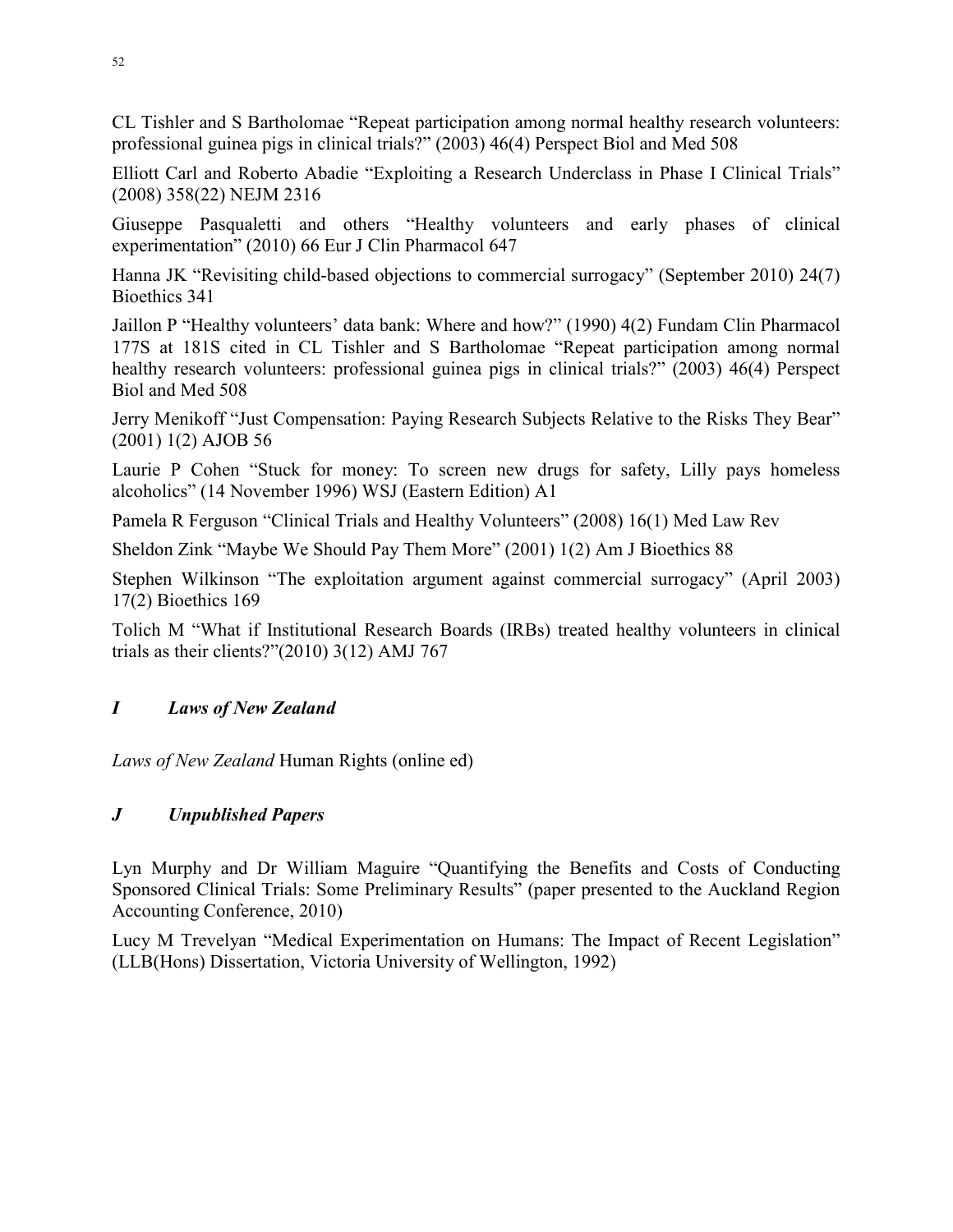#### *OTHER SOURCES*

#### *K Internet Materials*

Auckland Clinical Studies "About ACS"<www.clinicalstudies.co.nz>

Auckland Clinical Studies "Completed & Ongoing Studies" <www.clinicalstudies.co.nz>

Auckland Clinical Studies "Reimbursement" <www.clinicalstudies.co.nz>

Christchurch Clinical Studies Trust "Reimbursement" <www.ccst.co.nz>

Christchurch Clinical Studies Trust "Studies" <www.ccst.co.nz>

Health and Disability Ethics Committees "About the Committees (26 October 2012) <ethics.health.govt.nz>

Health and Disability Commissioner "History" <www.hdc.org.nz>

Health and Disability Commissioner "The Code of Rights" <www.hdc.org.nz>

Health Research Council of New Zealand "Committees" <www.hrc.govt.nz>

Law Commission "Status of Parenthood" <www.lawcom.govt.nz>

Nikki Macdonald "The human guinea pigs" (12 August 2012) stuff.co.nz <www.stuff.co.nz>

Rebecca Gardiner "Backing clinical trials" (5 February 2013) Times Online <www.times.co.nz>

Robert Helms "Guinea Pig Zero: An Anthology of the Journal for Human Research Subjects" Guinea Pig Zero <www.guineapigzero.com>

U.S. National Institutes of Health "ClinicalTrials.gov" <www.clinicaltrials.gov>

## *L Magazine Articles*

Sandra Coney and Phillida Bunkle "An Unfortunate Experiment at National Women's" *Metro*  (New Zealand, June 1987)

## *M Speeches*

Katharine Greig, Legal Manager "Informed consent in the Code of Health and Disability Services Consumer Rights" (presentation to the 8th Annual Medico-legal conference, 8 February 2000)

Ron Paterson Health and Disability Commissioner "Address to the 12<sup>th</sup> Annual Release of the Cartwright Report" (presentation at Women's Health Action's function, 4 August 2000)

## *N International Materials*